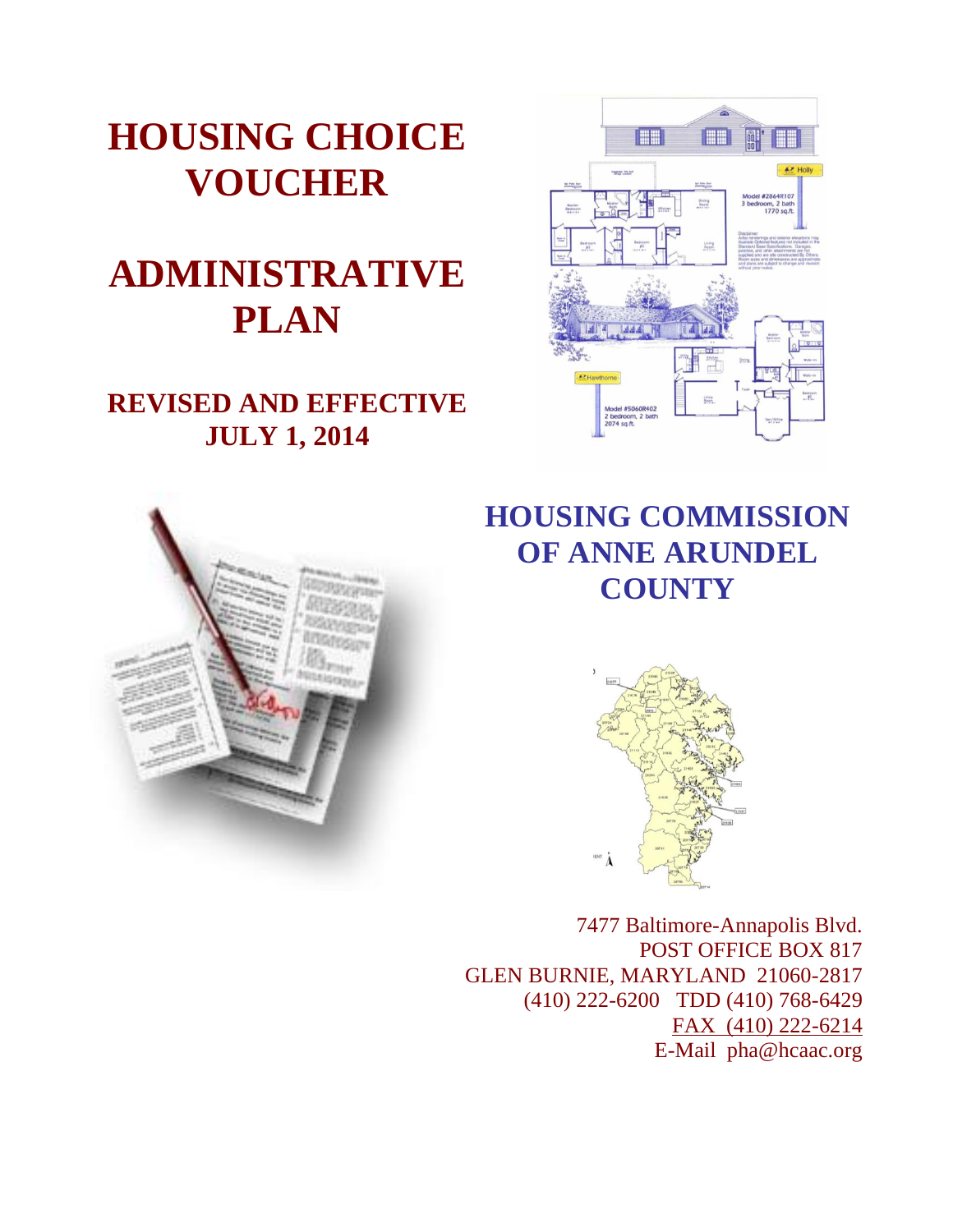## **TABLE OF CONTENTS**

| A.              |                                                                 |  |  |  |
|-----------------|-----------------------------------------------------------------|--|--|--|
| <b>B.</b>       |                                                                 |  |  |  |
| $C_{\cdot}$     |                                                                 |  |  |  |
| D.              |                                                                 |  |  |  |
| E.              |                                                                 |  |  |  |
|                 | II.COMPLETION OF APPLICATIONS, DETERMINATION OF ELIGIBILITY AND |  |  |  |
|                 |                                                                 |  |  |  |
| A.              |                                                                 |  |  |  |
| <b>B.</b>       |                                                                 |  |  |  |
| $\mathcal{C}$ . |                                                                 |  |  |  |
| D.              |                                                                 |  |  |  |
| E.              |                                                                 |  |  |  |
|                 |                                                                 |  |  |  |
| A.              |                                                                 |  |  |  |
| <b>B.</b>       |                                                                 |  |  |  |
| C.              |                                                                 |  |  |  |
|                 |                                                                 |  |  |  |
| A.              | VERIFICATIONS REQUIRED TO DETERMINE ELIGIBILITY  18             |  |  |  |
| <b>B.</b>       |                                                                 |  |  |  |
| $\mathbf{C}$ .  |                                                                 |  |  |  |
| D.              |                                                                 |  |  |  |
| E.              |                                                                 |  |  |  |
| F.              |                                                                 |  |  |  |
| G.              | SPECIAL CALCULATION FOR HOUSEHOLD WHO ARE ELIGIBLE FOR          |  |  |  |
|                 |                                                                 |  |  |  |
| H.              |                                                                 |  |  |  |
| L               |                                                                 |  |  |  |
| J.              |                                                                 |  |  |  |
|                 |                                                                 |  |  |  |
| A.              | HOUSING QUALITY STANDARDS (HQS) AND INSPECTIONS 27              |  |  |  |
| <b>B.</b>       | LEASE APPROVAL AND HOUSING ASSISTANCE PAYMENTS CONTRACTS        |  |  |  |
|                 |                                                                 |  |  |  |
| C.              |                                                                 |  |  |  |
| D.              |                                                                 |  |  |  |
|                 |                                                                 |  |  |  |
| A.              | REVIEW OF FAMILY CIRCUMSTANCES, RENT, UTILITIES, & HOUSING      |  |  |  |
|                 |                                                                 |  |  |  |
| <b>B.</b>       |                                                                 |  |  |  |
| $\mathcal{C}$ . |                                                                 |  |  |  |
| D.              |                                                                 |  |  |  |
| E.              |                                                                 |  |  |  |
| F.              |                                                                 |  |  |  |
|                 |                                                                 |  |  |  |
| A.              |                                                                 |  |  |  |
|                 |                                                                 |  |  |  |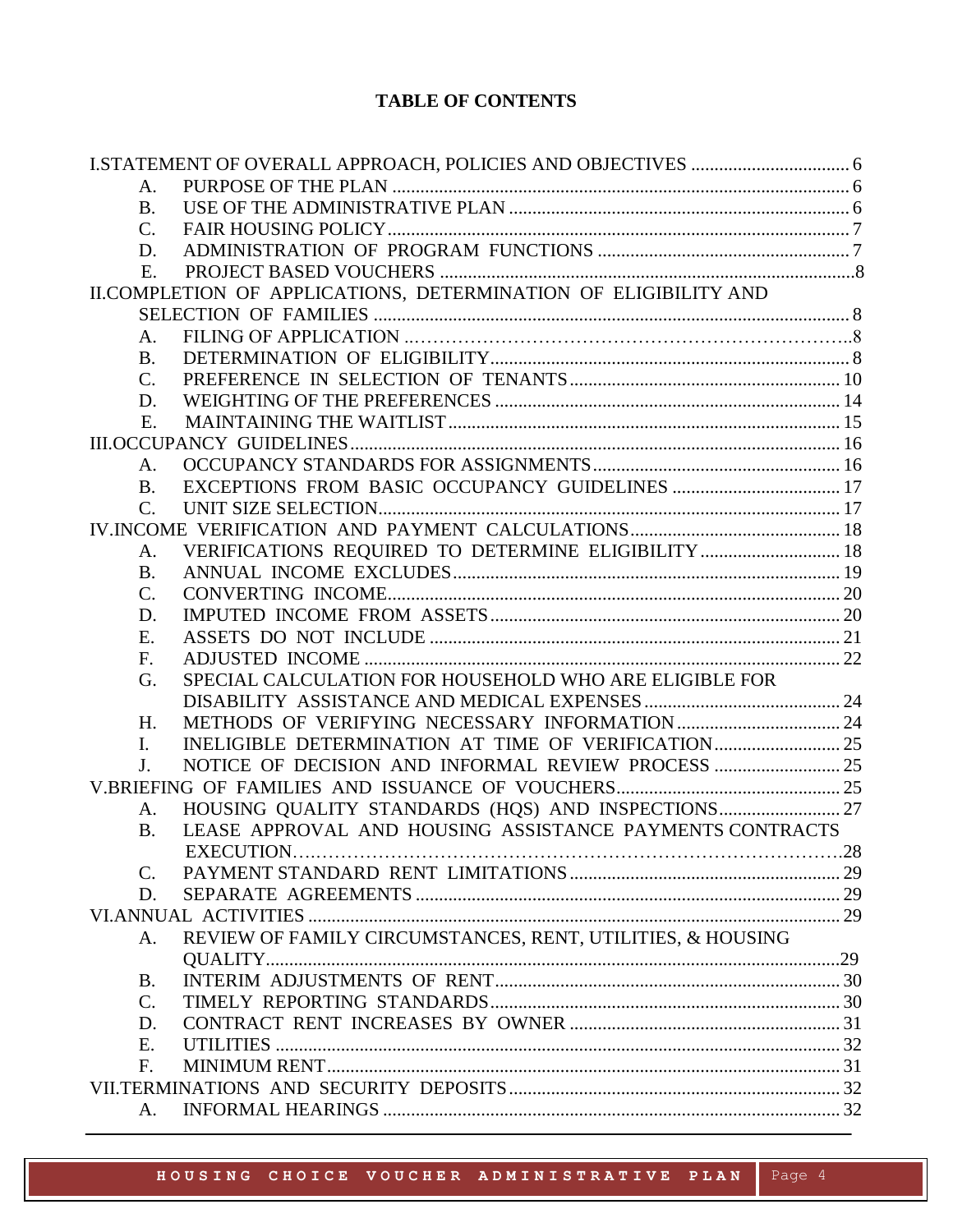| <b>B.</b>                      | OWNER FRAUD, MISREPRESENTATION, OR BREACH OF CONTRACT 33 |  |  |
|--------------------------------|----------------------------------------------------------|--|--|
| C.                             |                                                          |  |  |
| D.                             |                                                          |  |  |
| Ε.                             |                                                          |  |  |
| $F_{\cdot}$                    |                                                          |  |  |
| G.                             |                                                          |  |  |
| $H_{\cdot}$                    |                                                          |  |  |
|                                |                                                          |  |  |
| $A_{\cdot}$                    |                                                          |  |  |
|                                |                                                          |  |  |
| $A_{-}$                        |                                                          |  |  |
| $\mathbf{B}$                   |                                                          |  |  |
| $C_{\cdot}$                    |                                                          |  |  |
|                                |                                                          |  |  |
|                                |                                                          |  |  |
|                                |                                                          |  |  |
|                                |                                                          |  |  |
|                                | * FSS ACTION PLAN                                        |  |  |
| * PROJECT BASED VOUCHER POLICY |                                                          |  |  |
| $\pi$                          |                                                          |  |  |

\*HCV INFORMAL REVIEW AND HEARING POLICY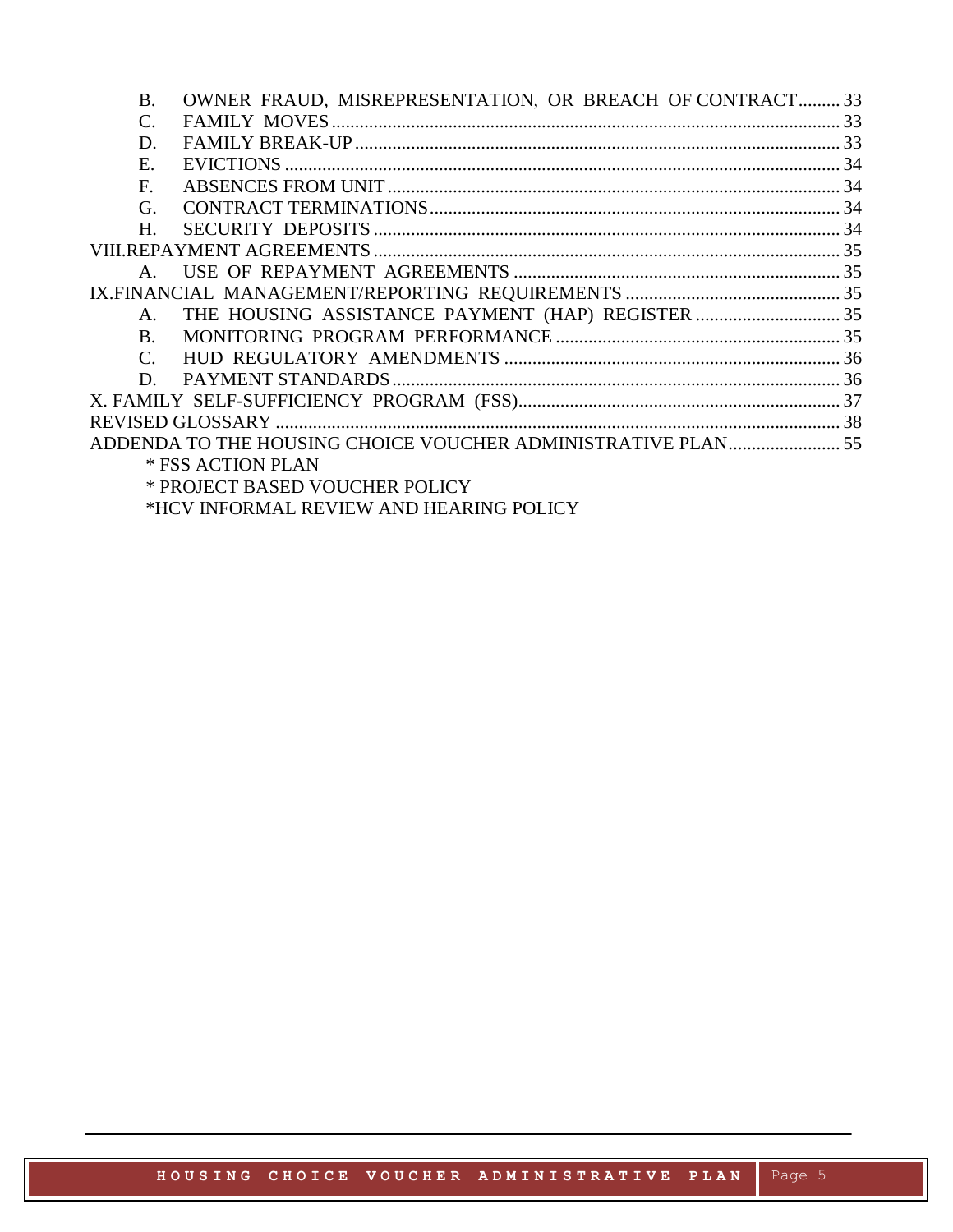## <span id="page-3-0"></span>**I. STATEMENT OF OVERALL APPROACH, POLICIES AND OBJECTIVES**

**The Housing Choice Voucher Program was created by the Housing and Community Development Act of 1974 and amended by the Housing and Community Development Acts when applicable.**

**The Housing Commission of Anne Arundel County (HCAAC) serves as the Public Housing Agency (PHA) for all of Anne Arundel County. HCAAC applies for and receives allocations of Housing Choice Voucher Annual Contributions Contracts (ACC), which gives authority to operate this program as required by regulation, throughout the County by direct administration. The Housing Commission may utilize components of the program, such as Group Home, Shared Housing and Single Room Occupancy subsidies as economic conditions warrant. It is anticipated that project based vouchers will be utilized as a potential component as needed. HCAAC will also seek to apply for additional funding and resources to expand and enhance the program, and will complete any changes to the program as required by Federal Regulation.**

## <span id="page-3-1"></span>**A. PURPOSE OF THE PLAN**

**The Housing Choice Voucher Programs are designed to achieve five major goals:**

- **1. To assist very low income and low-income families with rent payments.**
- **2. To enable Housing Choice Voucher participants to have a greater choice in housing types and locations.**
- **3. To provide decent, safe, and sanitary housing for eligible participants.**
- **4. To provide incentives to private property owners to rent to low income families by offering timely assistance payments.**
- **5. To help facilitate a transition from housing assistance to self-sufficiency through implementation of the Family Self-Sufficiency (FSS) Program.**

## <span id="page-3-2"></span>**B. USE OF THE ADMINISTRATIVE PLAN**

**The Housing Commission of Anne Arundel County has full responsibility for the satisfactory completion of all contractual obligations with the Department of Housing and Urban Development (HUD) and for complying with all subsequent changes pertaining to these Programs. If such changes conflict with the Plan, HUD regulations will have precedence. The administrative burden for implementation and compliance with the Federal regulations rests with the HCAAC. The Plan covers both admission and continued participation policies for the Program. Policies are the same for all programs, unless otherwise noted. Changes to the Plan will be approved by the HCAAC Board of Commissioners and HUD.**

**All issues not addressed in this document related to tenants and participants, including owners, are governed by theHousing Choice Voucher Guidebook, 7420.10G, Federal regulations, HUD or PHA notices, memorandums, and guidelines.** 

**Where the word "may" appears throughout the text, HCAAC has discretion in the implementation of the policy described.**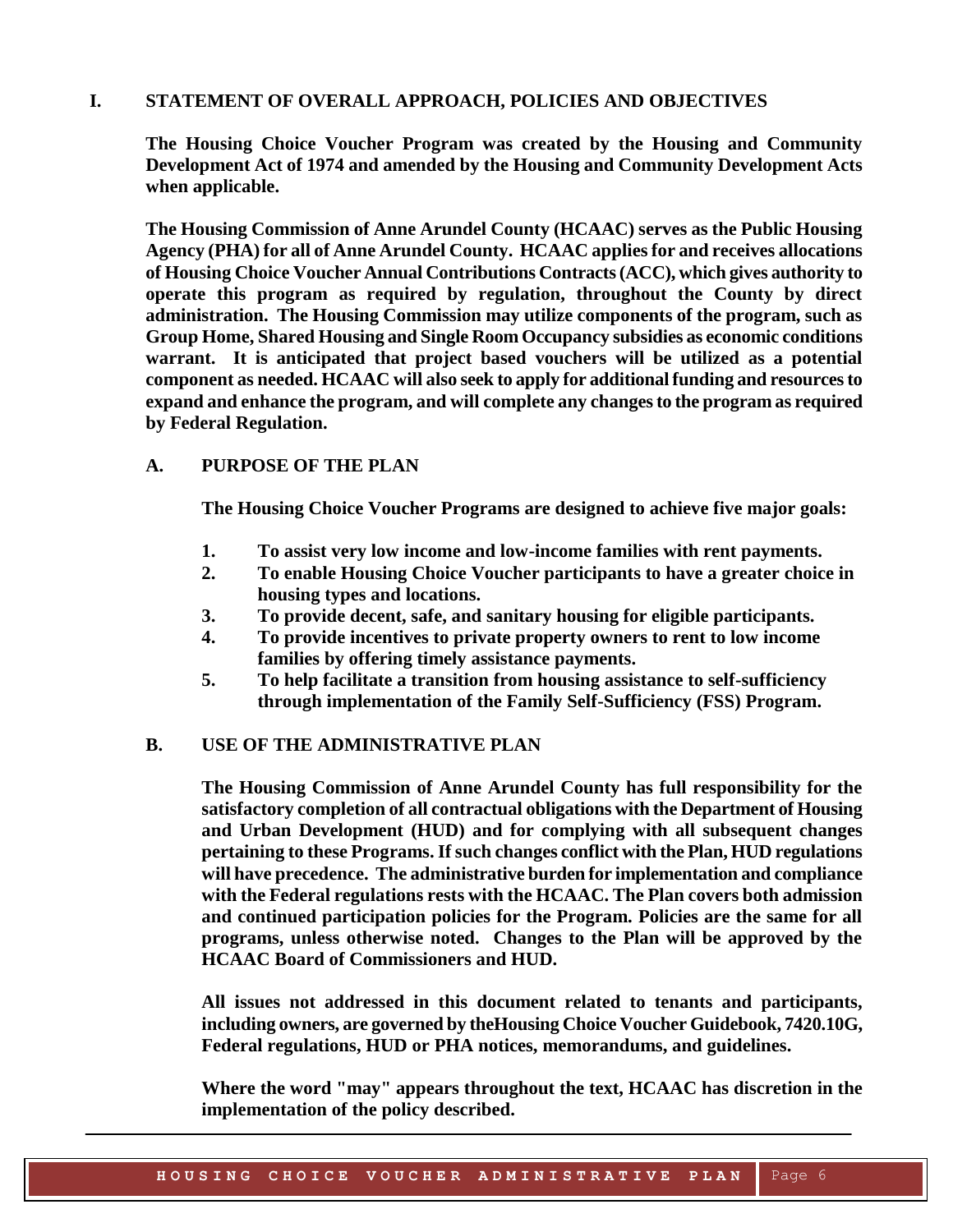**Wherever the word "must" appears throughout the text, HCAAC will implement the policy as stated.**

## <span id="page-4-0"></span>**C. FAIR HOUSING POLICY**

**It is the policy of HCAAC to comply fully with all Federal, State and local nondiscrimination laws and to operate in accordance with the rules and regulations governing Fair Housing and Equal Opportunity in housing and employment.** 

**Specifically, HCAAC shall not on account of race, color, sex, religion, creed, national ethnic origin, age, family or marital status, handicap or disability, deny any family or individual the opportunity to apply for or receive assistance under HUD's Housing Choice Voucher Programs, within the requirements of the HUD regulations.**

**To further its commitment to full compliance with the Civil Rights laws, HCAAC will provide Federal, State and local information to Voucher holders regarding "discrimination" and any recourse available to them should they feel that they have been a victim of discrimination. Such information will be made available during the family briefing session and all applicable Fair Housing information and Discrimination Complaint Forms will be made a part of the Voucher holder packets.**

## <span id="page-4-1"></span>**D. ADMINISTRATION OF PROGRAM FUNCTIONS**

**Outreach to Families:**

**The following outreach steps will be taken by HCAAC to maximize compliance with the ACC allocations:** 

- **1. HCAAC will announce the program to the local newspaper, minority media, and other appropriate media channels. In addition, recognizing that there are persons who do not, or cannot read the newspapers; HCAAC will distribute fact sheets to the broadcasting media.**
- **2. An announcement will be posted at the HCAAC Administrative Offices.**
- **3. Public meetings will be with community organizations to inform residents of the Program when warranted.**

**Outreach to Owners:**

**Orientations for owners will be conducted as needed to make dwelling units available for leasing by eligible families. Owners of units located outside of areas with a high, low-income or minority concentration will be encouraged to participate. On a continuing basis, HCAAC will welcome the participation of owners of decent, safe and sanitary housing units.**

**A list of interested landlords and their properties available for the Housing Choice Voucher Program is maintained by HCAAC. This list is updated on an ongoing basis**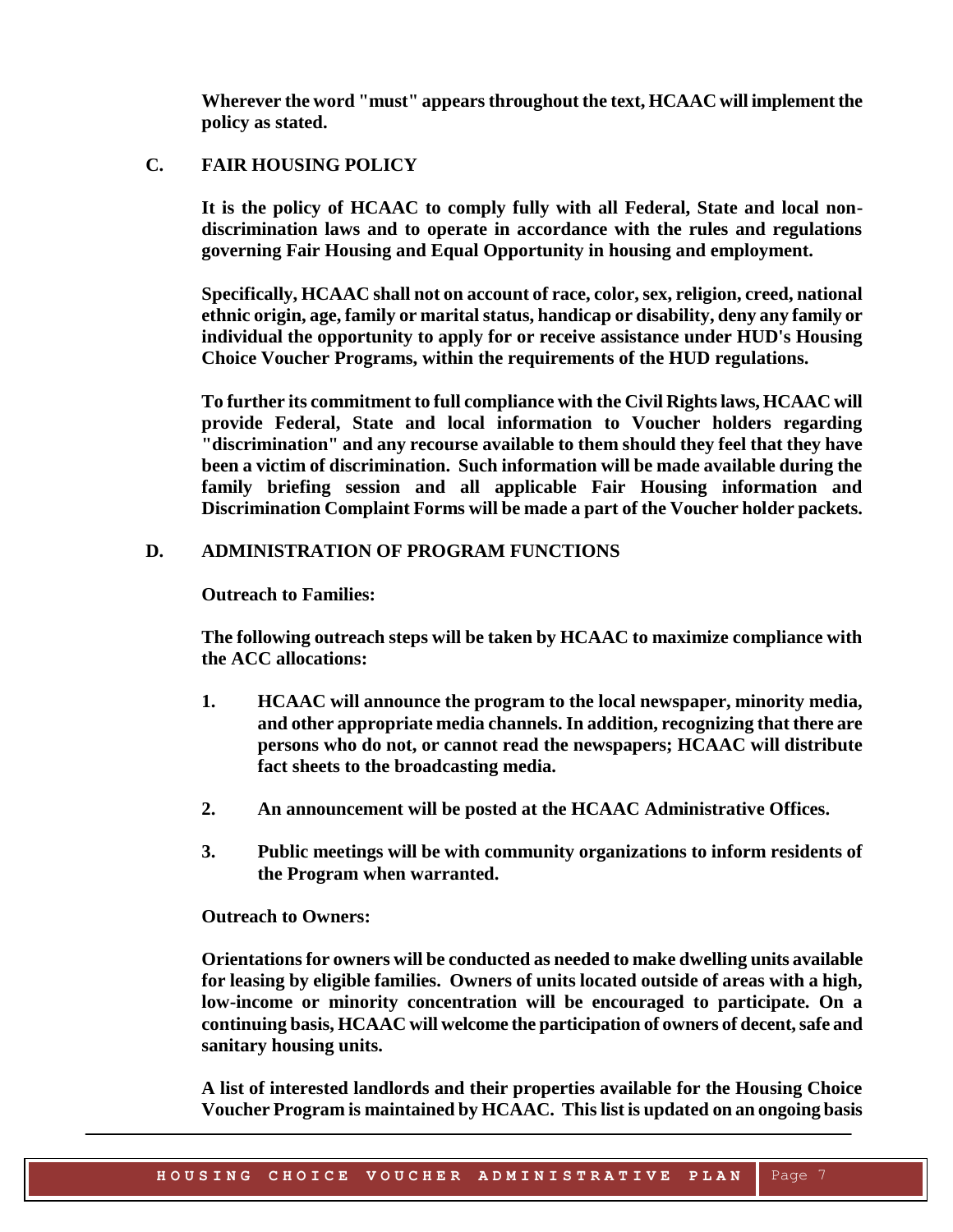**and is made available to prospective tenants upon request.**

#### **E. PROJECT BASED VOUCHERS**

**The Housing Commission currently has Project Based Voucher contracts at three locations, Wiley H. Bates (71), Admiral Oaks (16), Glenview Gardens (70) and Heritage Crest (100). Details regarding the implementation of project based vouchers are outlined in an addendum attached to this plan.**

## <span id="page-5-0"></span>**II. COMPLETION OF APPLICATIONS, DETERMINATION OF ELIGIBILITY AND SELECTION OF FAMILIES**

#### **A. FILING OF APPLICATION**

**All persons who wish to apply for participation on the Housing Choice Voucher Program must first file a preliminary application with the HCAAC Admissions and Occupancy Department. The application must be made by the head of household, or his/her designee.**

#### <span id="page-5-1"></span>**B. DETERMINATION OF ELIGIBILITY**

**If an applicant is determined to be eligible, said applicant is notified in writing that he/she has been placed on the waiting list. If an applicant is initially determined to be ineligible because of income or family composition, said applicant is notified in writing and advised that he/she may ask for an informal review to discuss the decision.**

- **1. Applicants owing debts from previous assistance on the Housing Choice Voucher Program and/or Public Housing Occupancy will be notified in writing of the amount owed, and will be given ten (10) days to enter into a repayment agreement. If, after entering into the repayment agreement, the applicant defaults, the pre application will be withdrawn from the waiting list.**
- **2. If at the time the applicant's name reaches the top of the waiting list, the debt is still outstanding; the applicant will be required to pay the debt in full before receiving assistance. Failure to do so will result in the applicant being removed from the waiting list, with the opportunity for an informal review. In either case, the applicant will be given the opportunity to an informal review.**
- **3. HCAAC reserves the right to deny housing assistance to a family or single applicant if a family member has engaged in or been evicted from assisted housing due to drug-related or violent criminal activity in the past three years. HCAAC is not required to list the family on the waitlist or to admit the family off the waitlist. A waiver, however, may be granted for an individual who clearly did not participate in or have knowledge of drug related or criminal activity or if the circumstances leading to eviction no longer exist.**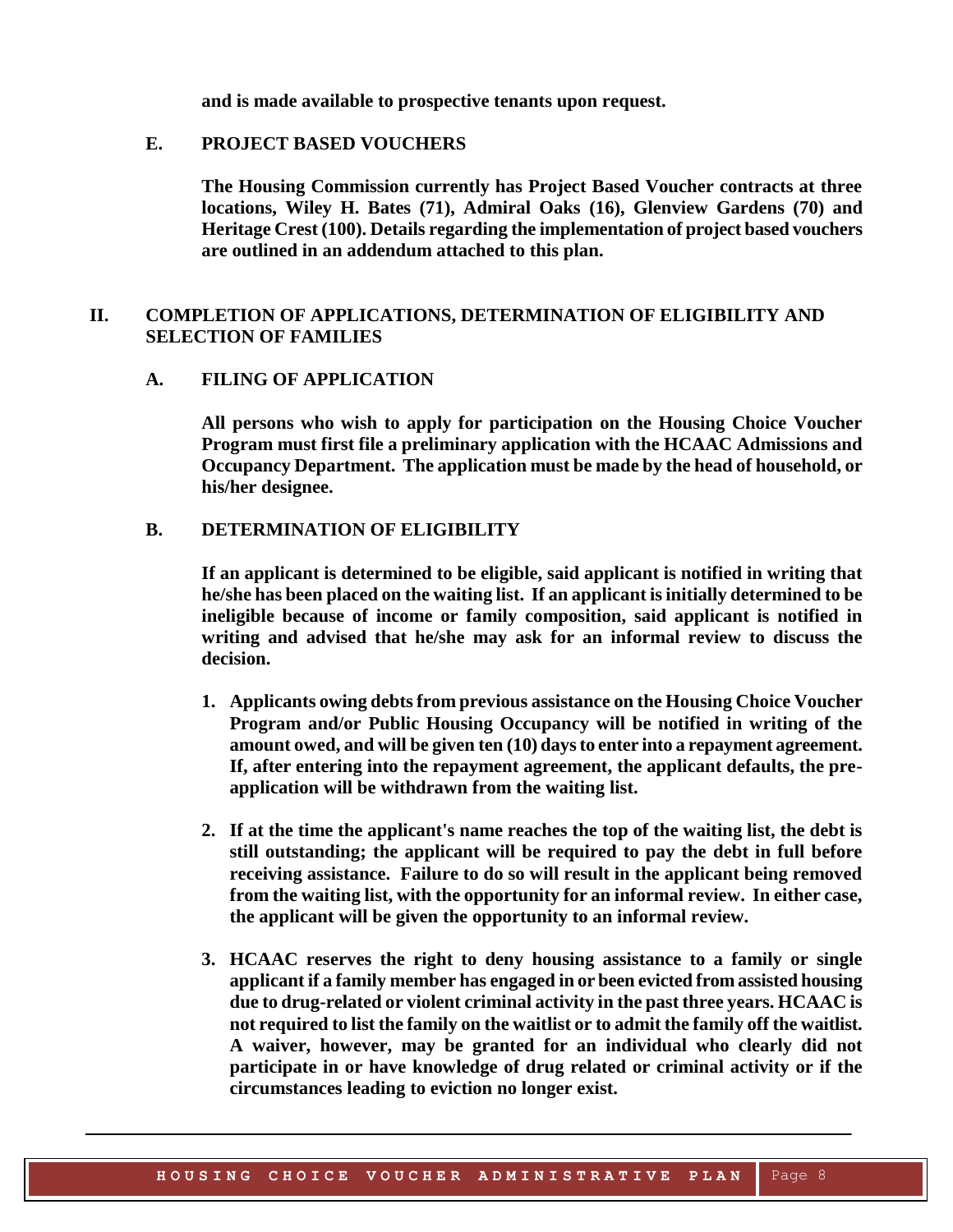- **4. Applicants owing debts or outstanding payments to a utility company or Property Management company will be notified in writing of the amount owed and will be given thirty (30) days to pay the amount in full. If the amount is not paid in full, the pre-application will be withdrawn from the waiting list. HCAAC reserves the right to grant an extension to any applicant that provides proof that the debt is being paid in full.**
- **5. Applicants with an outstanding warrant identified on the criminal background investigation will be given thirty (30) days to properly adjudicate their case. HCAAC reserves the right to grant an extension to any applicant that provides proof that the case is being adjudicated.**

**To be eligible for assistance, an applicant must meet the following criteria:**

- **Applicant's gross family income must not exceed the income limits established for Housing Choice Vouchers.**
- - **Meet the definition of a family. Family includes but is not limited to the following, regardless of actual or perceived sexual orientation, gender identity, or marital status:**

**(1) A family with or without children (the temporary absence of a child from the home due to placement in foster care shall not be considered in determining family composition and family size);**

- **(2) An elderly family;**
- **(3) A near-elderly family;**
- **(4) A disabled family;**
- **(5) A displaced family;**
- **(6) The remaining member of a tenant family; and**

**(7) A single person who is not an elderly or displaced person, or a person with disabilities, or the remaining member of a tenant family.**

- **Elderly family - a family whose head, spouse, or sole member is a person who is at least 62 years of age. It may include two or more persons who are at least 62 years of age living together, or one or more persons who are at least 62 years of age living with one or more live-in aides.**
- **Near-elderly family - a family whose head, spouse, or sole member is a person who is at least 50 years of age but below the age of 62; or two or more persons, who are at least 50 years of age but below the age of 62, living together; or one or more persons who are at least 50 years of age but below the age of 62 living with one or more live-in aides.**
- **Disabled family - a family whose head, spouse, or sole member is a person with disabilities. It may include two or more persons with disabilities living together, or one or more persons with disabilities living with one or more live-in aides.**
- **Person with disabilities:**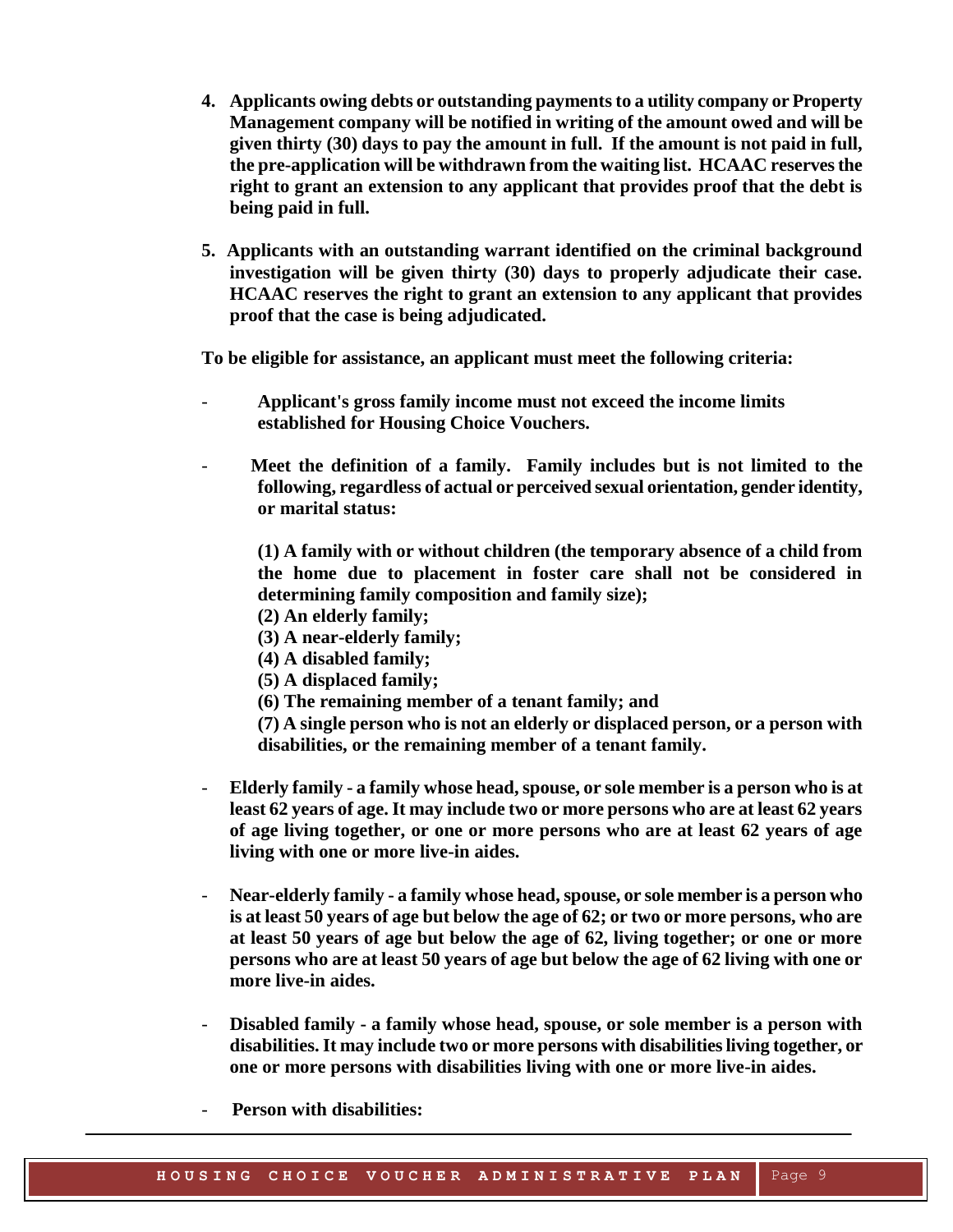- **(1) Means a person who:**
	- **(i) Has a disability, as defined in 42 U.S.C. 423;**
	- **(ii) Is determined, pursuant to HUD regulations, to have a physical, mental, or emotional impairment that:**
		- **(A) Is expected to be of long-continued and indefinite duration;**
		- **(B) Substantially impedes his or her ability to live independently, and**
		- **(C) Is of such a nature that the ability to live independently could be improved by more suitable housing conditions; or**
	- **(iii) Has a developmental disability as defined in 42 U.S.C. 6001.**
- **(2) Does not exclude persons who have the disease of acquired immunodeficiency syndrome or any conditions arising from the etiologic agent or acquired immunodeficiency syndrome;**
- **(3) For purposes of qualifying for low-income housing, does not include a person whose disability is based solely on any drug or alcohol dependence; and**
- **(4) Means "individual with handicaps", as defined in Sec. 8.3 of this title, for purposes of reasonable accommodation and program accessibility for persons with disabilities.**
- **Displaced family - a family in which each member, or whose sole member, is a person displaced by governmental action, or a person whose dwelling has been extensively damaged or destroyed as a result of a disaster declared or otherwise formally recognized pursuant to Federal disaster relief laws.**
	- **Live-in aide - a person who resides with one or more elderly persons, or nearelderly persons, or persons with disabilities, and who:**
		- **(1) Is determined to be essential to the care and well-being of the persons;**
		- **(2) Is not obligated for the support of the persons; and**

**(3) Would not be living in the unit except to provide the necessary supportive services**.

**All Family members who will be assisted through the Housing Choice Voucher program must be listed and verified as household members at the time of acceptance on the Program. Additions to the household will only be permitted if they meet the criteria listed above, and at the request of the head of household. Additions to the family must be as a result of birth, marriage, custody, adoption, or reasonable accommodation for health care. These situations must be verified prior to addition to the family.**

**If the addition to the family is a minor, then he/she must be placed in the household through birth, adoption, court order or proof of legal custody or through designee from a parent or other person having custody, with written affidavit of such parent or other person. .**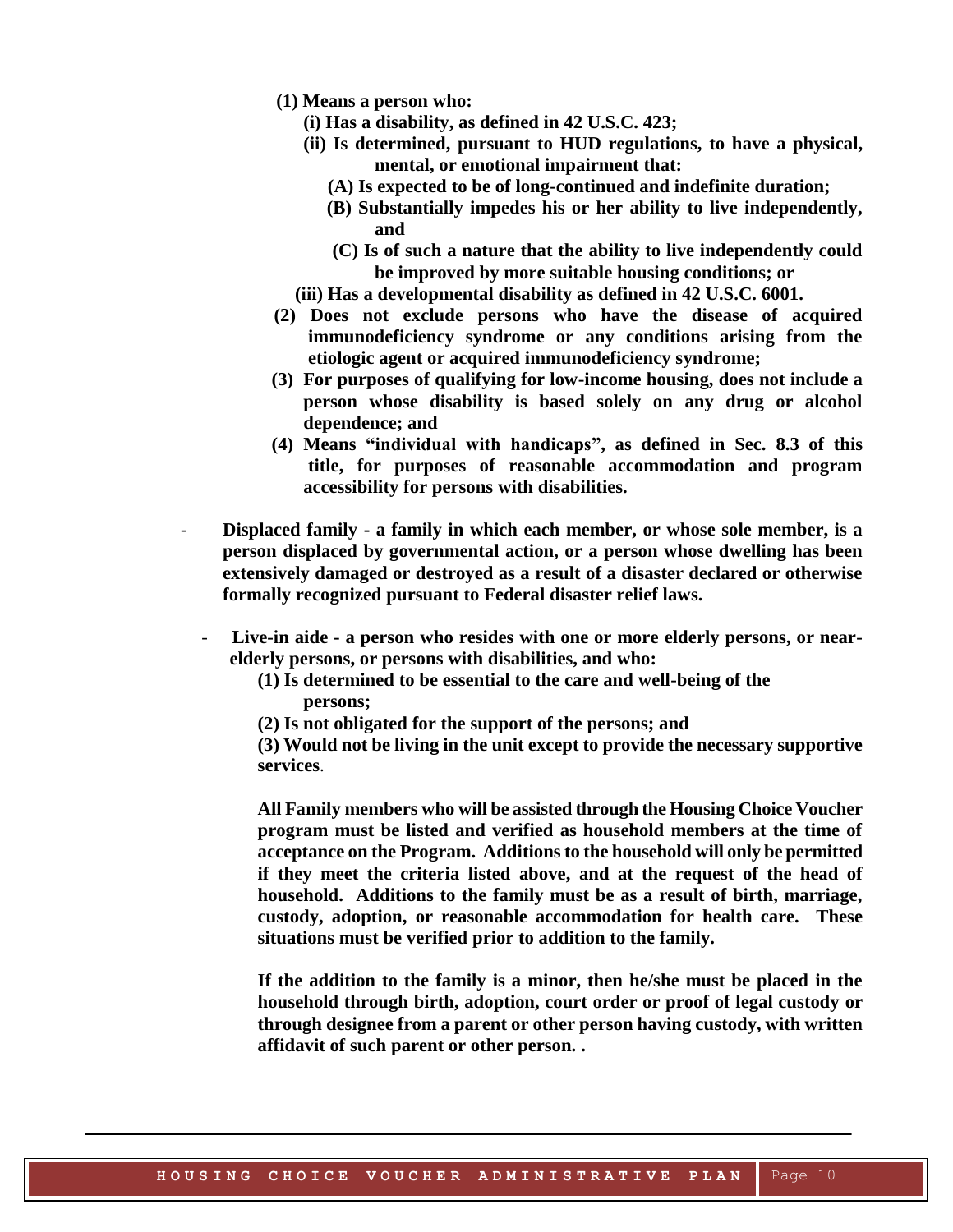## <span id="page-8-0"></span>**C. PREFERENCE IN SELECTION OF TENANTS**

**Applicants who qualify under 24CFR 982.207 for Selection Preference are given priority on the waiting list. All applicants with the following Primary Preferences will receive assistance "before" any other applicant who is not so qualified. An applicant qualifies for a preference if they meet any of the following conditions.**

- **1. Substandard Housing: A unit is substandard if it:**
	- **a. Has been declared unfit for habitation by a government agency.**
	- **b. Is dilapidated (does not provide safe, adequate shelter; has one or more critical defects requiring considerable repair, endangers the health, safety, and well-being of family).**
	- **c. Does not have operable indoor plumbing.**
	- **d. Does not have a usable flush toilet in the unit for the exclusive family use. Does not have usable bathtub or shower in the unit for exclusive family use.**
	- **f. Does not have a adequate, safe electrical services.**
	- **g. Does not have an adequate, safe source of heat.**
	- **h. Should, but not, have a kitchen.**

**An Applicant who is a "Homeless Family" is considered to be living in substandard housing if they:**

- **a. Lack a fixed, regular, adequate nigh time residence.**
- **b. Have a primary nighttime residence that is supervised public/private shelter providing temporary accommodations, or an institution providing temporary residence for individuals, intended to be institutionalized, or a public/private place not ordinarily used as a sleeping accommodation for human beings. ("Homeless Family" does not include any individual imprisoned/detained pursuant to State Law or an Act of Congress.)**
- **2. Involuntary Displacement: Involuntary displaced applicants are applicants who have vacated or will (within no more than six months from date of verification) vacate housing as a result of:**
	- **a. Federal, State, or local government action related to code enforcement, or public improvement/development.**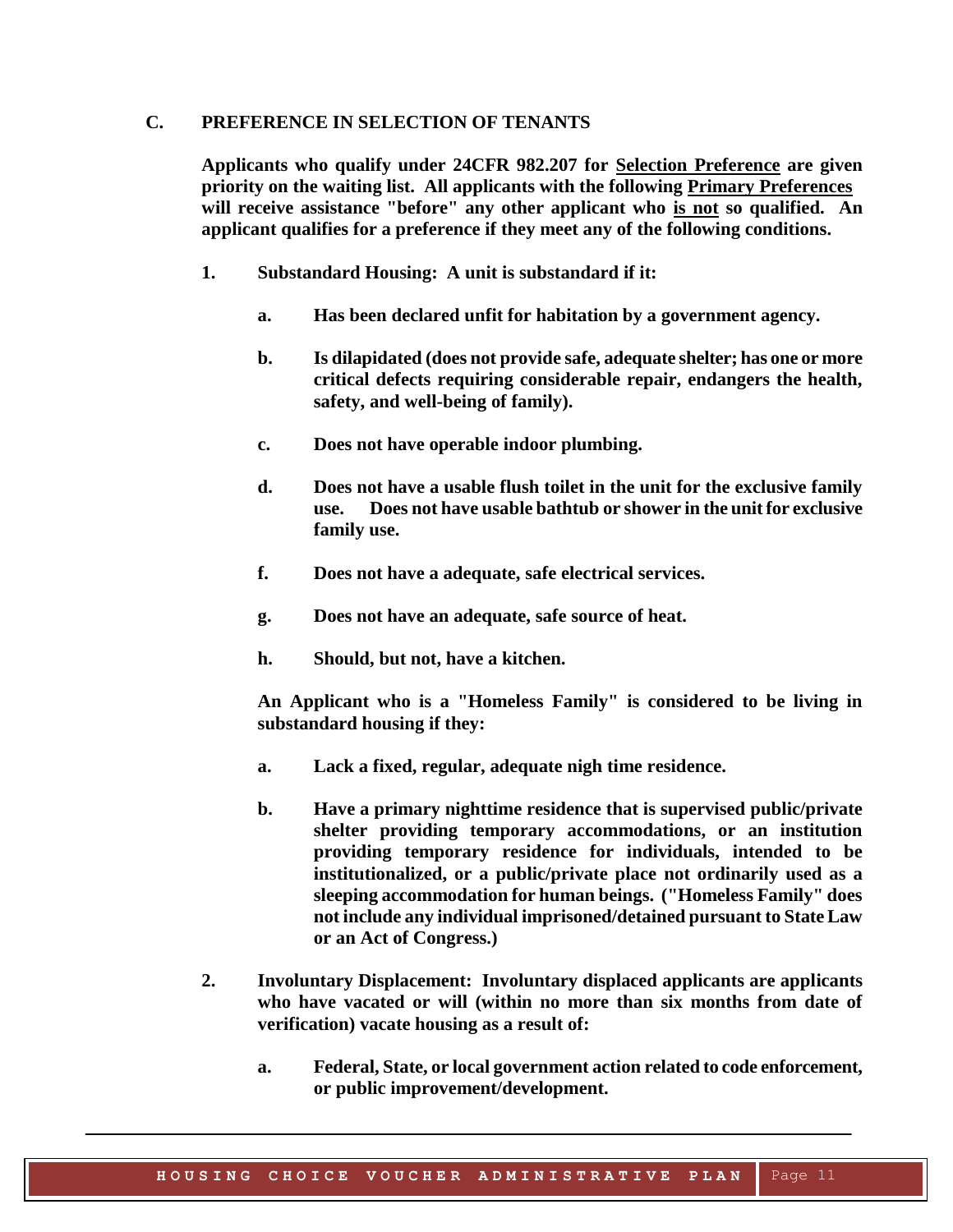- **b. A disaster such as a fire or flood that results in the un-inhabitability of an applicants' unit.**
- **c. Action by a housing owner which is beyond an applicant's ability to control, occurs despite the applicant having met all previous conditions of occupancy, and is other than a rent increase.**
- **d. Victims of domestic violence, as defined by the Violence Against Women Act, who have to vacate due to actual or threatened physical violence directed against the applicant or the applicant's family by a spouse or other household member. This violence must have occurred recently or be of a continuing nature.**
- **e. Displacement to avoid reprisals (witness relocation), displacement by hate crimes, displacement by inaccessibility of unit (e.g., a family member with a mobility impairment cannot use critical elements of the unit), and displacement because of HUD disposition of a multifamily project.**
- **3. Paying in Excess of 50% of Income for Rent: The definition of this preference involves definition of two terms: "Family Income' and "Rent".**

**For purposes of the Preference Rule, "Family Income" is monthly income, as defined in 24CFR 5.609. "Rent" is defined as:**

- **a. The actual amount due under a lease or occupancy agreement (calculated on a monthly basis), plus the monthly amount of tenant-supplied utilities, which can be either:**
	- **i. The PHA's reasonable estimate of the cost of such utilities, or**
	- **ii. The average monthly payments family actually made for these utilities in the most recent 12 month period, or shorter period if appropriate.**
- **b. Any amounts paid to or on behalf of a family under any energy assistance program must be subtracted from the otherwise applicable "Rent" amount, to the extent that these amounts are not included in Family Income.**
- **c. Applicants whose rents will be increased 50% or more of their income after completion of Rental Rehabilitation.**

**The Commission has also established Ranking Preferences for housing eligibility to include:**

**4. Living or Working in Anne Arundel County:**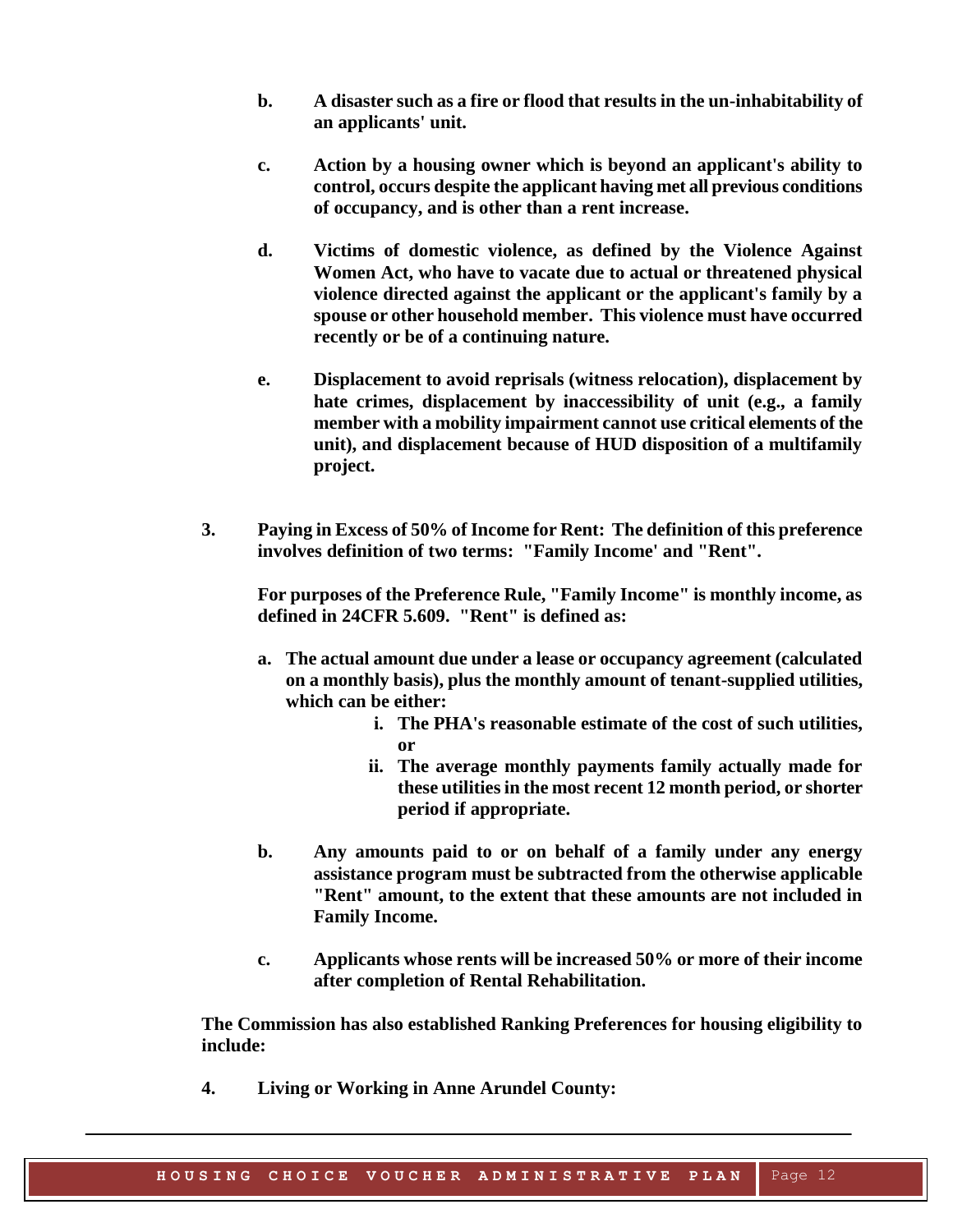- **a. Anne Arundel County mailing address (which does not include a Post Office Box number).**
- **b. Application for or possession of driver's license or vehicle registration indicating a Anne Arundel County mailing address.**
- **c. Statements of residence on other identification.**
- **d. Registration of children in local schools.**
- **e. Head, Spouse or other Family member either working or hired to work in Anne Arundel County.**
- **5. Working Family**

**Working Family which is defined as:**

**Applicant households whose head, spouse, or sole member is age 62 or older or is receiving social security disability, supplemental security income disability benefits, or any other payments based on the individual's inability to work; or those who are in or have completed educational or training programs including enrollment in an accredited vocational school; a matriculating student in college designed to prepare people for the job market. It may also be narrowed to require that either the head or spouse be employed for at least six months and that the employment income must be countable under HUD's definition of "annual income."**

**6. Income Requirements**

**Families will be assigned in accordance with the income targeting requirements established based upon waitlist demographics. Targeting requirements will be evaluated annually in January of each year and modifications will made as an internal communication as amendment to this policy.**

**The policy will reflect waitlist demographics as indication of the demand required upon the program. The Housing Commission will continue to adhere to the Federal Requirements as they are updated.**

**The targeting requirements will also be set with emphasis on insuring that the program can be well utilized by the recipients and that families of all income ranges can benefit from the program.**

**The selection preferences and priorities established in this section will be administered in a manner that is consistent with HUD's Fair Housing policy**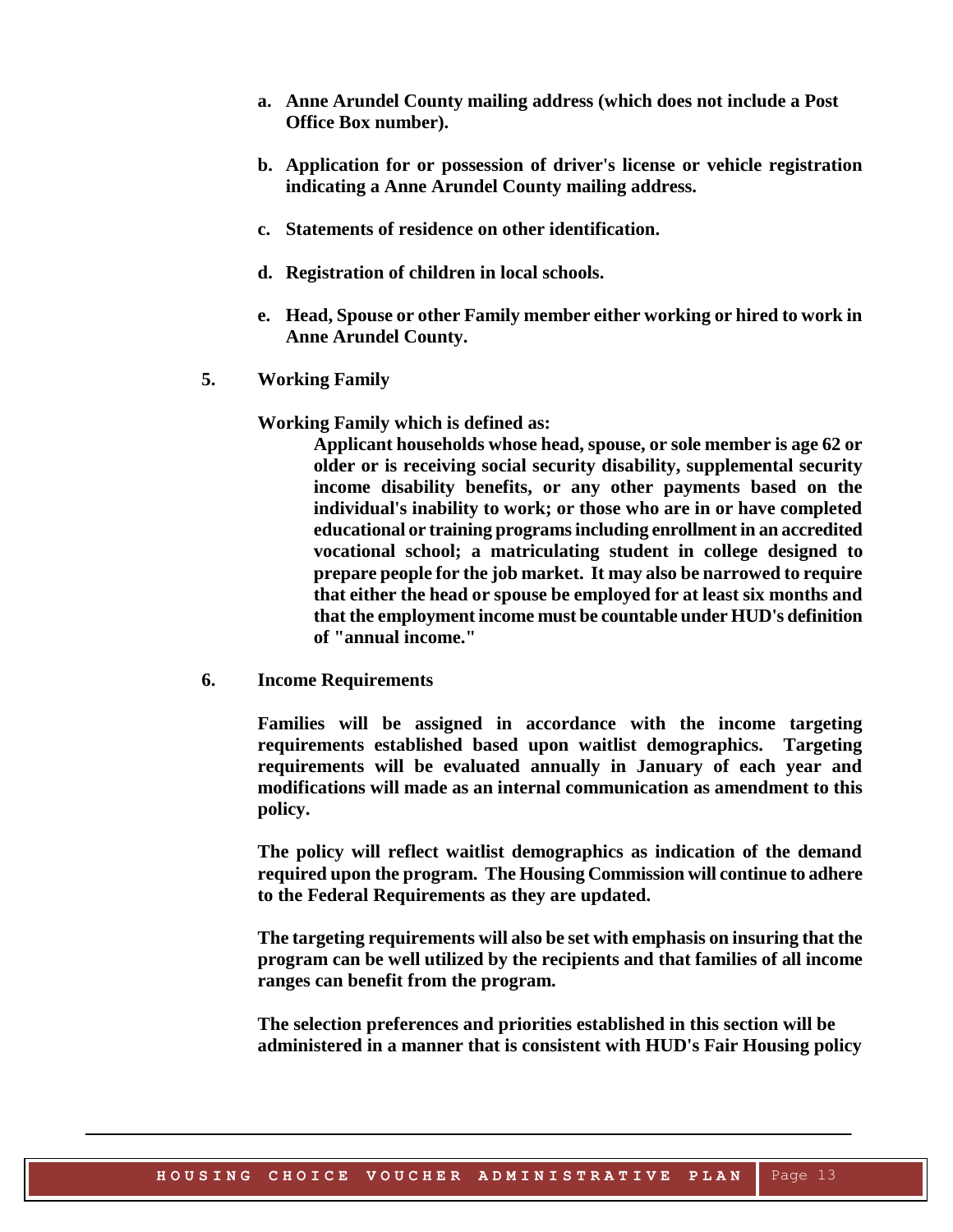#### <span id="page-11-0"></span>**D. WEIGHTING OF THE PREFERENCES**

**Regardless of the number of Preferences as applicant may qualify for, only a maximum of three Preferences shall be assigned to the applicant for a total of five (5) points.** 

**An applicant shall be placed on the waitlist in the chronological order in which they apply, and the number of preference points assigned.**

| <b>PREFERENCES</b>              | <b>POINTS</b> |
|---------------------------------|---------------|
| <b>Substandard Housing</b>      | 3             |
| <b>Involuntary Displacement</b> | 3             |
| 50% of Income                   | 3             |
| Living in A.A. Co.              | 1             |
| <b>Working Families</b>         |               |

- **1. HCAAC anticipates that tenants maybe affected by rehabilitation of their units and may encounter increased rent burdens, which reach a level that may qualify the family for a preference.**
- 2. **Highest priority for housing will be offered to Omni House, The Arc of the United States, Supported Housing Developers , County Mental Health (PEP) Program, Main Street Housing Services, Pumphrey House, Willow House and other types of structured group homes which provide sheltered housing for individuals who are either elderly, physically or mentally disabled or participating in a special needs program. The program participants are issued vouchers for the unit size required. The units are filled with applicants from the Housing Choice Voucher waiting list who are participants of their shelter programs. The tenants are selected, however, by the representatives of the group home agency. A head of household is designated and other eligible applicants are considered as household members.**

**Re-certifications are conducted in accordance with the procedures established in this plan. When a tenant is removed from the group home, he/she will be replaced with an eligible shelter program participant on our active Housing Choice Voucher waiting list.**

**The Housing Commission sets aside vouchers for use under the two preceding circumstances.** 

**3. The Executive Director/Chief Executive Officer may assign temporary preferences as necessary in accordance with market conditions; or agreements**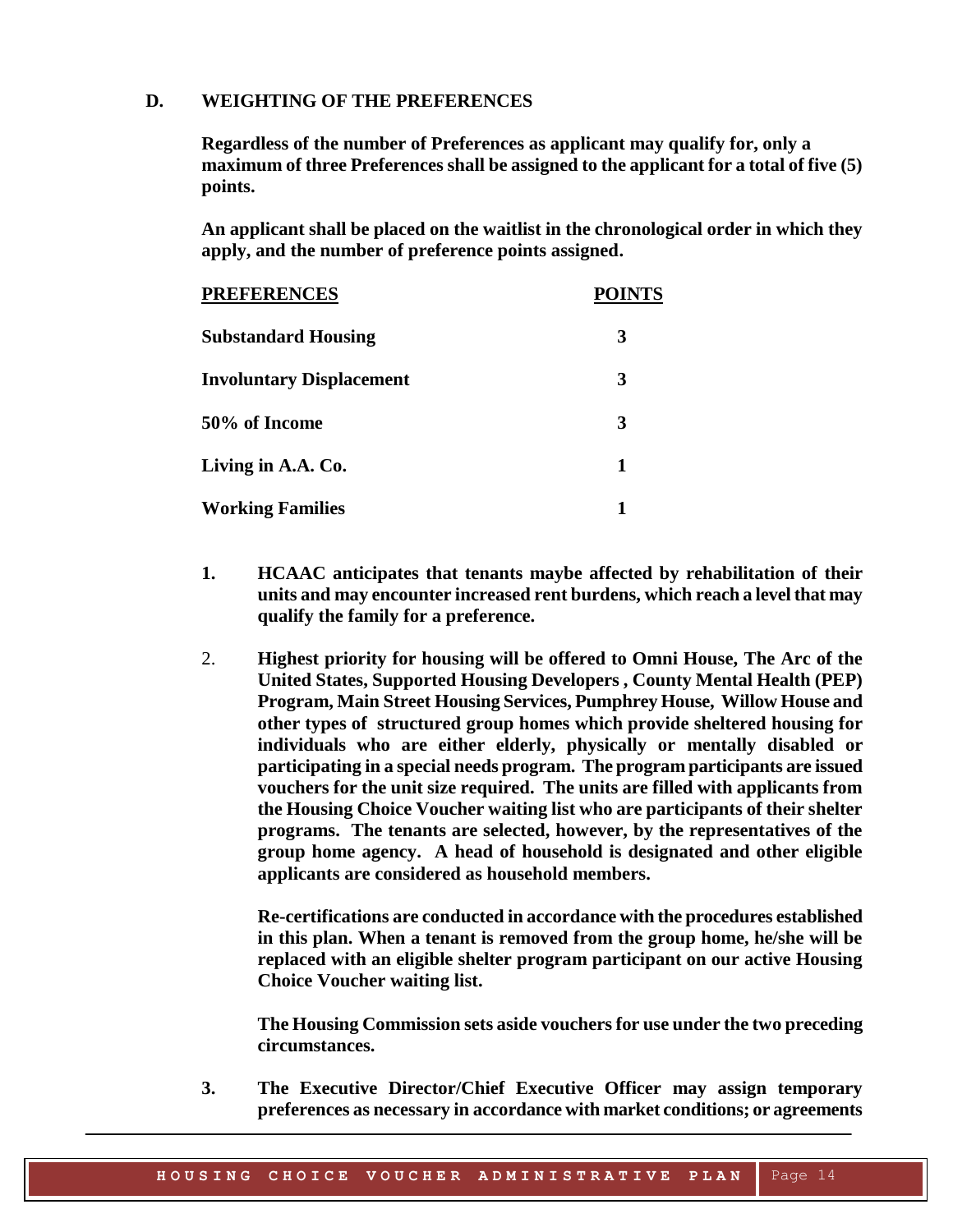**with local developers and/or management entities; including the Housing Commission and Housing Corporation.**

**Applicants who do not meet the criteria for any preferences as discussed in this Plan will remain on the waiting list according to the date and time of the application.** 

#### <span id="page-12-0"></span>**E. MAINTAINING THE WAITLIST**

**A list of interested families will be maintained when immediate assistance is not available. This waiting list will be maintained according to the applicant preference and ranking status, date and time of the family's application. All Applicants must report in writing to the Admissions office any change in address, family composition, income, or factors affecting preference points when changes occur. An applicant's waitlist status is maintained on an automated voice mail system and can be retrieved via the telephone on a 24-hour basis. The waitlist is updated daily.**

**Should applicant not respond to the request for updated information or to selection for the program for any reason, prior to the established deadline, the applicant will be deleted from the waiting list. Reasons for non-response, resulting in deletion from the list, include (but are not limited to) negligence in returning the form in a timely manner; relocation resulting in a return of the blank form to the Commission with no forwarding address. The waitlist will remain open for acceptance of applications until a determination is made by the Executive Director/Chief Executive Officer to close the waitlist and at such time a notice will be posted in the legal section of the local newspapers.**

**The Housing Commission has entered into a HAP Contract to subsidize units at the Wiley H. Bates Senior Housing (71), Admiral Oaks (16), Glenview Gardens (70) and Heritage Crest (100) communities. These are project based voucher programs and require separate waitlists, based solely upon date and time of application. Glenview Gardens will administer thirty five (35) project based vouchers that require service provision that will be monitored annually.**

**The Housing Commission will maintain separate waiting lists for the Thomas Pumphrey House and Oakleaf Villas, which are facilities managed by the Housing Corporation of Anne Arundel County that provide supportive services to at-risk populations who require housing choice vouchers. Applicants for these programs must meet stringent requirements and will be ranked by date and time of application only.**

**The Housing Commission will also maintain a separate waitlist for transitional housing programs utilizing housing choice vouchers. These programs will be established with service providers in the County who offer site-based support to stabilize at-risk populations. The service provider will refer applicants, and preference will be based upon date and time of application only.**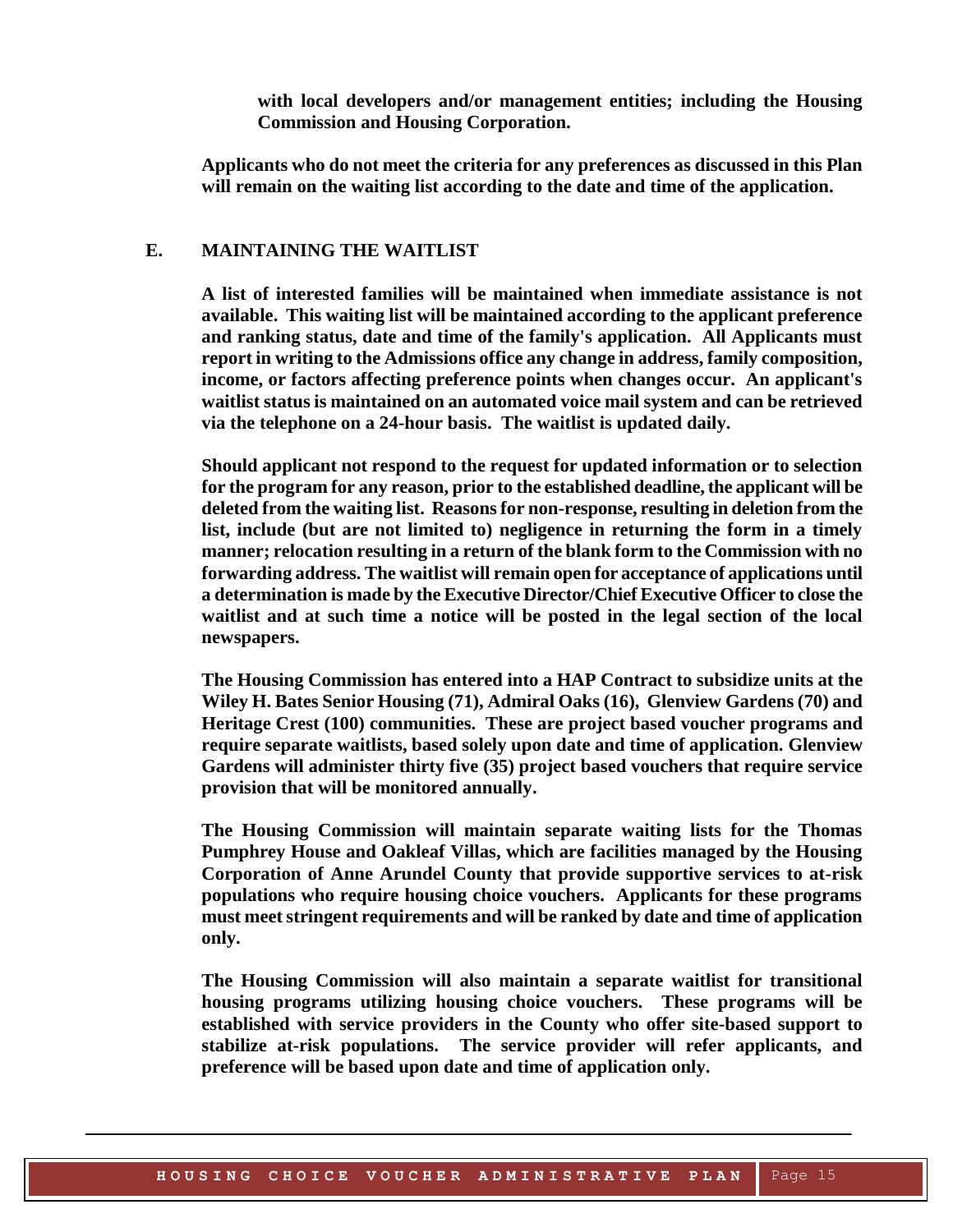## <span id="page-13-0"></span>**III. OCCUPANCY GUIDELINES**

**HCAAC, in accordance with HUD guidelines, has established standards for the assignment of Vouchers (number of bedrooms) appropriate for the applicant family.**

**The basic standards for determining the appropriate Voucher size for an eligible family are as follows:**

- **- A minimum of one bedroom or living/sleeping room of appropriate size for each two persons in the household.**
- **- Separate bedrooms shall be assigned to persons of the opposite sex, except for:**
	- **a) husband and wife;**
	- **b) male/female cohabitants (as defined in the Glossary); and**
	- **c) children age 5 and under**
- **- Dependents of the same sex, regardless of age, shall be assigned one bedroom for each two persons.**
- **The unborn child of a pregnant head of household or spouse shall be considered a dependent under the age of 5.**
- **Children who have reached the age of three (3) years will be given a separate bedroom from that single parent.**

## <span id="page-13-1"></span>**A. OCCUPANCY STANDARDS FOR ASSIGNMENTS**

|                     | <b>MINIMUM#</b>   | <b>MAXIMUM#</b>   |
|---------------------|-------------------|-------------------|
|                     | <b>PERSONS IN</b> | <b>PERSONS IN</b> |
| <b>VOUCHER SIZE</b> | <b>HOUSEHOLD</b>  | <b>HOUSEHOLD</b>  |
|                     |                   |                   |
| 1 BR                |                   | 2                 |
| 2 BR                | $\mathbf 2$       | 4                 |
| <b>3 BR</b>         | 3                 | 6                 |
| <b>4 BR</b>         |                   | 8                 |
| 5-6 BR              |                   | $10 - 12$         |
|                     |                   |                   |

## **TYPICAL FAMILY COMBINATION ARE AS FOLLOWS:**

#### **ONE BEDROOM VOUCHER**

**1 adult**

**2 adults (husband/wife or spousal relationship no dependents) Mother with unborn child**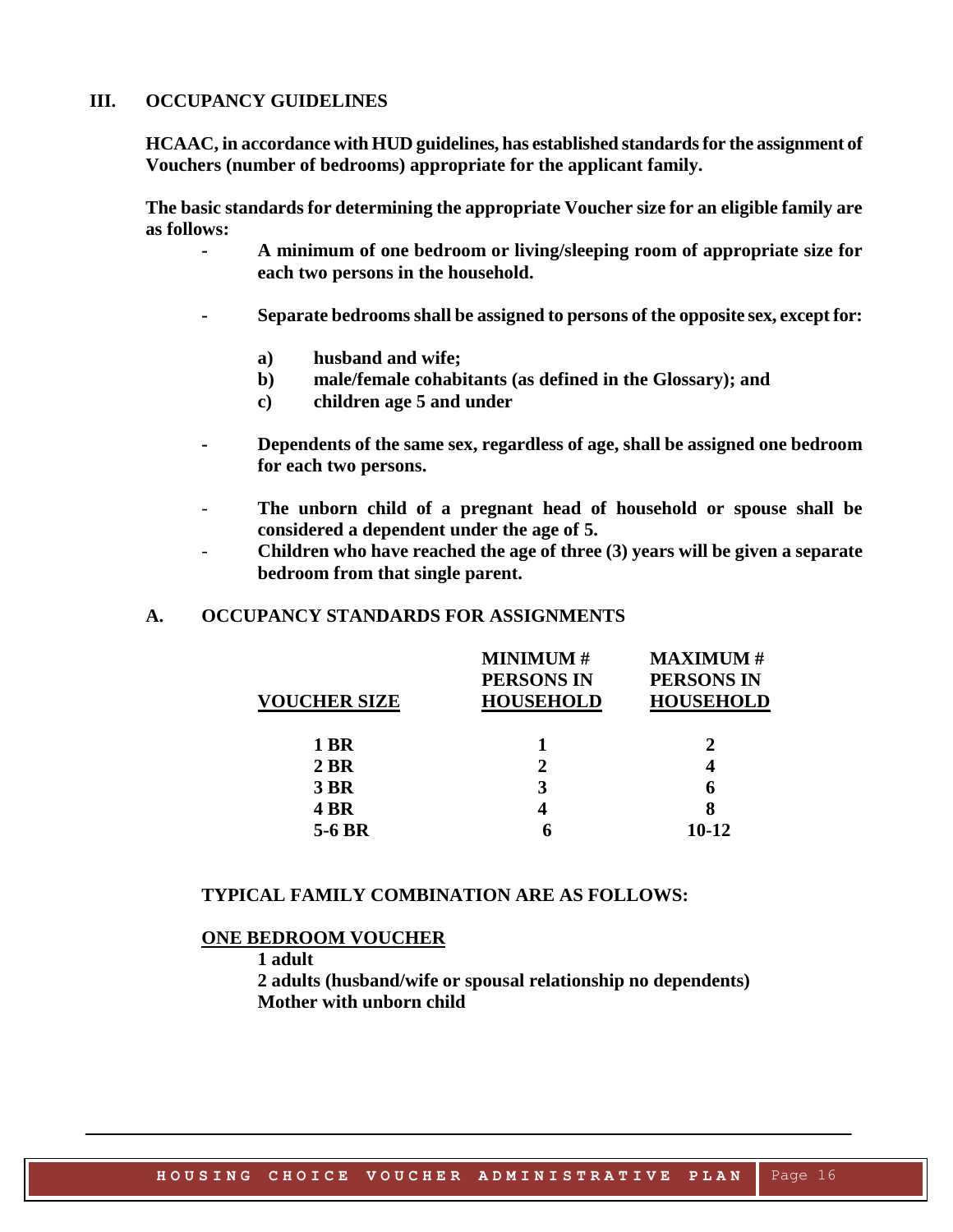#### **TWO BEDROOM VOUCHER**

**An elderly, handicapped or disabled person with a live-in resident assistant A head of household (with or without spouse) with either one or two dependents**

#### **THREE BEDROOM VOUCHER**

**A head of household (with or without spouse) with either two or three dependents**

#### **FOUR BEDROOM VOUCHER**

**A head of household (with or without spouse) with either five or six dependents**

#### **FIVE BEDROOM VOUCHER**

**A head of household (with or without spouse) with either seven or eight dependents**

#### **SIX BEDROOM VOUCHER**

**A head of household (with or without spouse) with either nine or ten dependents**

#### **B. EXCEPTIONS FROM BASIC OCCUPANCY GUIDELINES**

<span id="page-14-0"></span>**Exceptions to these standards may be granted by the HCAAC to allow the assignment of a larger unit size than specified in the standards if warranted by the conditions affecting family members. All exceptions must be requested by the family, verified and documented by the HCAAC. Exceptions shall be granted at the discretion of the HCAAC.**

**The preceding categories of occupancy standards are guidelines only. A family may elect to occupy a smaller unit that these guidelines would dictate if they so choose.**

## **C. UNIT SIZE SELECTION**

<span id="page-14-1"></span>**The family may select a larger dwelling than that listed on the Voucher.**

**Two criteria are considered for the Voucher Program:**

- **Payment Standards: The Payment Standard for the Voucher size approved for the family or the unit size actually selected by the family, whichever is less, must be applied to the unit.**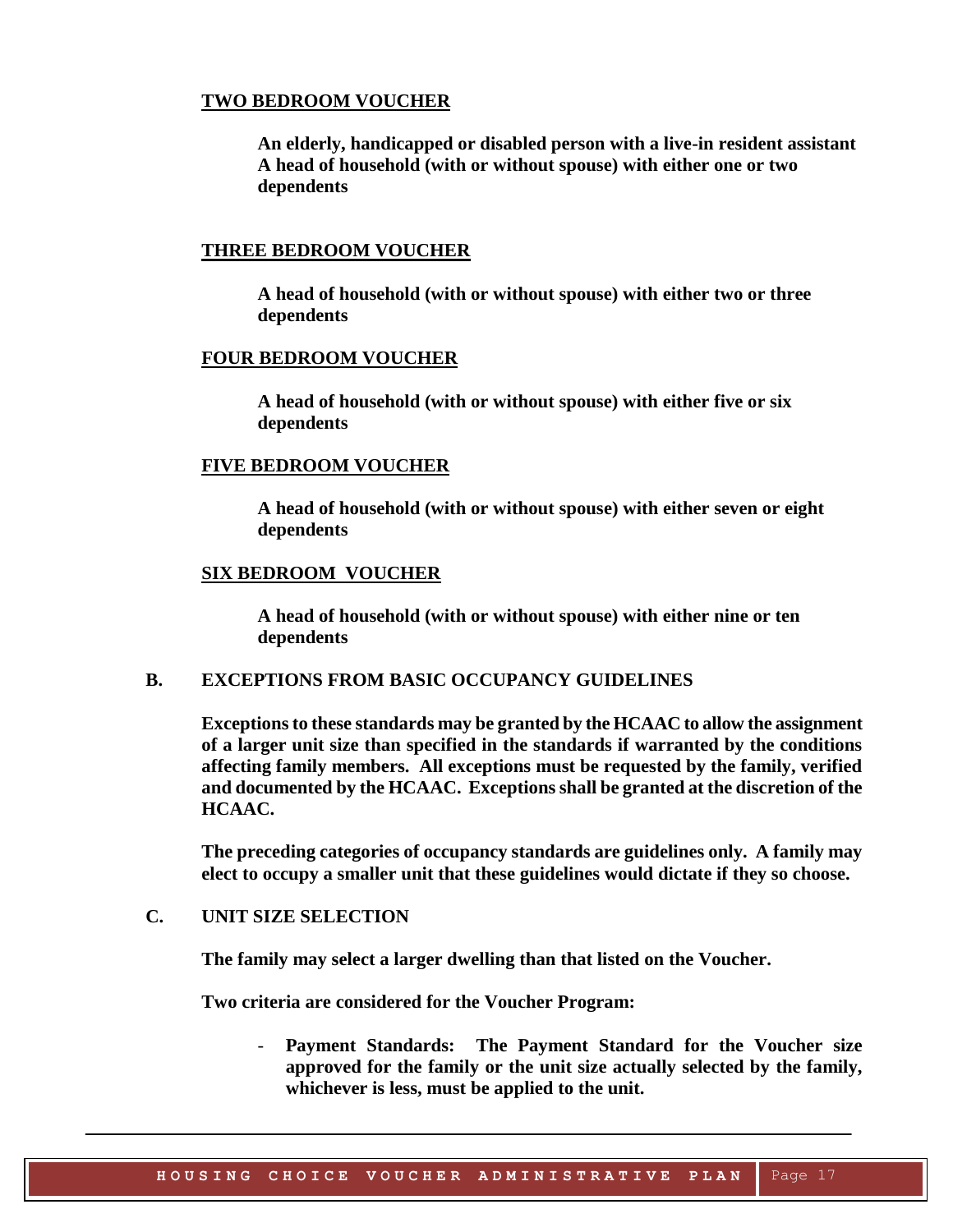- **Utility Allowance: The utility allowance used to calculate the gross rent is based on the actual size of the unit the family selects, regardless of the size authorized on the family's Voucher.**

#### **D. ADDITIONAL FAMILY MEMBERS**

**Any family member 18 years or age or older who are removed from the Housing Choice Voucher Program will not be permitted as a future eligible household member.**

**Additions to the family must be as a result of birth, marriage, legal custody (or through designee from a parent or other person having custody, with written affidavit of such parent or other person), adoption, or reasonable accommodation for health care. These situations must be verified prior to addition to the family.**

## <span id="page-15-1"></span><span id="page-15-0"></span>**IV. INCOME VERIFICATION AND PAYMENT CALCULATIONS**

## **A. VERIFICATIONS REQUIRED TO DETERMINE ELIGIBILITY**

- **- Annual income of all family members 18 years of age or older expected to reside in the unit. Income would include employment, benefits, school grants, support, interest or dividends from savings accounts, stocks, or bonds.**
- **- Assets such as real property, savings accounts, stocks, and bonds.**
- **- Unusual expenses such as child care to enable family members to work or furthering their education. Medical expenses for elderly family in excess of 3% of families annual gross income.**
- **- Full-time student status of adult family members.**
- **- Family composition such as relationship of adult family members, children with last names different from parents, custody, if applicable, foster care papers, and other similar situations of unusual family composition.**
- **- Medical information could be required to justify a larger bedroom size voucher than the family is otherwise eligible.**
- **- Regular contributions & gifts from person(s) outside the household will be counted as income. Casual or sporadic gifts are excluded.**
- **- Lottery winnings paid in periodic payments. (Winnings paid in a lump sum are included in net family assets - not in annual income.)**
- **- The annual income of the spouse of the head of the household, if that person is temporarily absent, such as away at college or in the armed forces, even if that person is not on the lease.**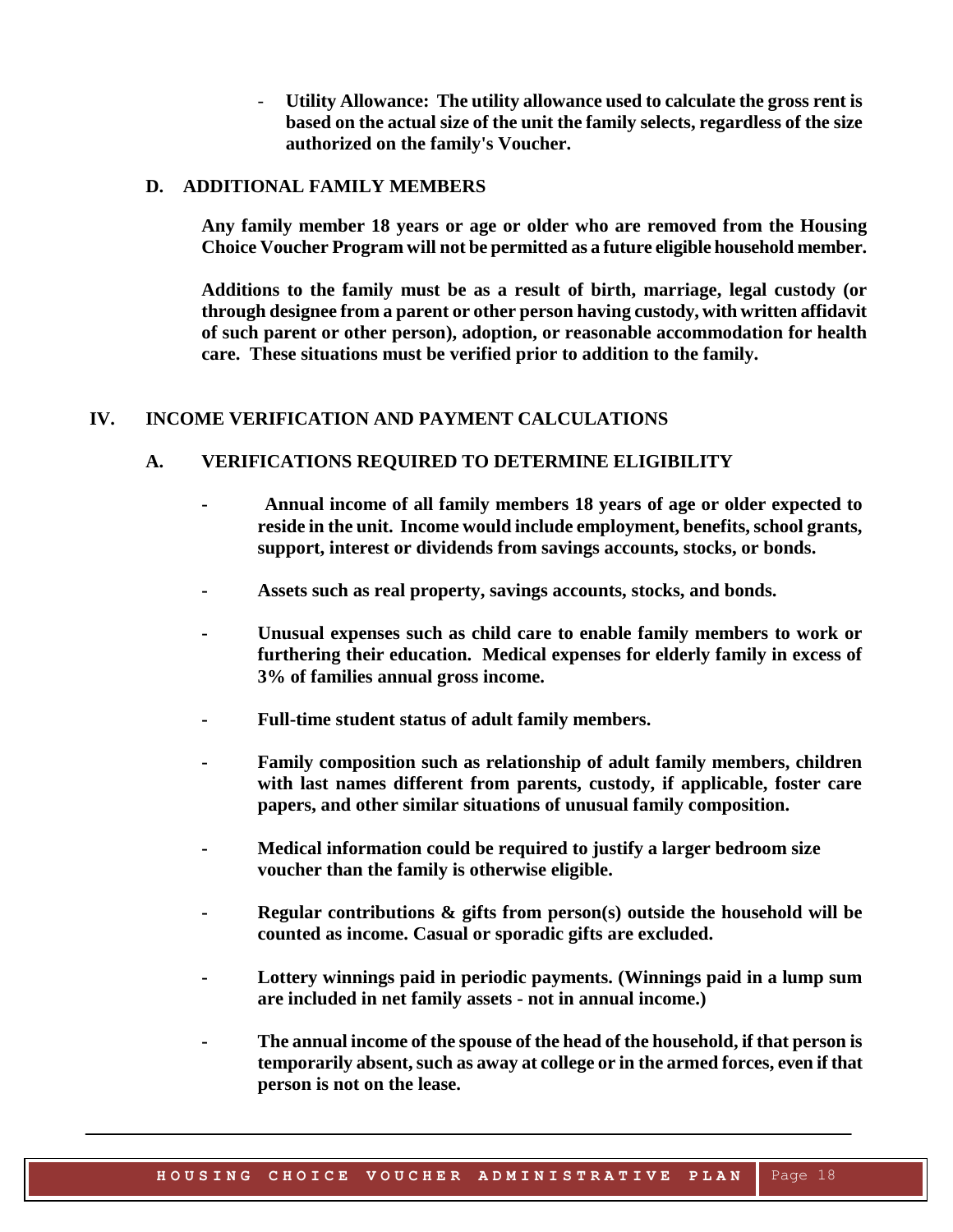- **- Benefits and other non-earned income paid directly to or on behalf of minors and full-time students.**
- **- The annual income for a family member including a permanently absent member will be counted until written verification that the family member has vacated the unit is received.**
- **- The gross amount (before deductions for Medicare, etc.) of periodic social security payments. Includes payments received by adults on behalf of minors or by minors for their own support).**
- **- Annuities, insurance policies, retirement funds, pension, disability or death benefits and other similar types of periodic receipts.**
- **- Payments in lieu of earnings, such as unemployment and disability compensation and severance pay. Any payments that will begin during the next 12 months must be included.**
- **- Net payments of adjusted benefits.**

## <span id="page-16-0"></span>**B. ANNUAL INCOME EXCLUDES**

- **- Employment income of children (including foster children) younger than 18.**
- **- Food Stamps; meals on wheels or other programs that provide food for the needy; groceries provided by persons not living in the household.**
- **- Grants or other amounts received specifically for medical expenses.**
- **- Adoption Assistance Payments**
- **- Income associated with persons that live in the unit but are not regular household members includes:**
	- **- payments received for care of foster children**
	- **- income of live-in attendants**
- **- Homecare payments**
- **- Resident Service Stipends**
- **- The principal portion of the payments received on mortgages or deeds of trust.**
- **- Earned Income of Full Time Students 18 years or older (except the Head of Household and spouse). The exemption only applies to earning in excess of \$480.00.**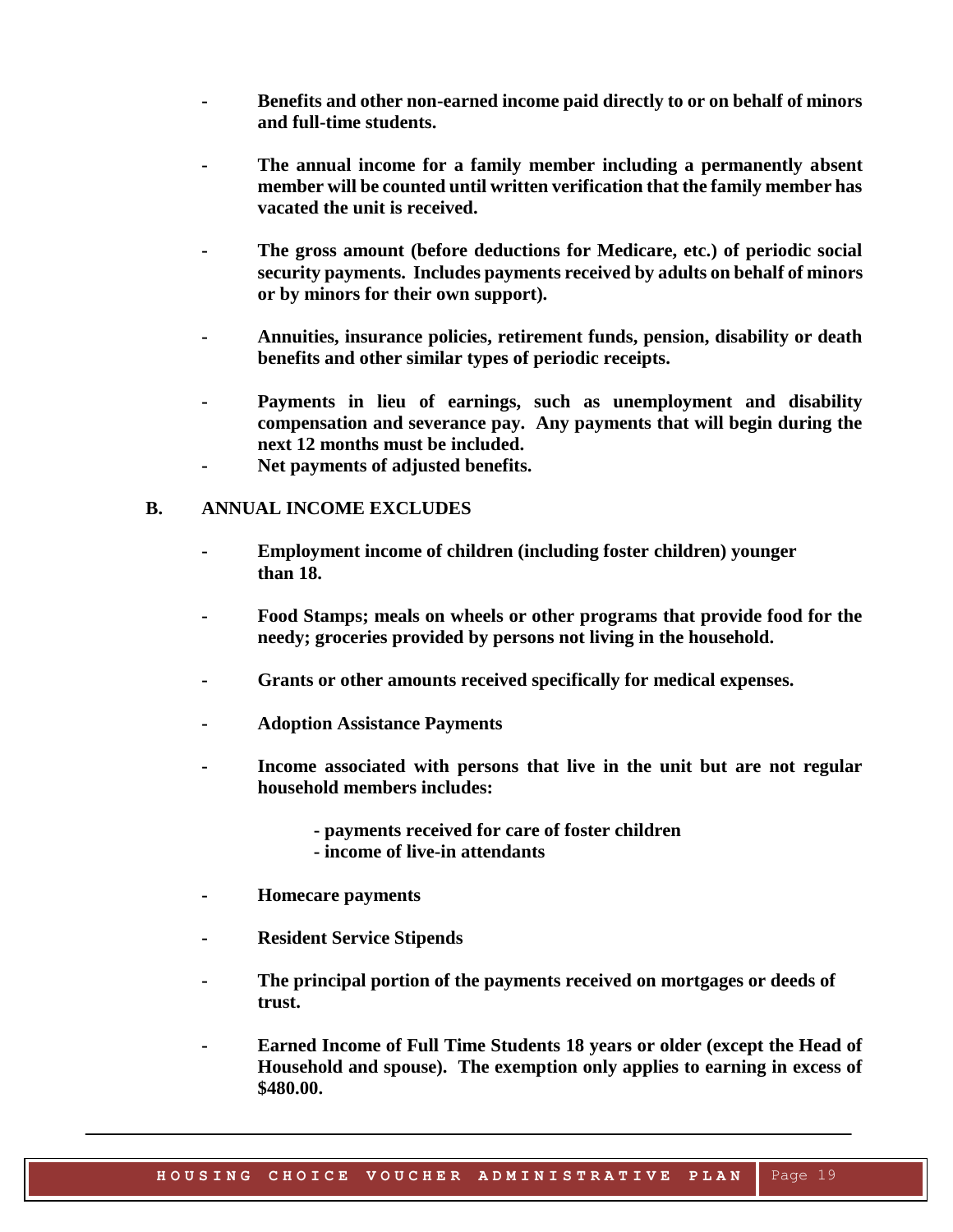- **- Scholarships, veterans benefits or student loans used for tuition, fees, books, equipment or reasonable rent or utility costs for a student living away from home.**
- **- State or Local employment training programs and training of resident management staff.**
- **- Hazardous duty pay to a family member in the military.**
- **- Lump-sum additions to family assets - such as inheritances; one-time lottery winnings; insurance settlements under health and accident insurance and worker's compensation; settlement for personal or property losses.**
- **- Exclusion of Deferred Periodic Payments of SSI and Social Security received in lump sum.**
- **- Casual, sporadic or irregular gifts (including verified census taker earnings).**
- **- Payments, rebates, or credits received under Federal, Low-Income Home Energy Assistance Programs or other government agencies.**

 **Income excluded by Federal Statute.**

## <span id="page-17-0"></span>**C. CONVERTING INCOME**

**To annualize full employment, multiply:**

- $\Box$ **hourly wages by 2080 hours**
- $\Box$ **weekly wages by 52**
- $\Box$ **bi-weekly amounts by 26**
- **semi-monthly amounts by 24**  $\Box$
- **monthly amounts by 12**  $\Box$

## <span id="page-17-1"></span>**D. IMPUTED INCOME FROM ASSETS**

**If net family assets exceed \$5,000, annual income must include the greater of:**

- **- The actual income from assets; or**
- **- An imputed income from assets:**
- **- Imputed income is calculated by multiplying the total net family assets by the specified interest rate. The current rate established by HUD is** *0.00%* **and will be changed as per regulatory changes.**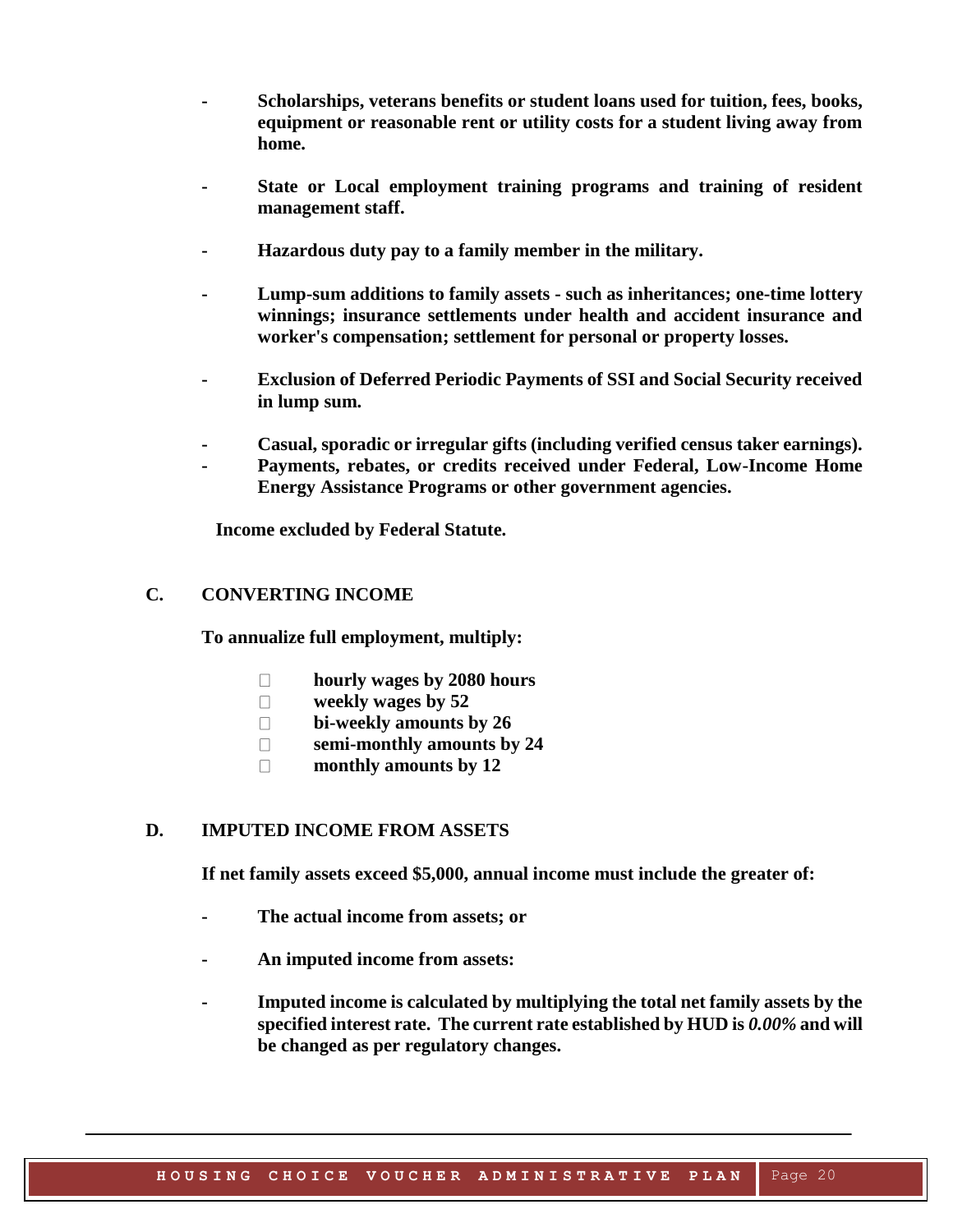**Family assets include:**

- **- Amounts in savings and checking accounts.**
- **- Equity in real property or other capital investments is the estimated current market value of the asset less the unpaid balance on all loans secured by the asset and reasonable costs (such as broker fees, penalties), that would be incurred in selling the asset.**
- **- The cash value of trusts that are available to the household.**
- **- IRA (an individual retirement account), Keogh and similar retirement savings accounts.**
- **- Stocks, Bonds, Treasury Bills, Certificate of Deposits, Money Market Funds.**
- **- Contributions to company retirement/pension funds:**

**While an individual is employed, count only amounts the family can withdraw without retiring or terminating employment.**

**After retirement or termination of employment, count as an asset any amount the employee elects to receive as a lump sum.**

- **- Lump-sum receipts such as inheritances, capital gains, lottery winnings, insurance settlements, and other claims.**
- **- Personal property held as an investment.**
- **- Cash value of life insurance policies.**
- **- Assets disposed of for less than fair market value during the two years preceding application or re-examination.**
- **- Business assets disposed of for less than fair market value. (Business assets are excluded from net family assets only while they are part of an active business.)**

## <span id="page-18-0"></span>**E. ASSETS DO NOT INCLUDE**

- **Clothing, furniture, cars**
- **Interest in Indian trust lands**
- **Equity in a cooperative unit in which the family lives**
- **Assets that are not accessible to the applicant and provide no income to the applicant. In such cases the asset must be disclosed to the Housing Commission staff and a written affidavit from the client stating the type of asset and that they do not have access to, nor do**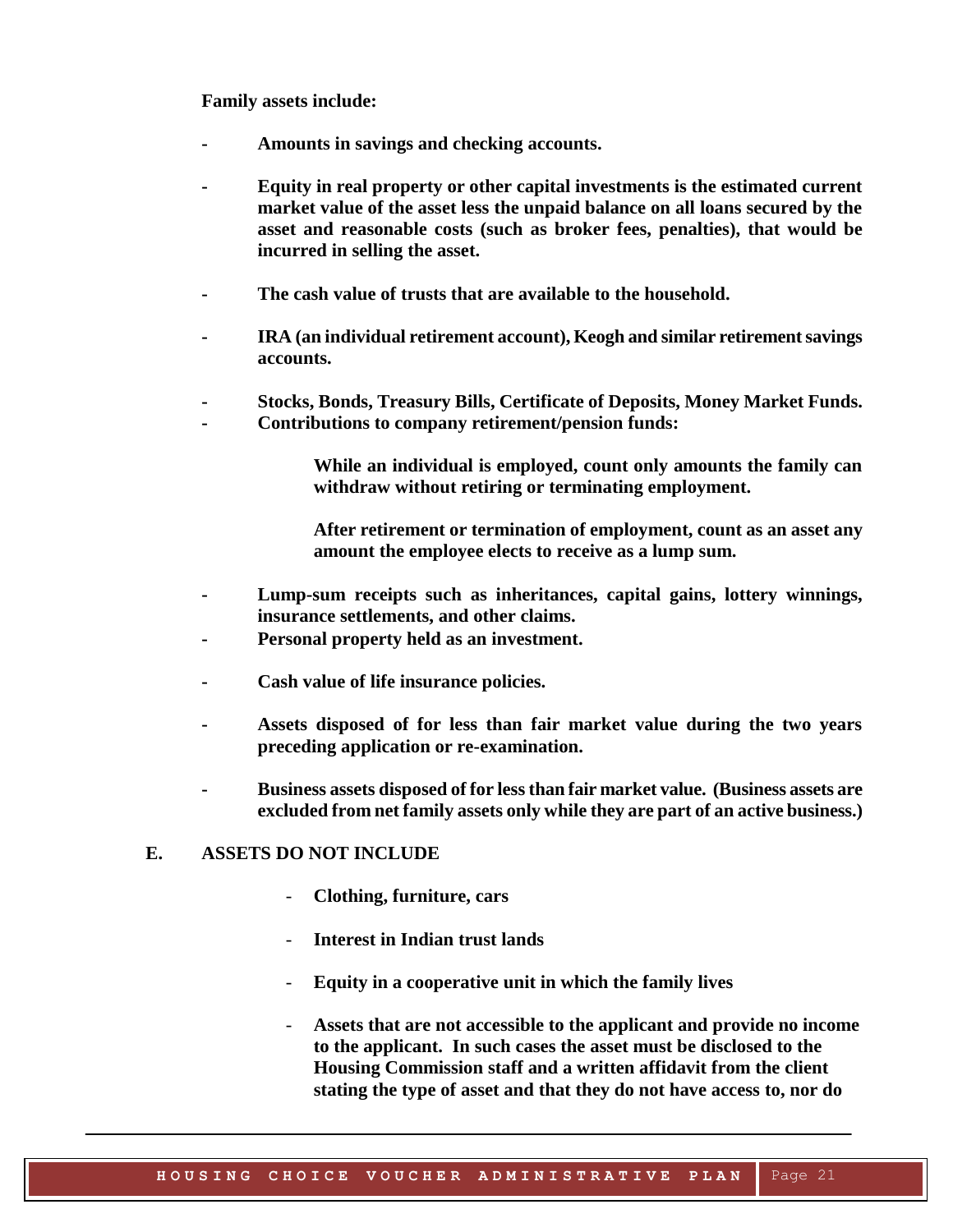**they receive any income from the asset. Should the situation change and the client is granted access, it is incumbent upon the assisted family to disclose the change and report the asset within 10 calendar days of the occurrence.**

The amount of equity in a mobile home for those families **participating under the Mobile Home Pad Assistance.**

#### <span id="page-19-0"></span>**F. ADJUSTED INCOME**

**Gross annual income minus allowances for dependents, elderly household deduction, child care, medical and handicap expenses equals adjusted income.**

**1. Dependent Allowance**

**\$480 for each household member who is under 18 years of age, or is handicapped, disabled or a full-time student.**

**The head, spouse, foster child or live-in attendant are never counted as dependents.**

**Cannot count unborn child or child to be adopted until the child is physically in the household.**

**A full-time student is one carrying a full-time subject load (as defined by the institution) at an institution in a degree or certificate program.** 

**2. Elderly Household Deduction**

**\$400 per family for all families in which the head or spouse is at least 62 years of age or handicapped or disabled. The \$400 is a household deduction (only one per family, even if both head and spouse are elderly).**

**3. Child Care**

**Reasonable child care expenses for the care of children, including foster children, age 12 and younger may be deducted from annual income if all of the following are true:**

- **- The care is necessary to enable a family member to work or further his/her education (academic or vocational);**
- **- The expense is not reimbursed by an agency or individual outside the household; and**
- **- The expenses incurred do not exceed the amount earned.**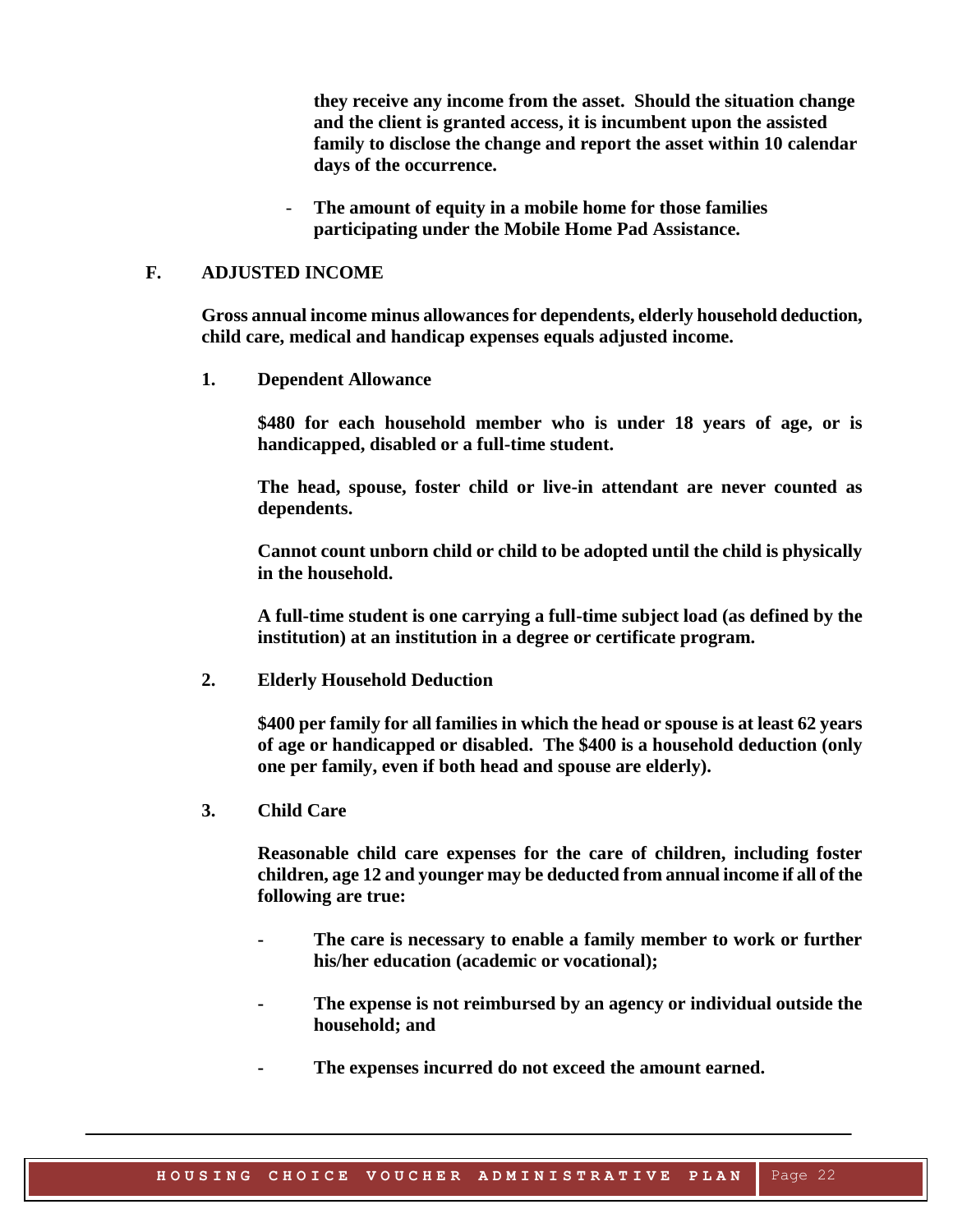**4. Allowance for Handicapped/Disabled Family Members**

**Families may deduct anticipated expenses for care attendants and "auxiliary apparatus" for handicapped or disabled family members if such expenses:**

- **- Enable a family member (including the handicapped family member) to work;**
- **- Exceed three percent of Annual Income; and**
- **- Do not exceed the earned income of the household member(s).**

**"Auxiliary apparatus" are items such as wheelchairs, ramps, adaptations to vehicles, special equipment to enable a blind person to read or type, etc. if directly related to permitting the physically challenged person or other family member to work.**

**5. Medical Expenses**

**The medical expense deduction is permitted only for households in which the head or spouse is at least 62 years of age, handicapped or disabled. If the household is eligible for a medical expense deduction, the medical expenses of all family members are counted.**

**They may include:**

- **- Services of health care facilities.**
- **- Medical insurance premiums.**
- **Prescription/non-prescription medicines.**
- **- Transportation to treatment.**
- **- Dental expenses, eyeglasses, hearing aids, batteries.**
- **- Live-in or periodic medical assistance.**
- **- Monthly payment on accumulated medical bills.**

**Allowable Medical Expense is that portion of total medical expenses that is in excess of three percent of annual income.**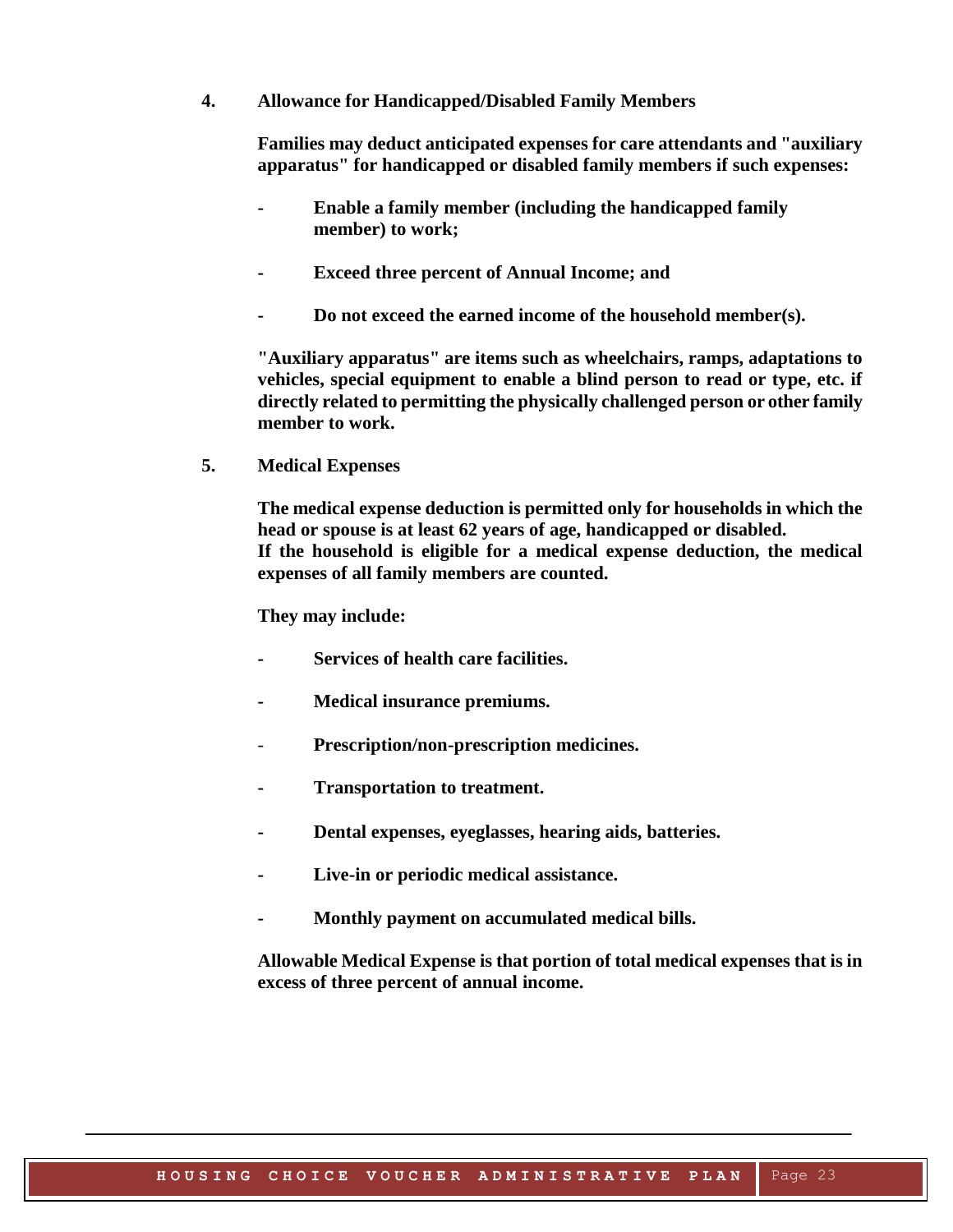## <span id="page-21-0"></span>**G. SPECIAL CALCULATION FOR HOUSEHOLD WHO ARE ELIGIBLE FOR DISABILITY ASSISTANCE AND MEDICAL EXPENSES**

**If a family has both medical expenses and disability assistance expenses, a special calculation is required.**

**Three percent of annual income must first be deducted from the handicap assistance expenses. Any remainder is then deducted from total medical expenses.**

#### <span id="page-21-1"></span>**H. METHODS OF VERIFYING NECESSARY INFORMATION**

**1. Third Party (Independent) Verification: This should be used whenever possible as it provides the most reliable results. If other methods are used, the file should contain documentation to explain the reason. This documentation should be used to verify information obtained via the Enterprise Income Verification System (EIV).**

**Third party verification refers to written or oral verification from employers, public agencies, physicians, etc. If oral, the file must be documented with the date and name of HCAAC staff member receiving the information.**

**Internal Revenue Service Data: This source can be used for income purposes and is especially useful when self-employment is involved. The information must be from the most recent year filed.**

**2. Review of Documents: When documents are reviewed they must be photocopied unless prohibited by law. When photocopies cannot be made, information must be recorded, dated, and signed.** 

**Notarized Statement or Signed Affidavits may be accepted from applicants or participants when all other sources have been exhausted. They should not be accepted in lieu of other possible methods.** 

**Verifications for income or expenses must be updated if older than 60 days, for the purpose of certification.**

**Note: In the case of Child Support and other State provided documents, the amount eligible shall be utilized, not the amount received or historical receipts. If irrefutable evidence exists to prove that the awarded amount is not being dispersed, or no benefits at all, to the family, the average period benefits will be used.**

**3. Enterprise Income Verification (EIV) Data: This information is provided for all clients and must be reviewed and evaluated. The information provided must be verified by methods identified in parts 1 and 2 of the section. Social Security data provided by EIV does not require further verification.**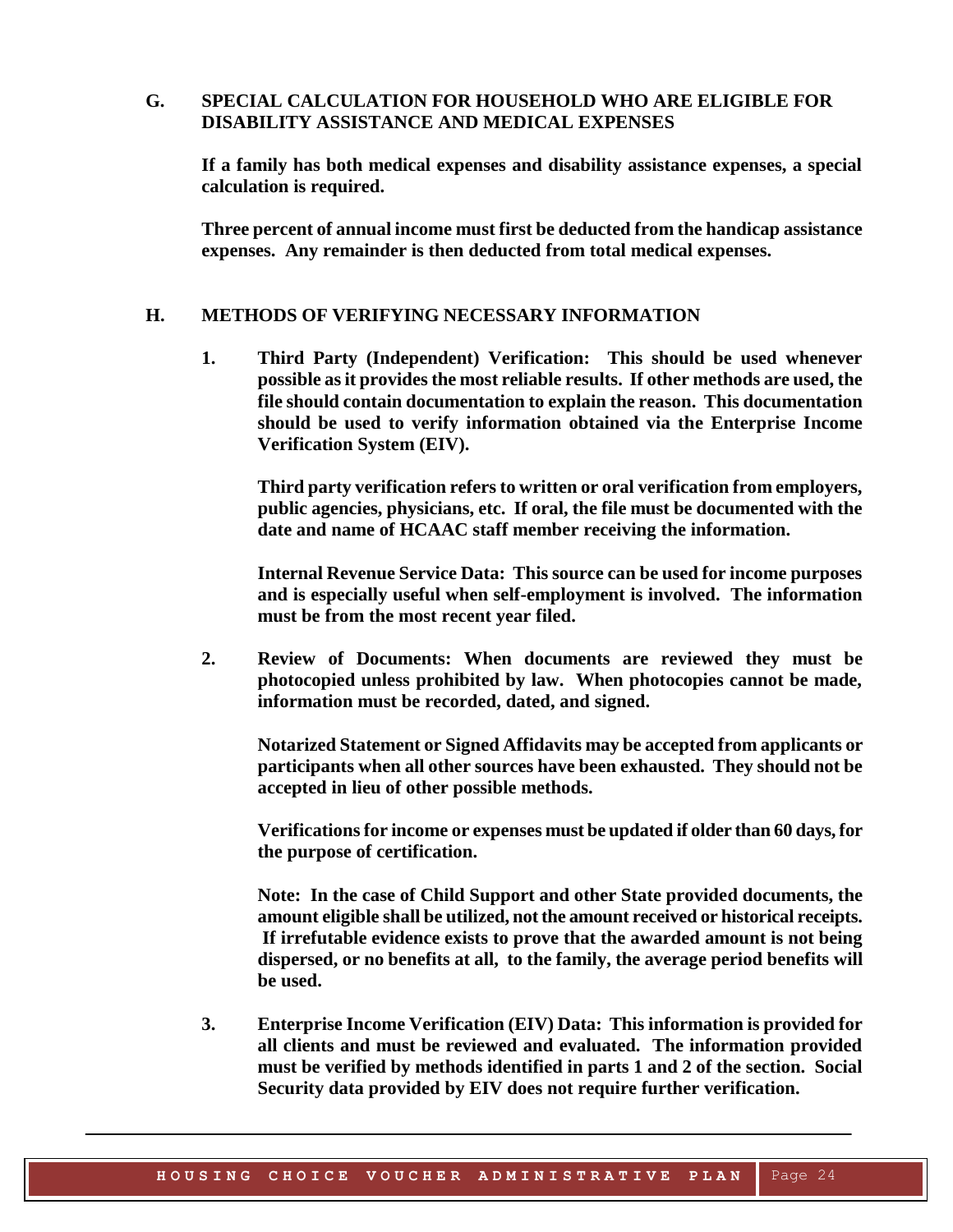## <span id="page-22-0"></span>**I. INELIGIBLE DETERMINATION AT TIME OF VERIFICATION**

**Families may be determined ineligible if their income exceeds the very low income standards prescribed by HUD. Families requesting to transfer their housing assistance from another jurisdiction must meet the HUD established income limits for the Commission's area.** 

**Families may be determined ineligible when their income is such that the Total Tenant Payment is equal to or exceeds the highest rent standard for the unit size for which the family would be eligible.**

**Families may be determined ineligible if it is discovered that a household member submitted fraudulent information, participated in bribery or any other corrupt or criminal act. Families may be determined ineligible if it is discovered that the use of alcohol/drugs would likely result in conduct that would adversely affect the property environment.**

**Families may be determined ineligible due to specified criminal activity, or an action or failure to act by a household member as defined and detailed by Federal Statute. The Housing Commission must prohibit admission to the program of an applicant for three years from the date of eviction if a household member has been evicted from federally assisted housing for drug related criminal activity. However, the Housing Commission may admit the household if the Commission determines: (1) that the evicted household member who engaged in drug-related criminal activity has successfully completed a supervised drug rehabilitation approved by the Commission; or (2) that the circumstances leading to the eviction no longer exist.**

**The Housing Commission must establish standards that prohibit admission if: (1) the Commission determines that any household member is currently engaging in illegal use of a drug, and (2) the Commission determines that it has reasonable cause to believe that a household member's illegal drug use or a pattern of illegal drug use may threaten the health, safety, or right to peaceful enjoyment of the premises by other residents, and (3) any household member has ever been convicted of drugrelated criminal activity for manufacture or production of methamphetamine on the premises of federally assisted housing.**

**The Housing Commission must establish standards that prohibit admission to the program if any member of the household is subject to a lifetime registration requirement under a State sex offender registration program.**

#### <span id="page-22-2"></span><span id="page-22-1"></span>**J. NOTICE OF DECISION AND INFORMAL REVIEW PROCESS**

**The PHA is required to provide Informal Reviews on Applicants in accordance with federal regulations. The Informal Review and Hearing Policy is incorporated in this Administrative Plan under separate addendum on Page 72.**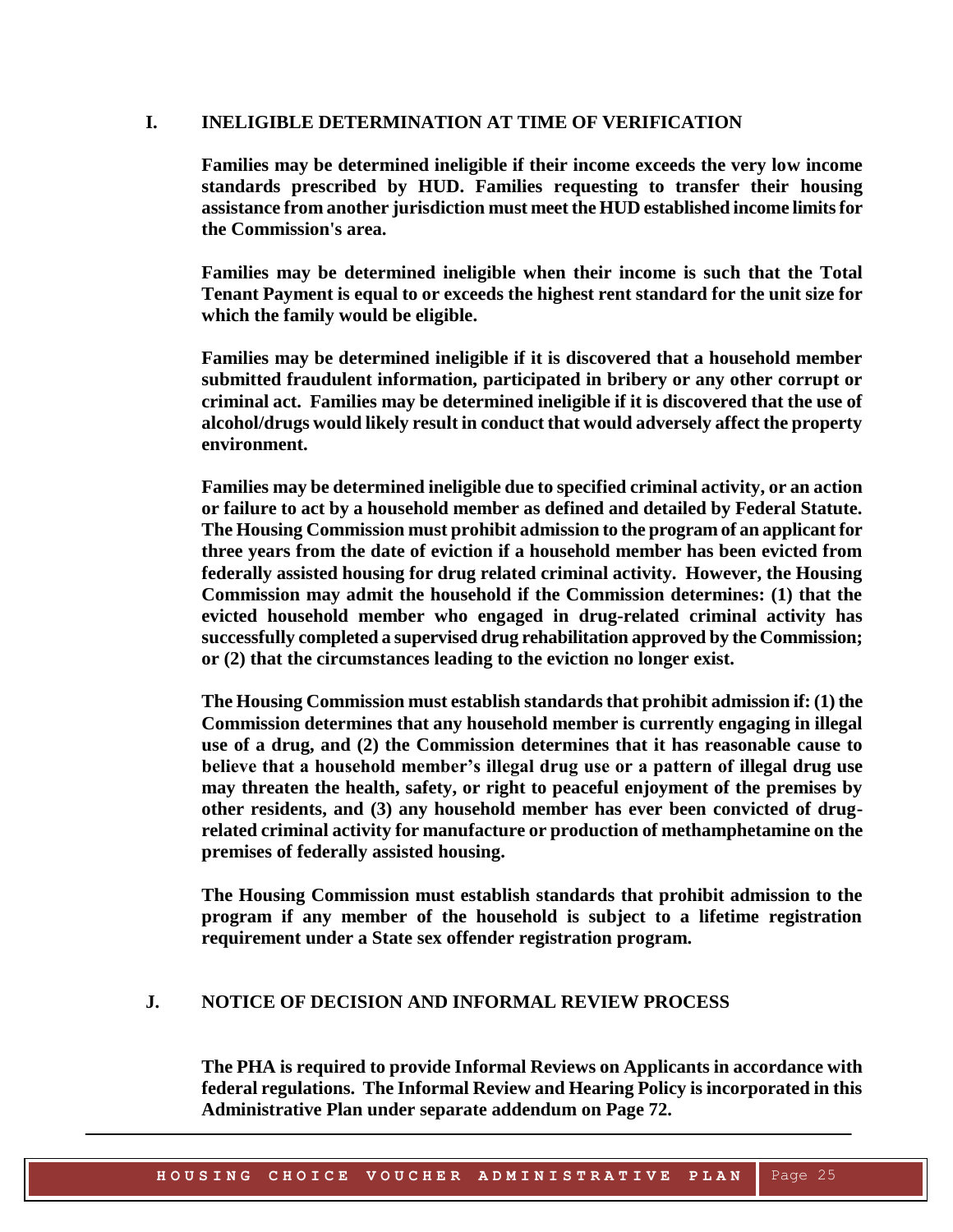#### **V. BRIEFING OF FAMILIES AND ISSUANCE OF VOUCHERS**

**Every effort is made to thoroughly brief potential tenants on all Housing Choice Voucher Programs. This effort includes both individual and group briefings. At the individual briefings, the tenant can ask questions specific to his/her own circumstances. At the group briefing, the following tools may be used:**

- **- An audio-visual presentation;**
- **- An oral presentation;**
- **- A question and answer period; and**
- **- Distribution of related materials.**

**As a reasonable accommodation the Housing Commission will arrange for any necessary accommodation such as, but not limited to:**

**"All clients who request a reasonable accommodation to allow them complete access to our briefing and/or issuance process to include a sign language interpreter, braille, large print or provide a reader at the Housing Commission's expense and as the availability of such providers."**

**At the briefings, pertinent information is discussed on all programs. Especially stressed are all tenant responsibilities.**

**In an effort to aid families in housing selections, a listing of available units is maintained by the Housing Commission. These properties are not pre-screened, and this is so stated to the families. When possible, additional assistance is provided by the Housing Choice Voucher Coordinator for families having difficulty finding housing.**

**Prior to issuance of a Voucher all income verification must be current within (60) days.**

**Once issued, a family is given 60 days to locate suitable housing in the locale of its choice. Two additional 30-day extensions can be given upon the family's request by the Department Supervisor(s), provided that the family is able to justify the need for an extension.**

**If the Voucher expires at the end of the initial 60 day term without an extension or if it expires after any additional term requested and approved, the family may reapply for the program if they so desire, if the waiting list is open, and be placed back on the waiting list according to the date of their reapplication. HCAAC may not determine the family to be ineligible for the program on the grounds that it was not able to utilize a previously issued Voucher. Any expired Vouchers should be reissued to the next eligible applicants on the waiting list as soon as possible.**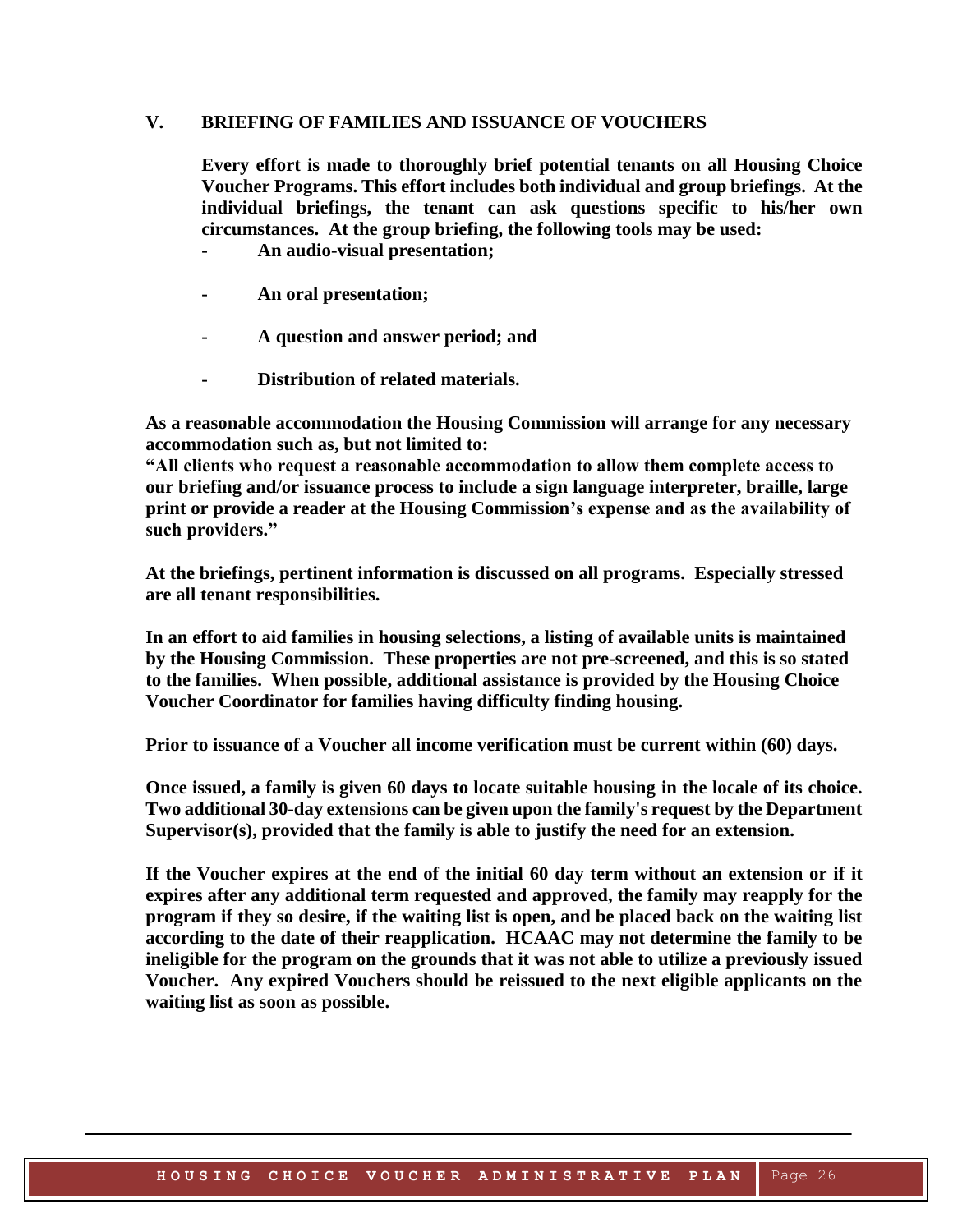#### <span id="page-24-0"></span>**A. HOUSING QUALITY STANDARDS (HQS) AND INSPECTIONS**

**Should Law, Regulation or Notice amend the annual inspection requirement to a less often possibility, HCAAC will immediately adopt the less stringent time requirement, ie. bienially.**

**The HCAAC will use the HUD acceptability criteria in the program regulations and the HUD Inspection booklet (HUD 52580) for all inspections of dwelling units and adheres to the following additions:**

- **- All units must have at least one smoke detector for each living level in the unit.**
- **- At the discretion of HCAAC, subject to HUD approval, landlords will be required to scrape and repaint all surfaces cited for peeling paint with two coats of non-lead paint or otherwise suitable cover where there is a child under seven years of age residing or expected to reside in the unit.**

**In addition to ongoing inspections, periodic, random review of completed inspections will be performed by supervisory personnel at a minimum of 5% sampling of inspections to ensure quality control.** 

**If the annual inspection reveals that the unit is not in decent, safe and sanitary condition as required by the HQS criteria, HCAAC will immediately notify the owner**  *and tenant* **of the deficiencies and require that the conditions be corrected within 30 days.**

**If the owner does not take the required action to correct the deficiencies deemed as his/her responsibility within 30 days, HCAAC will abate the housing assistance payments until such time as the owner corrects the deficiencies, not to exceed seven (7) business days. The housing assistance payments will be resumed once the deficiencies are fully corrected by the owner, but HCAAC will not make payments for the period the unit was not in compliance. Tenants who do not correct the deficiencies in a timely manner will have their assistance terminated***.*

**At agency discretion, on a case-by-case basis, physical re-inspections for minor nonlife threatening deficiencies may not be required. However, statements, invoices, photographs and documents must be submitted within the allowable time period in lieu of the physical inspection. If the violation(s) are not corrected after a second inspection, within the prescribed time period, the Housing Assistance payments contract will be terminated.**

**If there are serious deficiencies that present an immediate danger to the health and safety of the family, HCAAC will require a correction of those deficiencies within 24 hours. (The owner however, is not responsible for HQS violations caused by the family. Such violations include damage to the unit by the family or guest beyond normal wear and tear and verification of the absence of tenant paid utilities.)**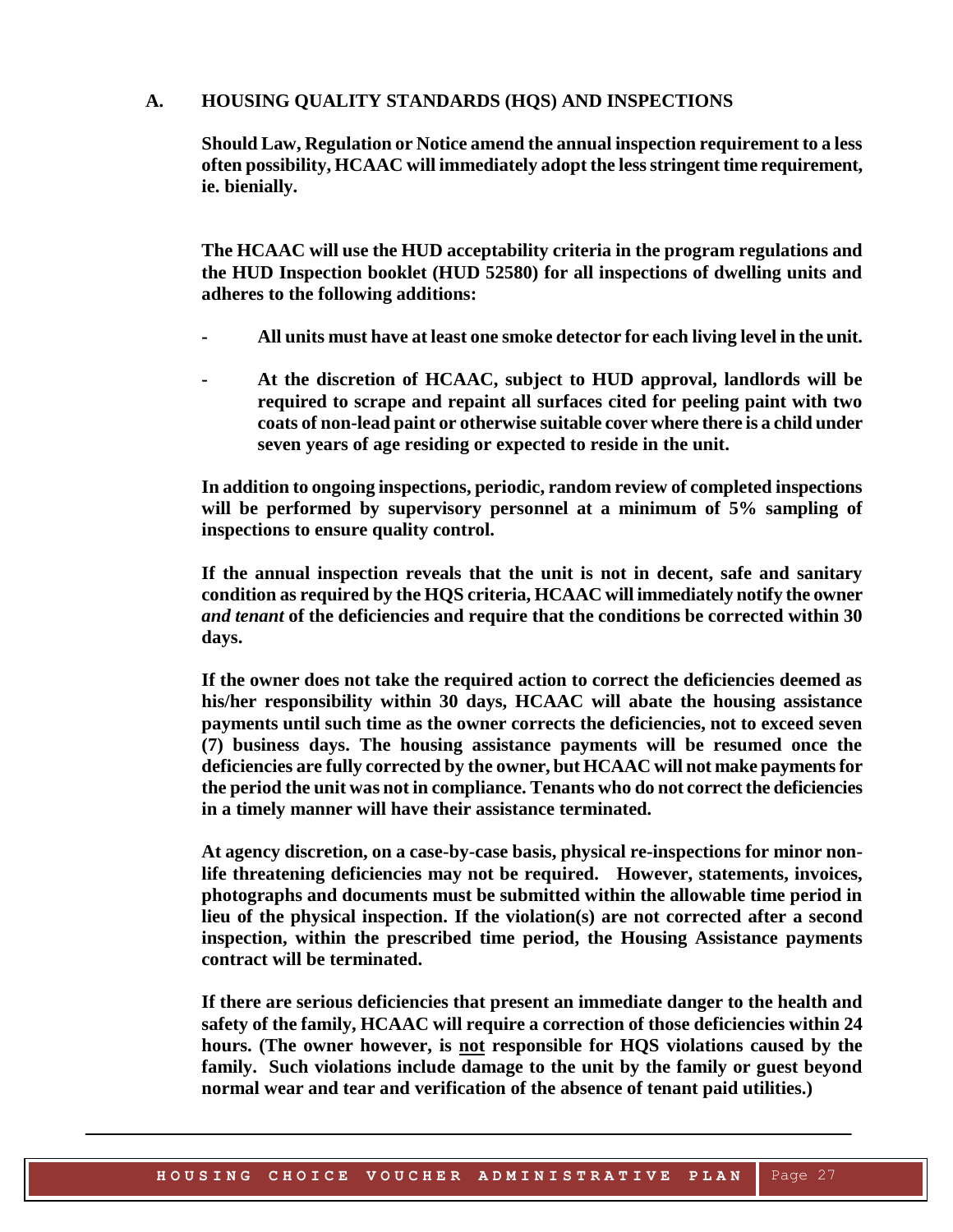**If the owner does not take the required action to correct the deficiencies deemed as his/her responsibility within 24 hours, HCAAC will abate the housing assistance payments until such time as the owner corrects the deficiencies, not to exceed seven (7) business days. The housing assistance payments will be resumed once the deficiencies are fully corrected by the owner, but HCAAC will not make payments for the period the unit was not in compliance. Tenants who do not correct the deficiencies in a timely manner will have their assistance terminated***.*

**If the violation(s) are not corrected after a second inspection, within the prescribed time period, the Housing Assistance payments contract will be terminated.**

**Owners who have repeated fail grades on consecutive initial inspections will receive a warning letter notifying them that they are not compliant with program regulations. If units continue to fail thereafter, an owner may be terminated from the program and no additional contracts will be allowed until the owner can prove they have the ability to comply with program obligations.**

## <span id="page-25-0"></span>**B. LEASE APPROVAL AND HOUSING ASSISTANCE PAYMENTS CONTRACTS EXECUTION**

**In the execution of the Lease Agreement and Addendum to the Lease, both parties (tenant and owner) will be made aware of required and prohibited lease provisions. Both parties will receive a copy of pertinent contract documents. Upon receipt of a Request for Tenancy Approval, signed by tenant and owner, HCAAC will insure that the contract rent:**

- **- Is within the applicable Payment Standard and,**
- **- Is reasonable in relation to rents currently being charged for comparable units in the private, unassisted market, also**

#### **HCAAC will also ensure:**

**That the owner of the unit is not subject to certain federal actions such as debarment, suspension or denial of participation under 24 CFR 982.306.**

**That the owner has not engaged in drug trafficking.**

**That the owner does not have a history or practice or violating Housing Choice Voucher HQS or applicable Housing Standards.**

**Upon approval of the Request for Tenancy Approval the voucher becomes suspended, i.e., the expiration date of the voucher is stopped pending the outcome of the unit inspection.**

**Also, the Housing Commission reserves the right to deny a Request for Tenancy Approval or lease renewal on any unit that has had a history of repeated HQS failures, and/or has had a HAP Contract terminate due to abatement**.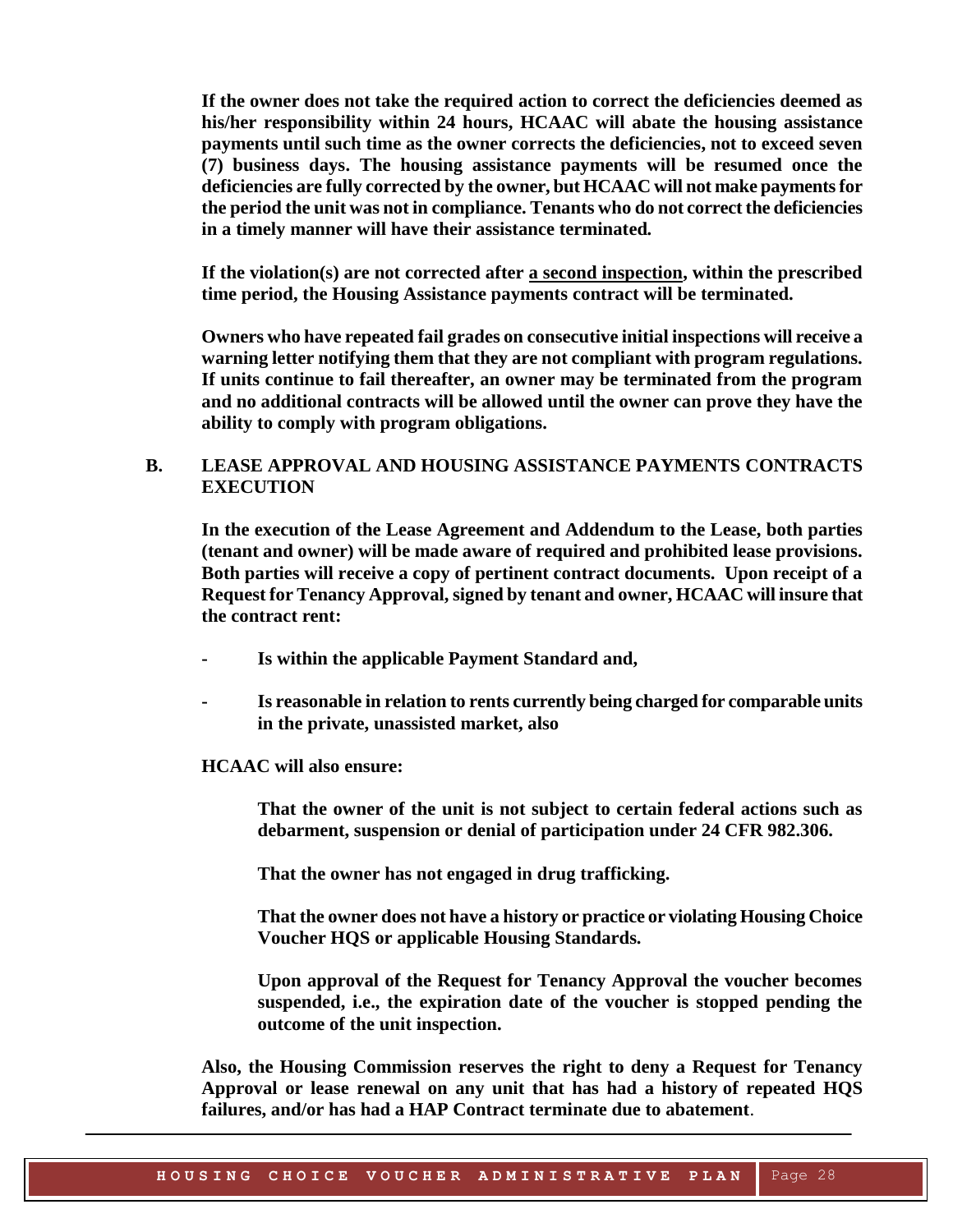## **Release of Information**

**HCAAC is required upon request to provide the following information to owner regarding tenants who wish to lease their dwelling unit in accordance with Section 982.307(b).**

- **- The Family's current address as shown in our records.**
- **- The name and address of the Landlord at the Family's current and prior address (if known).**

## <span id="page-26-0"></span>**C. PAYMENT STANDARD RENT LIMITATIONS**

**The Gross Rent for a Voucher Program unit shall not exceed the standards of rent reasonableness according to local market conditions that are applicable for such unit on the date of Lease approval. Federal Statute may impose other limitations that shall become effective to maintain compliance.**

## <span id="page-26-1"></span>**D. SEPARATE AGREEMENTS**

**Owners and tenants may execute agreements for services, appliances (other than for range and refrigerator) and other items outside those which are provided under the lease if the agreement is in writing and approved by HCAAC.**

**In order for there to be a separate agreement, the tenant must have the option of not utilizing the service, appliance or other item.**

**HCAAC is not liable for unpaid charges for items covered by separate agreements and nonpayment of these agreements cannot be cause for eviction.**

#### <span id="page-26-2"></span>**VI. ANNUAL ACTIVITIES**

## **A. REVIEW OF FAMILY CIRCUMSTANCES, RENT, UTILITIES, AND HOUSING QUALITY**

**All families (includes all adult members) will be scheduled for recertification interviews to provide information on income, assets, allowances, deductions and family composition at least annually and in accordance with Section 982.516 of the Federal Regulations. (See Verification Procedures)**

**This annual reexamination of family circumstances is coordinated with the contract anniversary date and an inspection (as identified in Section V, Part A) of the premises for continued compliance with Housing Quality Standards (HQS). Annual reexaminations are started 90 days prior to the anniversary date to assure sufficient time to conclude this process.**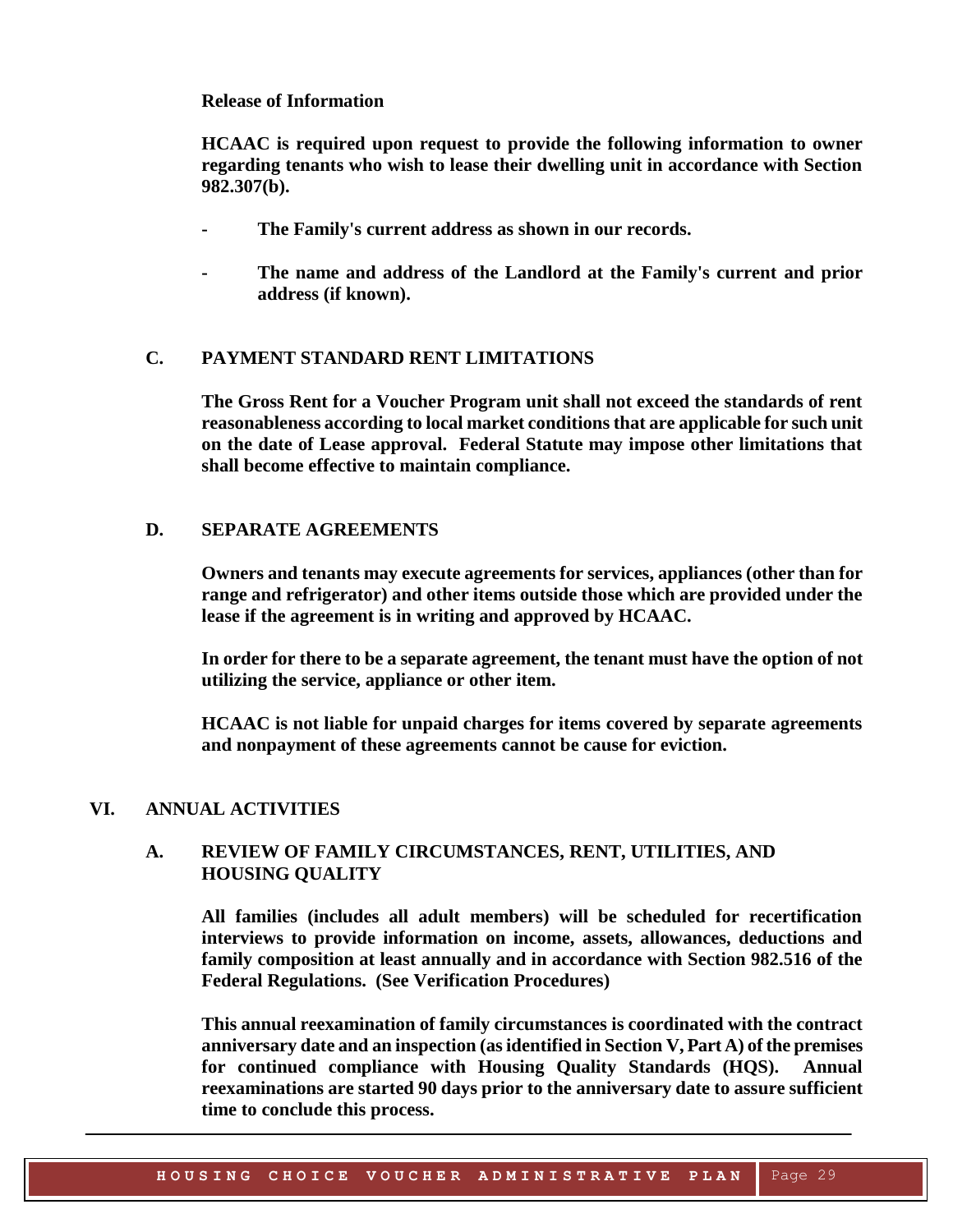**Participants will be allowed two appointments for re-certification interviews. Should the participant fail to keep the first appointment, a second appointment will be scheduled and the tenant will be notified that failure to attend may result in termination of assistance for failure to comply with the obligations of their voucher. A thirty (30) day notice of termination of assistance will be sent by Certified Mail if they fail to appear for the second date.** 

#### <span id="page-27-0"></span>**B. INTERIM ADJUSTMENTS OF RENT**

**Interim adjustments will be conducted, in case where the tenant's rent will decrease due to the adjustment. An interim will also be conducted in cases where the household income increases from a reported amount equaling zero. Families may request that an interim be performed when a change in earned income or family composition has occurred that would result in an increase to the tenant rent portion. Please note that changes reported after the 15th day of any month will be processed by the 1st day of the second month thereafter, retroactive to the 1st of the preceding month. Such changes in Family circumstances would include:**

- **- Receipt or discontinuance of Public Assistance.**
- **- Changes in family composition.**
- **- Employment or loss of employment.**
- **- Receipt of a deferred payment in a lump sum that represents the delayed start of a periodic payment such as Unemployment Compensation and other compensation.**
- **- Changes with the family that will require deductions and allowances to be recalculated.**

## <span id="page-27-1"></span> **C. TIMELY REPORTING STANDARDS AND VERIFICATION OF INFORMATION**

**Participants must report changes within 10 calendar days of the occurrence in order for the report to be "in a timely manner", and must be made in writing. . Where feasible, third-party written verification or direct document review shall be the preferred method of verifying Participant information, including Income, value of Assets, Medical Expenses, Child Care Expenses, Family composition, age, Disability, Handicap, Student Status, and displacement status. Third-party oral verification may be used if the client file is documented according to identification of all parties, the date, and the content of the information. All information must be verified as a condition of continued assistance and the Head of Household and all other adult members of the assisted family must sign HUD-approved release forms and consent authorizing private and public agencies to furnish and release required information to the Commission. Notarized statements or signed affidavits may be accepted when all other sources have been exhausted. They should not be accepted in lieu of other possible methods.**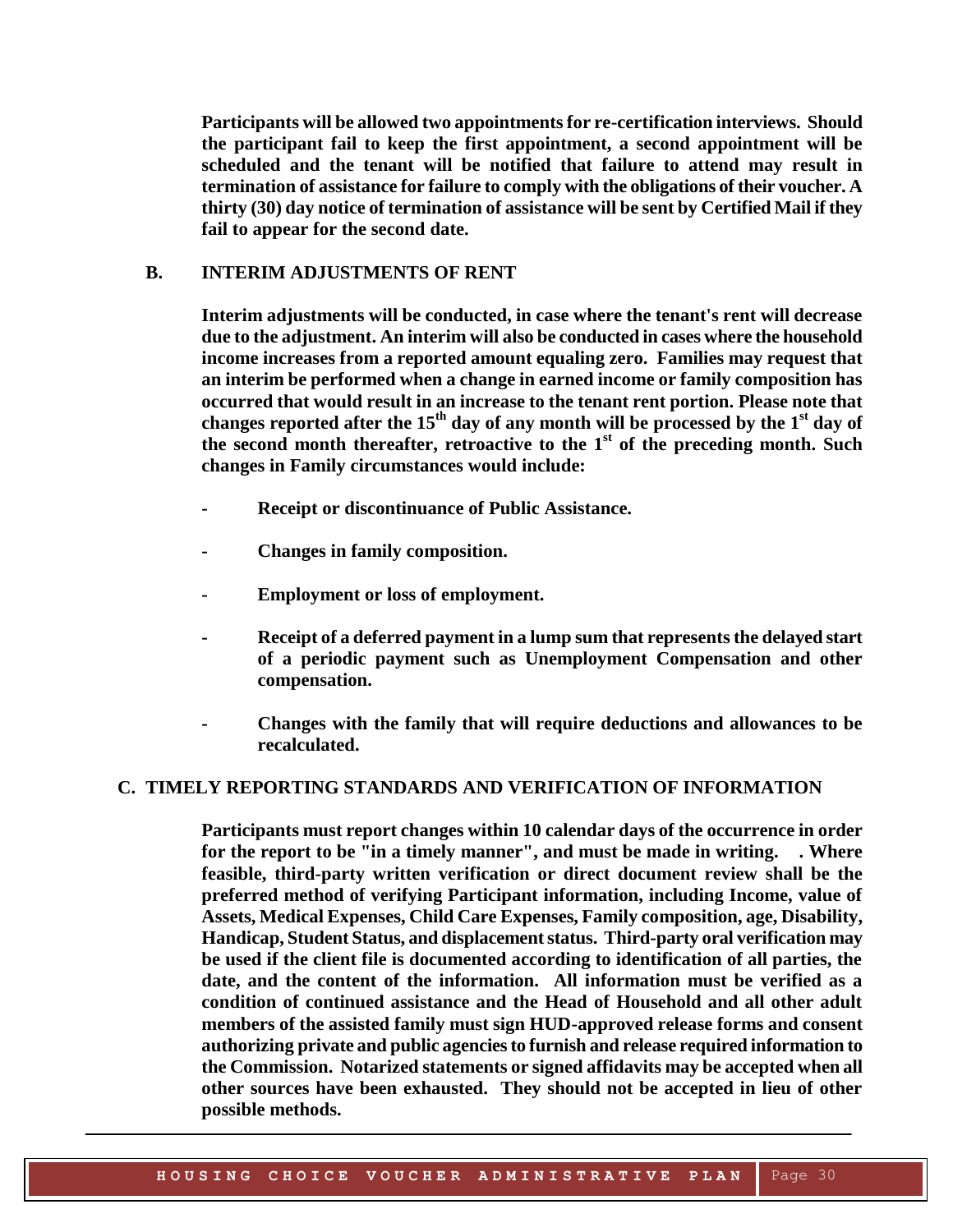**Decrease in tenant rent will be effective the first of the month following the reported decrease.**

**Increases in tenant rent will be effective anniversary date of the contract following the change in family circumstances.**

**If the Housing Commission of Anne Arundel County determines that the tenant has misrepresented the facts, which would result in an increase in tenant rent, at the time of re-certification it shall be computed retroactively to the anniversary date. Depending on the circumstances, the tenant may, at the discretion of the Commission, be allowed to enter into a repayment agreement to repay the program for any over assistance.**

**The Housing Commission may not require clients to obtain a court-order awarding legal custody of a child or children residing in one of its program units. In cases where the family has physical custody of a dependent but legal custody has not been established the client will be required to provide a written affidavit from the legal custodial guardian or parent that the child will be placed in the care and custody of the client and the document must clearly state the dates for which the care and custody becomes effective and any end date if one is anticipated. The written affidavit must be Notarized by a licensed Notary of the State in order to assure the signature is valid.**

#### <span id="page-28-0"></span>**D. CONTRACT RENT INCREASES BY OWNER**

**Rent increases are determined in accordance with annual adjustment factors and other provisions of the Regulations as following:**

**The amount of the monthly rent payable by the Family to the Owner is determined by the provisions of the Lease between the Owner and the Family. The amount of the monthly rent under the Lease may not be increased during the first year of the term of such Lease. The Lease may provide for increase in such monthly rent after the first year of the term, if the Owner gives at least sixty days written notice to the Family and the family agrees to the increase in rent. The family portion of the rent must remain affordable and feasible.**

**Owners may not request rent increases prior to the expiration of the first term of lease. As of the first anniversary date of the lease, rent increases may be effective with a 60 days notice to the family and a copy to HCAAC.**

**Landlords must submit a written request for rent increase to HCAAC, which may or may not be granted.**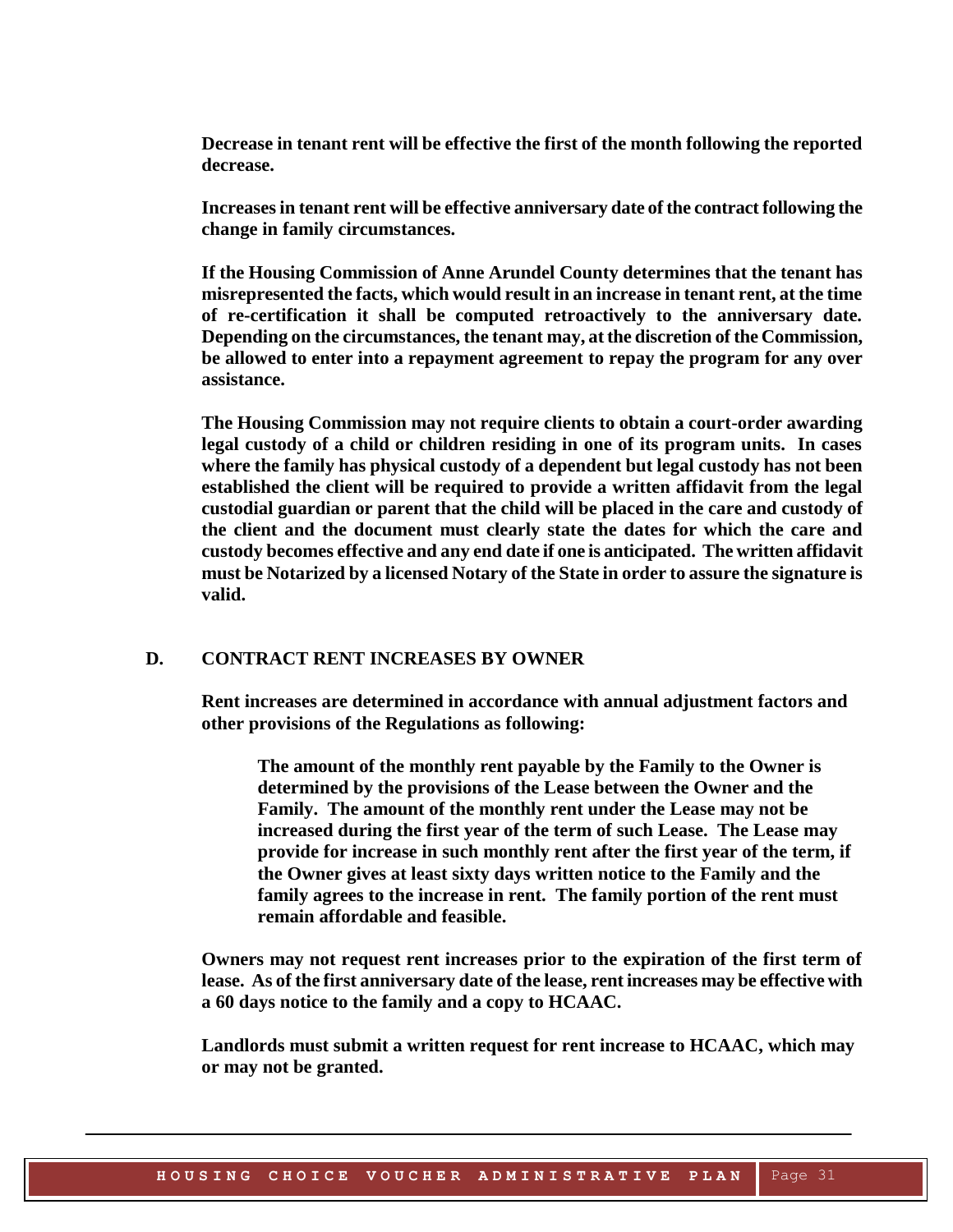#### <span id="page-29-0"></span>**E. UTILITIES**

**Utilities include water, electricity, gas, heating, refrigeration, and cooking fuels, trash collection and sewage services.**

**Allowances for tenant furnished utilities are reviewed in connection with annual reexaminations. When revisions are made, they are implemented at the time of annual rent adjustments and TTP determinations.**

## <span id="page-29-1"></span>**F. MINIMUM RENT**

**In accordance with Section 402(a)(1) and (2) of the Continuing Resolution, assisted families may pay a minimum rent as set by the Housing Commission by internal procedure. The minimum rent may not exceed \$50.00 per month. The minimum rent is currently \$0, however may be changed by procedure to accommodate market conditions.**

## <span id="page-29-2"></span>**VII. TERMINATIONS AND SECURITY DEPOSITS**

**HCAAC may deny or terminate assistance if an applicant or participant:**

- **- Violated any of the "Family Obligations" under the Voucher Program.**
- *-* **Serious violation of the Lease. Provisions under the Violence Against Women Act will be utilized should the family seek protection under the law and rule.**
- **- Committed any fraud or misrepresentation in connection with any Federal Housing Assistance Program.**
- **- Defaulted on a repayment agreement.**
- **- If the participant's TTP is sufficient to pay full gross rent and six (6) months of zero assistance has elapsed since the last HAP was made.**

## <span id="page-29-3"></span>**A. INFORMAL HEARINGS**

**The PHA is required to provide Informal Hearings in accordance with federal regulations. The Informal Review and Hearing Policy is incorporated in this Administrative Plan under separate addendum on Page 72.**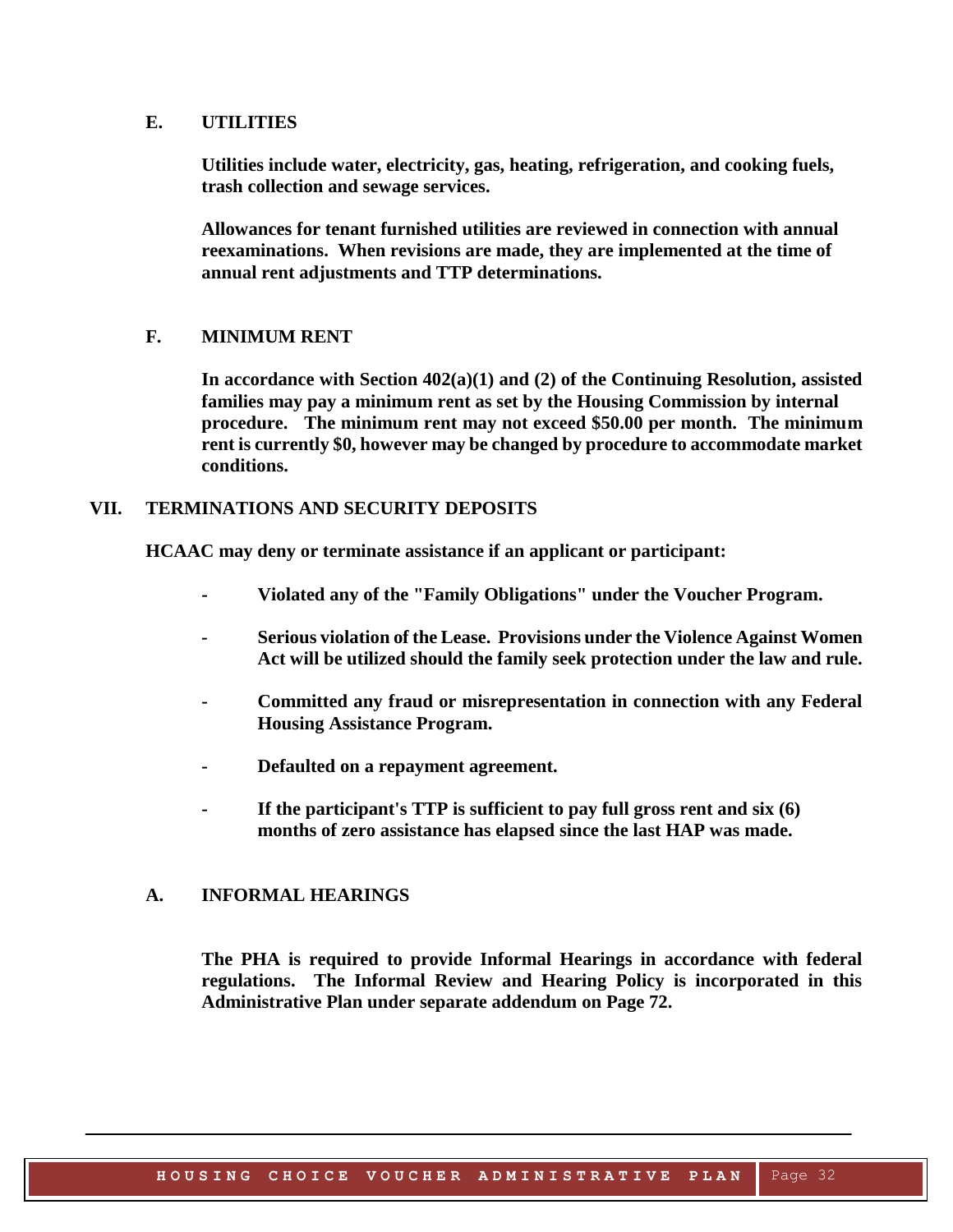## <span id="page-30-0"></span>**B. OWNER ACTIONS, FRAUD, MISREPRESENTATION, OR BREACH OF CONTRACT**

**If the landlord has committed fraud, misrepresentation or other breach of the Housing Assistance Payments Contract or Voucher Contract in connection with the Housing Choice Voucher Program, HCAAC will terminate the Contract and review the circumstances and family's involvement to determine if the family is eligible for re-certification to relocate to another unit with continuation of assistance. Actions such as those listed above, failure to abide by program and lease requirements, disrespectful treatment and/or harassment towards staff may be grounds for denial of program participation.**

## <span id="page-30-1"></span>**C. FAMILY MOVES**

**Participants who are in compliance with all regulations and who wish to move to another unit must put their request in writing prior to issuance of a new Voucher. This notice must be forwarded to the Landlord and the Commission. Current program participants may only transfer to a new unit at the time of Annual Recertification except at the request of a Reasonable Accommodation when the owner has initiated the action or if the Housing Commission terminates the Housing Assistance Payments Contract.** 

**If the family moves to another area, the notice must specify where the family wants to move.**

**Participants, who rescind their action to move with the Landlord's Agreement, may continue leasing where they are currently living, and the Housing Assistance Payment will continue to be paid to the landlord.**

**Participants who execute the move-out are advised that issuance of a new Voucher for move-out does not preclude them from being responsible for unpaid rent and for damages. Should information be received during the issuance period that the family is not compliant with obligations; any Request for Tenancy Approval will be delayed until a continued eligibility determination and related hearing are completed.**

**Both assisted households and the Landlord must be notified when the family must move due to a change in the family's composition that changes the subsidy for which they qualify***.*

#### <span id="page-30-2"></span>**D. FAMILY BREAK-UP**

**Upon break-up of the family, HCAAC will determine which family member (s) will retain the Housing Choice Voucher assistance. The factors which will be considered in making this decision are:**

*-* **The household member(s) remaining in the assisted unit.**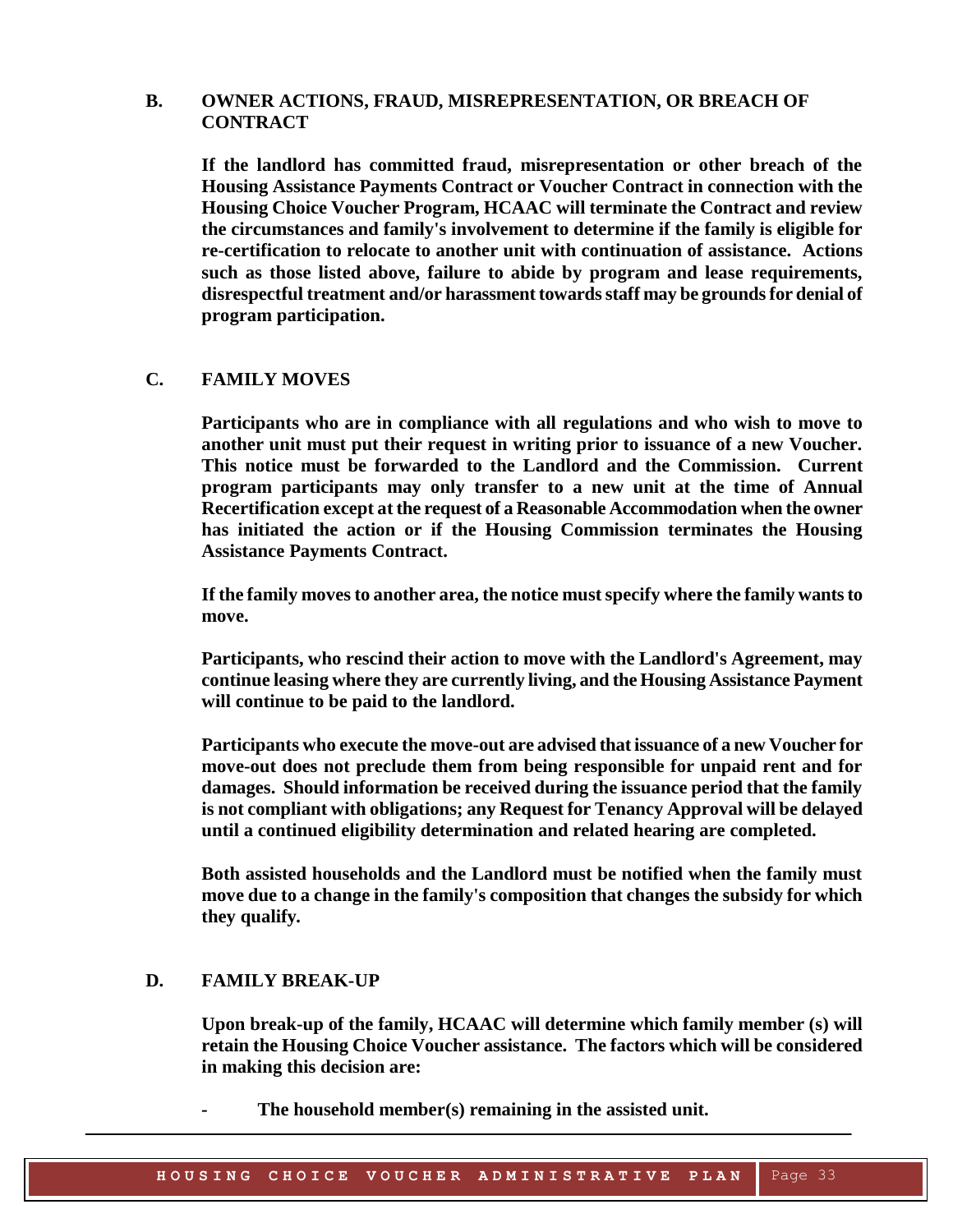- *-* **The interest of minor children or of ill, elderly or disabled family members.**
- *-* **Whether family members were forced to leave the unit as a result of actual or threatened physical violence against those family members.**
- **- Court determination of which family member(s) will retain housing assistance in cases of divorce or separation.**

#### <span id="page-31-0"></span>**E. EVICTIONS**

**The owner may evict in accordance with Federal Regulations or may institute court action, using the grounds for eviction available through Maryland State Law, or the owner may obtain a signed mutual termination agreement. The housing assistance payment is terminated when the lease is terminated by the owner.**

**Notice of the eviction must be given to the Commission either by the family or the owner***.*

## <span id="page-31-1"></span>**F. ABSENCES FROM UNIT**

**Participants may be absent from the unit for a consecutive period of time not to exceed two (2) weeks, without having their Housing assistance interrupted or terminated.**

## <span id="page-31-2"></span>**G. CONTRACT TERMINATIONS**

**The Landlord may terminate the HAP contract for business or economic reasons with a ninety (90) day notice to the Commission, HUD and the assisted family.**

#### <span id="page-31-3"></span>**H. SECURITY DEPOSITS**

**All owners entering into a HAP contract on or after October 2, 1995 may collect a Security Deposit in accordance with CFR Section 982.313 (a). It must be placed in an account that complies with Maryland State Law. The Housing Commission will not impose any limit on the owner Security Deposit providing that the deposit amount does not exceed the private market practices or security deposits collected for the owner's unassisted units***.*

**If a family vacates its unit, the owner, subject to State and local law, may use the Security Deposit as reimbursement for any unpaid family contribution or other amounts owed under the lease.**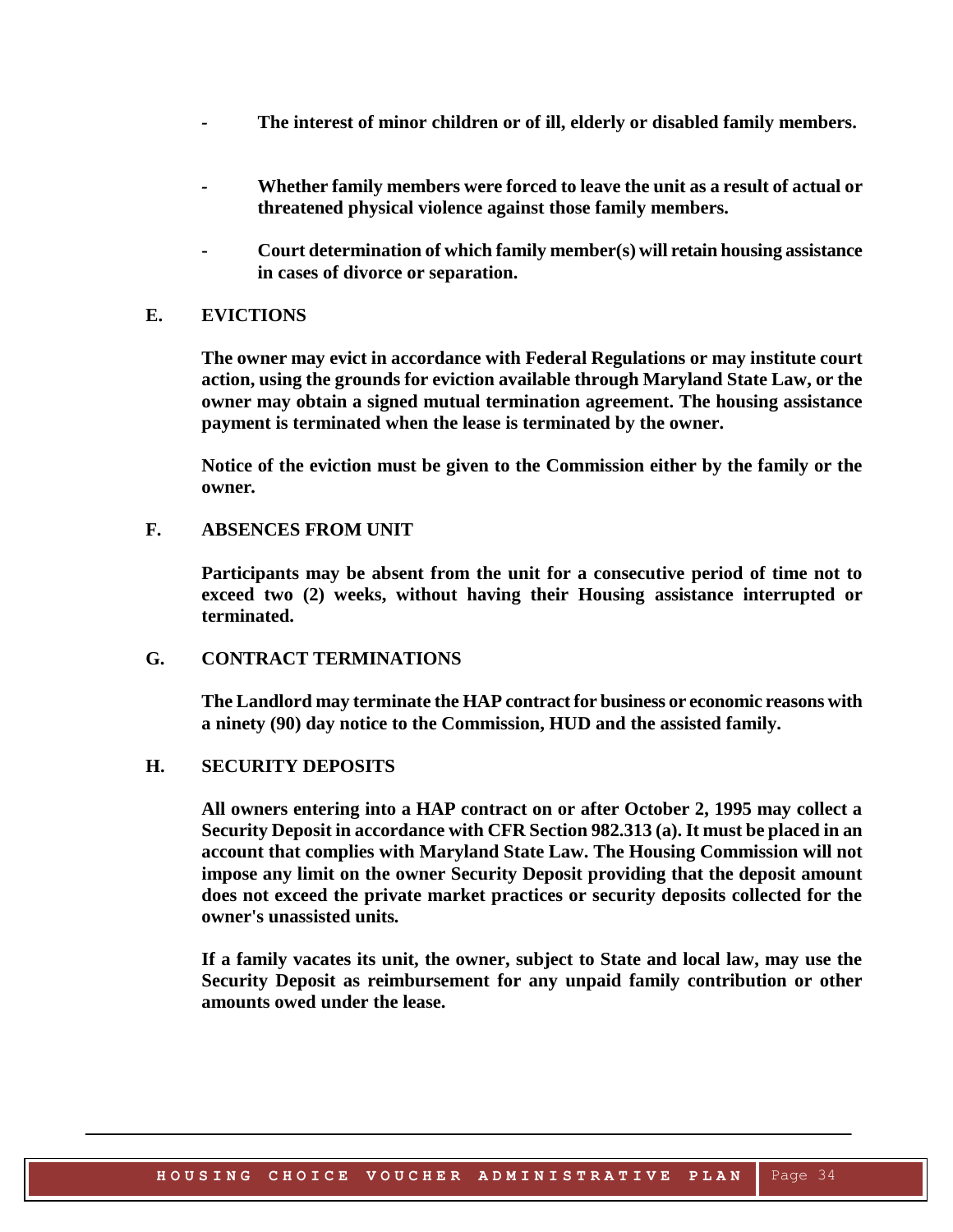## <span id="page-32-1"></span><span id="page-32-0"></span>**VIII. REPAYMENT AGREEMENTS**

#### **A. USE OF REPAYMENT AGREEMENTS**

**When a participant owes money to HCAAC, assistance must not be terminated simply because the family has an outstanding debt. When an applicant owes money to HCAAC (or another PHA***)* **placement on the waiting list must not be denied solely because of a previous debt. A Promissory Note in the form of a Repayment Agreement may be executed by the participant or applicant with the HCAAC to permit payback of a debt over a period of time.**

**Repayment Agreements may be executed for, but are not limited to, the following circumstances:**

**- failure to report changes in income or family size that results in overpayment of assistance.**

**Participants owing money must be notified of their liability and informed that they are not required to enter into a Repayment Agreement as a condition of continued assistance. However, in the absence of a Repayment Agreement or default of a Repayment Agreement, the HCAAC may deny issuance of a new Voucher when the participant wants to move.**

**There is no dollar limit on the amount of the Repayment Agreement. Payment amounts should however, be affordable for the participant or applicant and for a specified term not to exceed 12 months unless extended by the Department Supervisor.**

**If an applicant or participant has signed a Repayment Agreement with HCAAC (or any other PHA) and they breach the agreement, HCAAC may deny or terminate assistance.**

## <span id="page-32-3"></span><span id="page-32-2"></span>**IX. FINANCIAL MANAGEMENT/REPORTING REQUIREMENTS**

#### **A. THE HOUSING ASSISTANCE PAYMENT (HAP) REGISTER**

**HCAAC will keep a HAP register for each tenant by each project with the required information as attached.**

**The HAP Register will be kept up-to-date with all initial payments and subsequent changes entered.** 

#### <span id="page-32-4"></span>**B. MONITORING PROGRAM PERFORMANCE**

**To ensure quality control the HCAAC Department Supervisor conducts monthly monitoring review of all Housing Choice Voucher Programs, activities, which may include the following:**

**1. Review of Waiting List**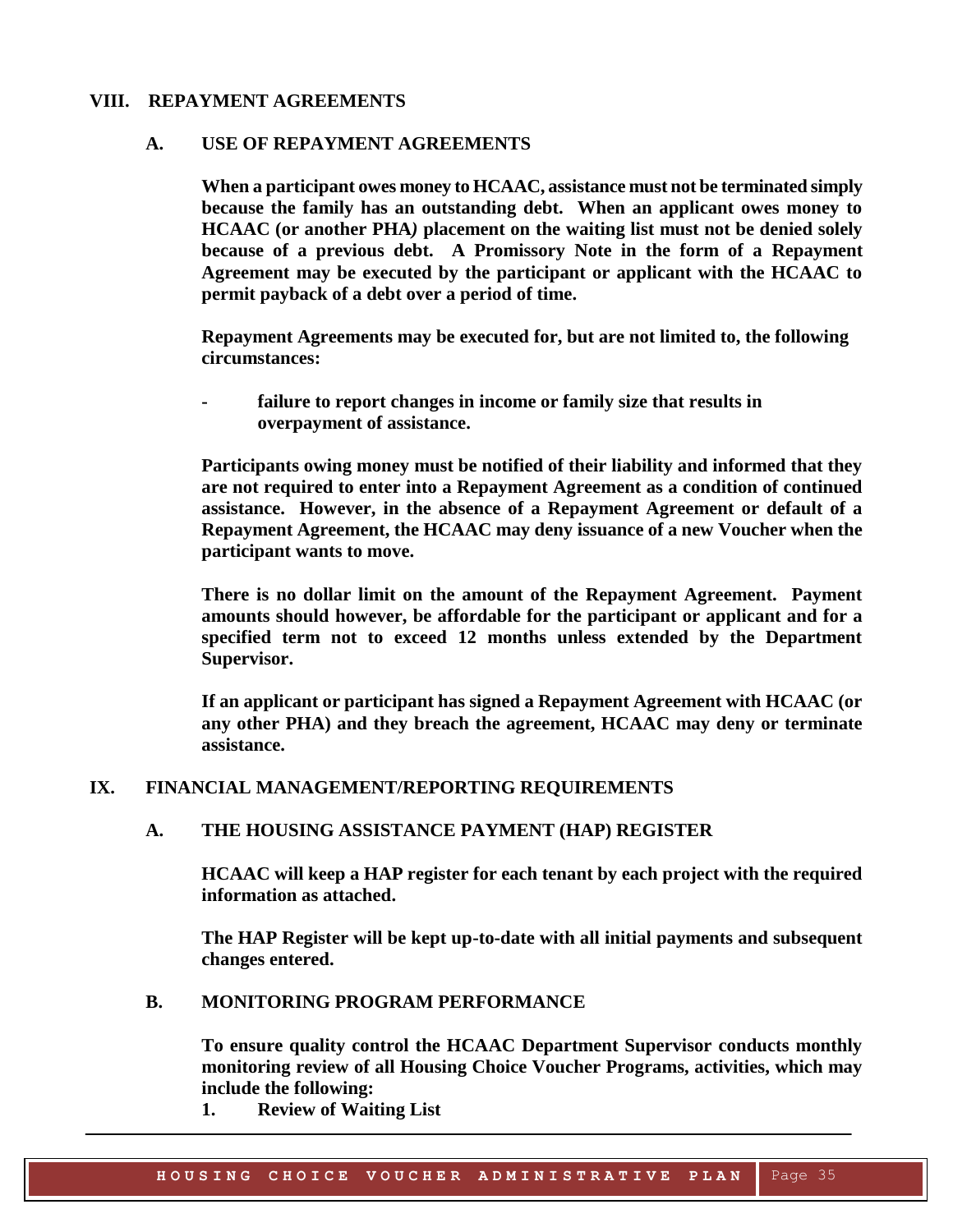- **2. Audit of Files**
- **3. File Count**
- **4. Bi-Weekly Review of HAP Register**
- **5. Review of Financial Records**
- **6. Review of Monthly Utilization Reports**
- **7. Sample Review of Housing Quality Standards**

**The Comptroller the HCAAC will closely monitor the Operating Reserve to ascertain that ongoing administrative fees are sufficient to cover ongoing administrative expenses. Proposed expenditures not in accordance with the approved budget require prior approval for a budget amendment by the HCAAC's Executive Director/Chief Executive Officer and Board of Commissioners.**

## <span id="page-33-0"></span>**C. HUD REGULATORY AMENDMENTS**

**Revisions to existing program regulations will be automatically incorporated in this plan subsequent to its effective date. Special rules for use of available funds will be followed when HUD provides funding for a special purpose.**

## <span id="page-33-1"></span>**D. PAYMENT STANDARD**

**The PHA determines the amount of subsidy a family will receive but does not limit the rent changed by the owner.**

**The maximum subsidy calculation is done at the time a family is issued a Housing Voucher.**

**Establishing the maximum subsidy enables the family to "shop" for housing.**

**The actual PHA subsidy can be calculated only after the family has selected a specific unit and the gross rent for the unit is known.**

**The family may pay more or less than 30% of monthly adjusted income for rent and utilities.**

**The standards will be reviewed annually.**

**Adjustments to the payment standards will be made when required due to economic reasons and/or due to an adjustment in the areas Fair Market Rents. In an effort to allow flexibility, the payment standards will be set in accordance with federal regulations between 90% and 110% of the current Fair Market Rent. The factors in determining the standards will largely be affected by market conditions and trends. The Housing Commission reserves the right to establish standards by Census Tract, if applicable and warranted, to encourage de-concentration and enhanced choice.**

**The payment standard used for a family at regular reexamination will not be less than the applicable standard previously used unless the family's size or**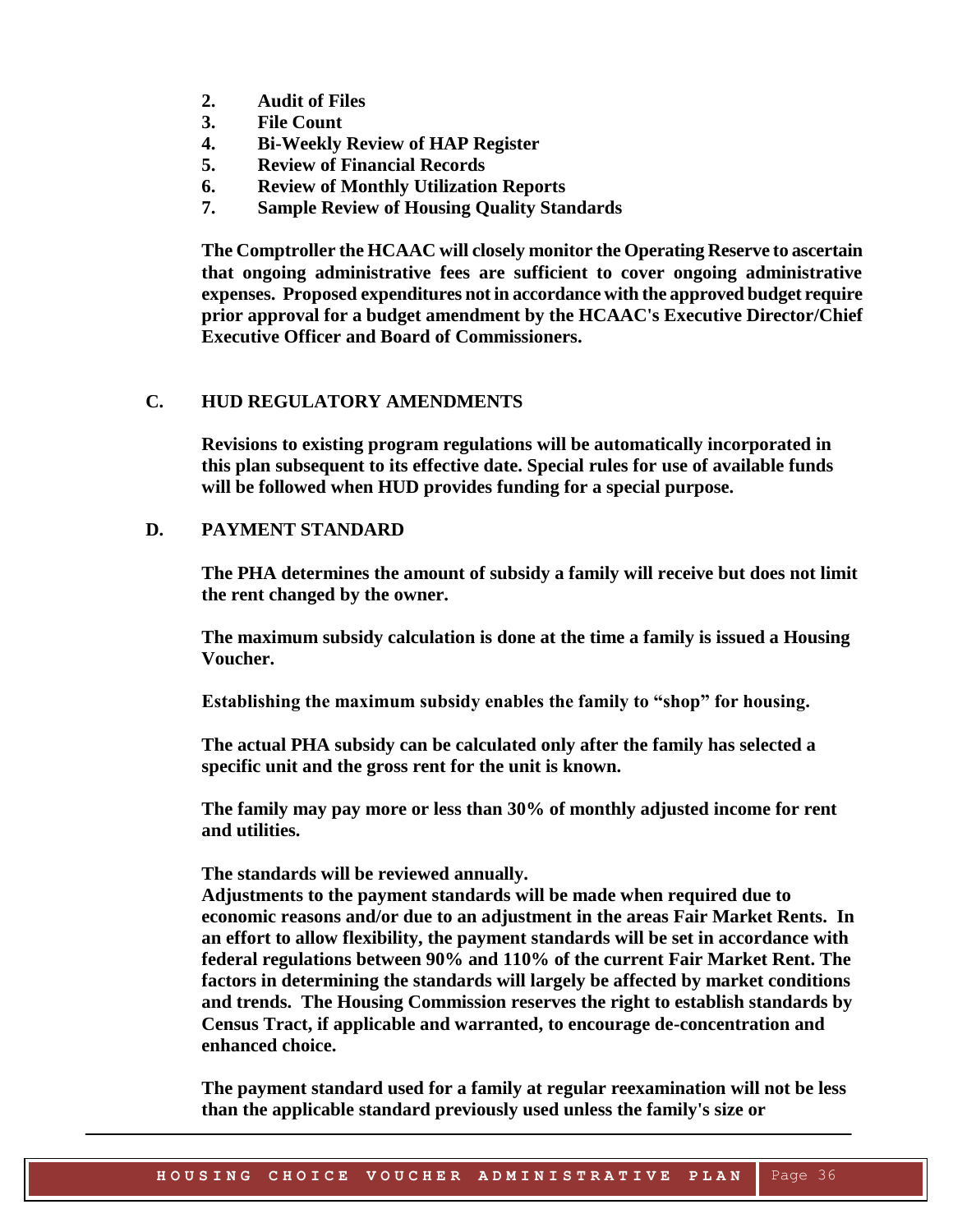**composition increases or decreases in accordance with HCAAC occupancy standards.** 

## <span id="page-34-0"></span>**X. FAMILY SELF-SUFFICIENCY PROGRAM (FSS)**

**The FSS Revised Action Plan is now an appendix to the Housing Choice Voucher Administrative Plan and has been incorporated with the HCAAC policies and procedures effective April 16, 2007. The original Plan was submitted on August 3, 1994. The Administrative Plan will be amended to address any revisions to the FSS Comprehensive Strategy as needed.**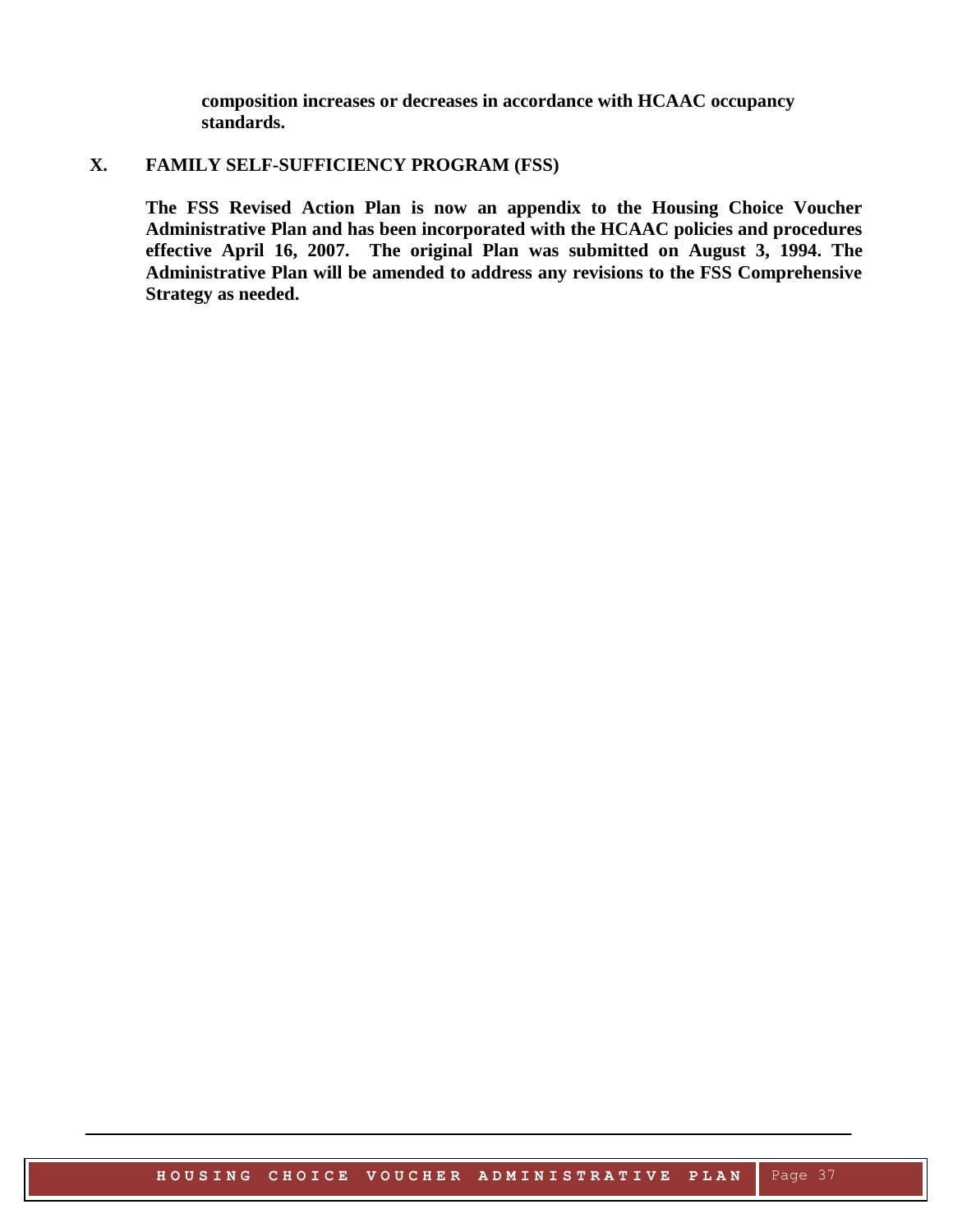## **REVISED GLOSSARY**

- <span id="page-35-0"></span>**ABSORPTION- In portability, the point at which a receiving HA stops billing the initial HA for assistance on behalf of a portability family. The receiving HA uses funds available under the receiving HA consolidated ACC.**
- **ACC - Annual contributions contract.**
- **ACC RESERVE ACCOUNT (Formerly Project Reserve) - Account established by HUD from amounts by which the maximum payment to the HA under the consolidated ACC (during an HA fiscal year) exceeds the amount actually approved and paid. This account is used as the source of additional payments for the program.**
- **ADJUSTED INCOME - Annual Income less the following allowances, determined in accordance with HUD instructions:**
	- **(a) \$480 for each Dependent;**
	- **(b) \$400 for any Elderly Family;**
	- **(c) For any Family that is not an Elderly Family but has a Handicapped or Disabled member other than the head of household or spouse, Handicapped Assistance Expenses in excess of three percent of Annual Income, but this allowance may not exceed the employment income received by Family members who are 18 years of age or older as a result of the assistance to the Handicapped or Disabled Person;**
	- **(d) For any Elderly Family**
		- **(1) That has no Handicapped Assistance Expenses, an allowance for Medical Expenses equal to the amount by which the Medical Expenses exceed three percent of Annual Income;**
		- **(2) That has Handicapped Assistance Expenses greater than or equal to three percent of Annual Income, an allowance for Handicapped Assistance Expenses computed in accordance with paragraph (c) this section, plus an allowance for Medical Expenses that is equal to the Families Medical Expenses;**
		- **(3) That has Handicapped Assistance Expenses that are less than three percent of Annual Income, an allowance for combined Handicapped Assistance Expenses and Medical Expenses that is equal to the amount by which the sum of these expenses exceeds three percent of Annual Income; and**
	- **(e) (1) Child care expenses; or** 
		- **(2) in the case of families assisted by Indian housing authorities, the greater of** 
			- **( i) child care expenses, or**
			- **(ii) excessive travel expenses, not to exceed \$25 per family per week, for employment or education related travel.**

**ADMINISTRATIVE FEE - Fee paid by HUD to the HA for administration of the program.**

**ADMINISTRATIVE FEE RESERVE (Formerly Operating Reserve) - Account established by HA from excess administrative fee income. The administrative fee reserve must be used for housing purposes.**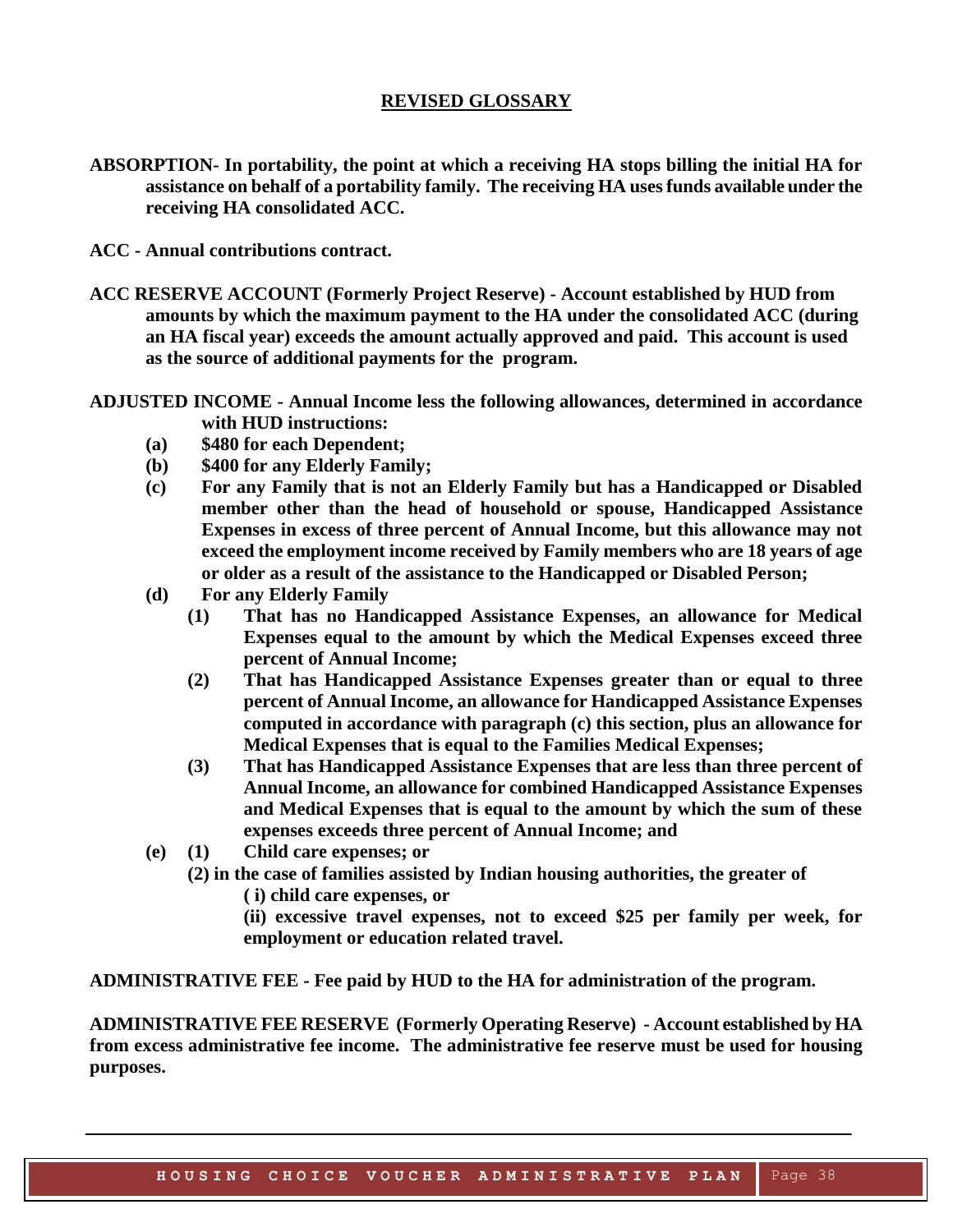- **(a) The HA must maintain ad administrative fee reserve (formerly operating reserve) for the program. There are separate administrative fee reserve accounts for the HA's voucher programs. The HA must credit to the administrative fee reserve the total of:**
	- **(1) The Amount by which program administrative fees paid by HUD for an HA fiscal year exceed the HA program administrative expenses for the fiscal year; plus**
	- **(2) Interest earned on the administrative fee reserve.**
- **(b) (1) The HA must use funds in the administrative fee reserve to pay program administrative expenses in excess of administrative fees paid by HUD for an HA fiscal year. If funds in the administrative fee reserve are not needed to cover HA administrative expenses (to the end of the last expiring funding increment under the consolidated ACC), the HA may use these funds for other housing purposes permitted by State and local law. However, HUD may prohibit use of the funds for certain purposes.**
	- **(2) The HA Board of Commissioners or other authorized officials must establish the maximum amount that may be charged against the administrative fee reserve without specific approval.**
	- **(3) If the HA has not adequately administered any Housing Choice Voucher program, HUD may prohibit use of funds in the administrative fee reserve, and may direct the HA to use funds in the reserve to improve administration of the program or to reimburse ineligible expenses.**
- **ADMINISTRATIVE PLAN - The administrative plan described HA policies for administration of the tenant-based programs.** 
	- **(a) The HA must adopt a written administrative plan that establishes local policies for administration of the program in accordance with HUD requirements. The administrative plan and any revisions of the plan must be formally adopted by the HA Board of Commissioners or other authorized HA officials. The administrative plan states HA policy on matters for which the HA has discretion to establish local policies.**
	- **(b) The administrative plan must be in accordance with HUD regulations and other requirements. The HA must review the administrative plan if needed to comply with HUD requirements. The HA must give HUD a copy of the administrative plan.**
	- **(c) The HA must administer the program in accordance with the HA administrative plan.**
	- **(d) The HA administrative plan must cover HA policies on these subjects:**
		- **(1) How the HA selects applicants from the HA waiting list, including applicants with federal and other preferences, and procedures for closing and reopening the HA waiting list;**
		- **(2) Issuing or denying vouchers, including HA policy governing the voucher term and any extensions or suspension of the term. Suspension means stopping the clock on the term of a families voucher after the family submits a request for lease approval. If the HA decides to allow extensions or suspensions of the voucher term, the HA administrative plan must describe how the HA determines whether to grant extensions or suspensions, and how the HA determines the length of any extension or suspension;**
		- **(3) Any special rules for use of available funds when HUD provides funding to the HA for a special purpose (e.g., desegregation), including funding for specified families or a specified category of families;**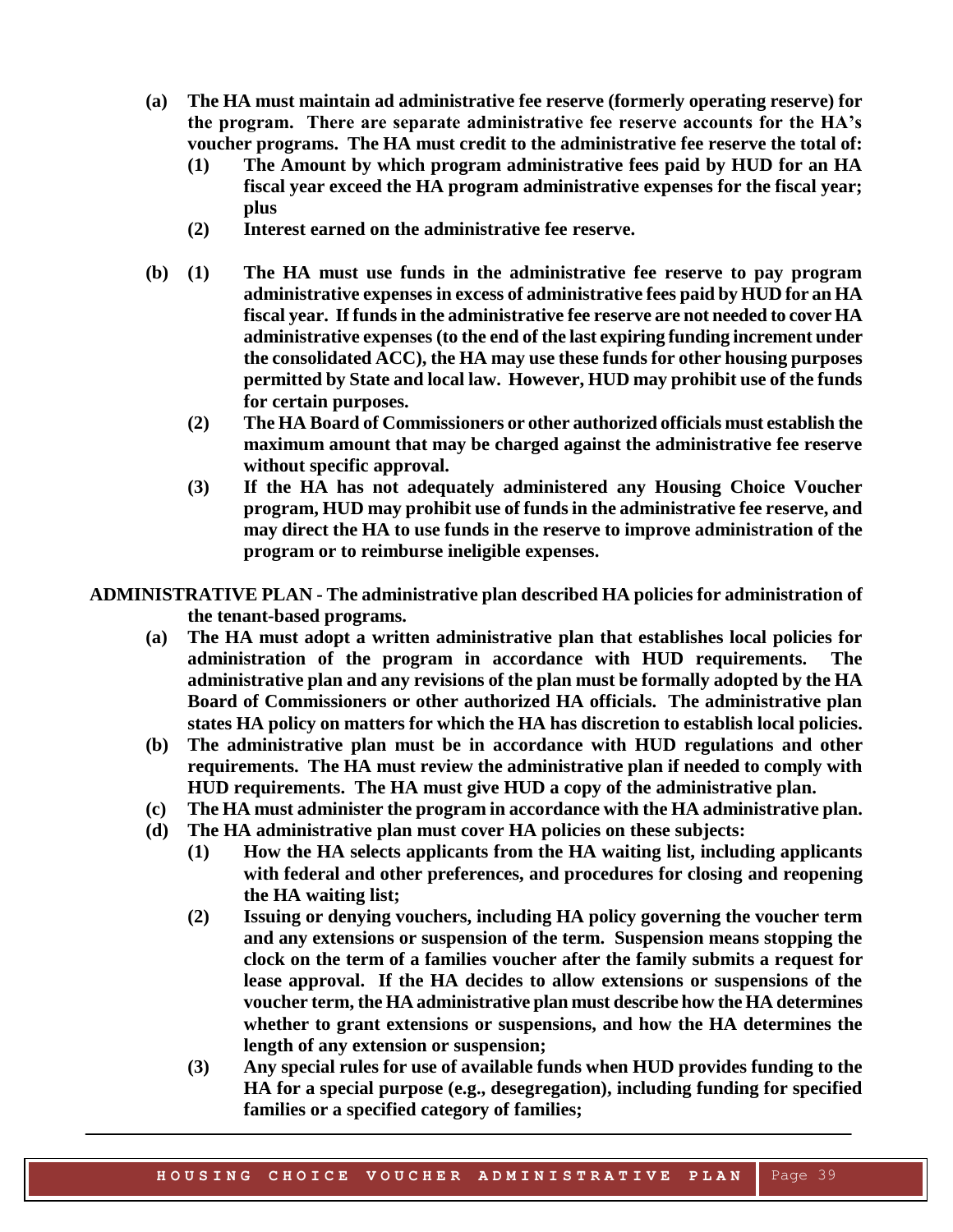- **(4) Occupancy policies, including:**
	- **(i) Definition of what group of persons may qualify as a family;**
	- **(ii) Definition of when a family is considered to be continuously assisted ;**
- **(5) Encouraging participation by owners of suitable units located outside areas of low income or minority concentration;**
- **(6) Assisting a family that claims that illegal discrimination has prevented the family from leasing a suitable unit;**
- **(7) A statement of the HA policy on providing information about a family to prospective owners;**
- **(8) Disapproval of owners;**
- **(9) Subsidy standards;**
- **(10) Family absence from the dwelling unit;**
- **(11) How to determine who remains in the program if a family breaks up;**
- **(12) Informal review procedures for applicants;**
- **(13) Informal hearing procedures for participants;**
- **(14) For the voucher program: the process for establishing and revising payment standards, including affordability adjustments;**
- **(15) Special policies concerning special housing types in the program (e.g., use of shared housing); and**
- **(16) Policies concerning payment by a family to the HA of amounts the family owes the HA.**
- **ADMISSION - The effective date of the first HAP contract for a family (first day of initial lease term) in a tenant-based program. This is the point when the family becomes a participant in the program.**
- **ANNUAL CONTRIBUTIONS CONTRACT (ACC) - A written contract between HUD and an HA. Under the contract HUD agrees to provide funding for operation of the program, and the HA agrees to comply with HUD requirements for the program.**

#### **ANNUAL INCOME:**

- **(a) Annual Income is the anticipated total income from all sources received by the Family head and spouse (even if temporarily absent) and by each additional member of the Family, including all net income derived from assets for the 12-month period following the effective date of certification of income, exclusive of certain types of income as provided in paragraph (c) of this section.**
- **(b) Annual Income includes, but is not limited to:**
	- **(1) The full amount, before any payroll deductions, of wages and salaries, overtime pay, commissions, fees, tips and bonuses, and other compensation for personal services.**
	- **(2) The net income from operation of a business or profession. Expenditures for business expansion or amortization of capital indebtedness shall not be used as deductions in determining net income. An allowance for depreciation of assets used in a business or profession may be deducted, based on straight-line depreciation, as provided in Internal Revenue Service regulations. Any withdrawal of cash or assets from the operation of a business or profession will be included in income, except to the extent the withdrawal is reimbursement of cash or assets invested in the operation by the Family;**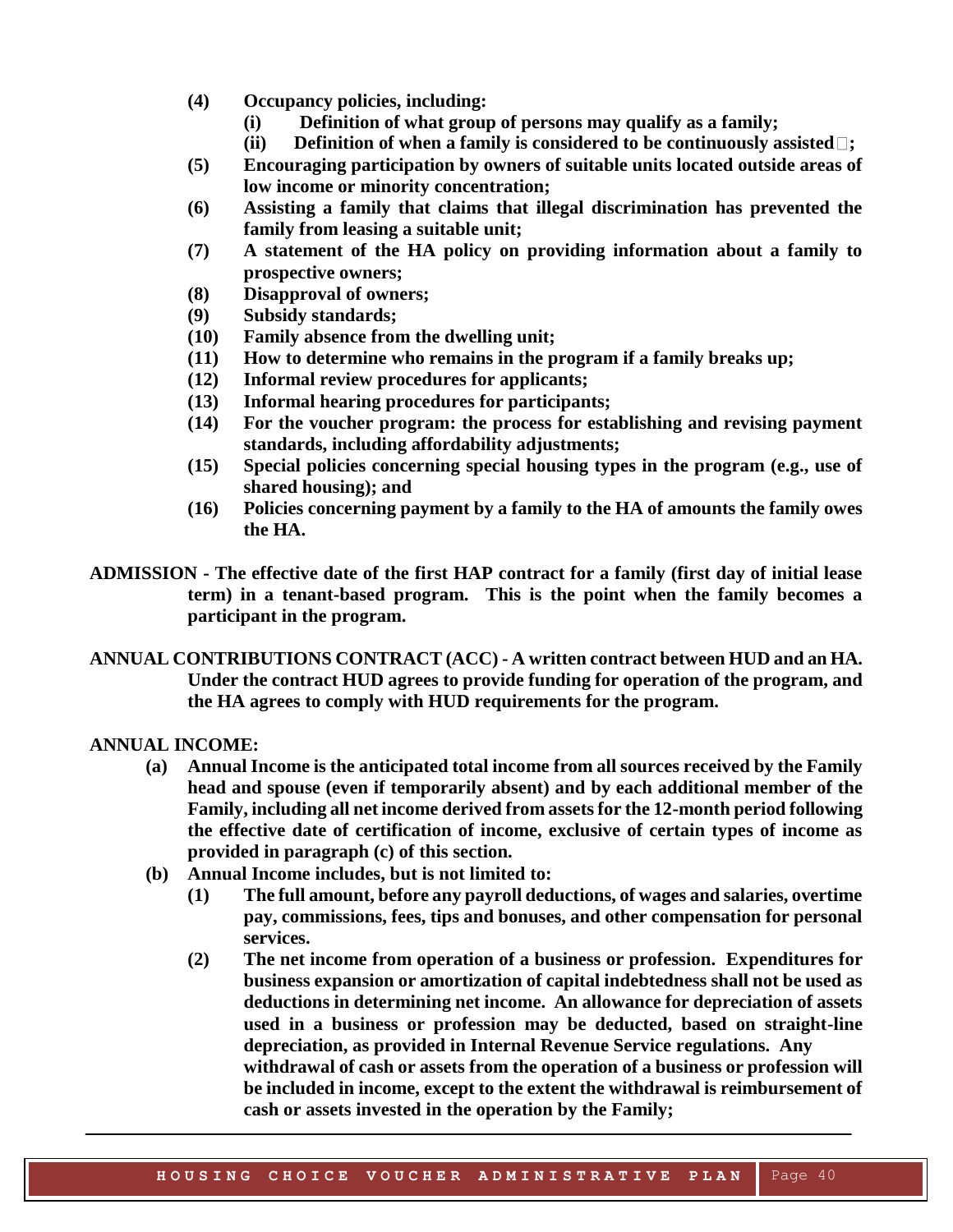- **(3) Interest, dividends, and other net income of any kind from real or personal property. Expenditures for amortization of capital indebtedness shall not be used as a deduction in determining net income. An allowance for depreciation is permitted only as authorized in paragraph (b)(2) of this section. Any withdrawal of cash or assets from an investment will be included in income, except to the extent the withdrawal is reimbursement of cash or assets invested by the Family. Where the Family has Net Family Assets in excess of \$5,000, Annual Income shall include the greater of the actual income derived from all Net Family Assets or a percentage of the value of such Assets based on the current passbook savings rate, as determined by HUD;**
- **(4) The full amount of periodic payments received from Social Security, annuities, insurance policies, retirement funds, pensions, disability or death benefits, and other similar types of periodic receipts, including a lump sum payment for the delayed start of a periodic payment (but see paragraph (c)(13) of this section);**
- **(5) Payments in lieu of earnings, such as unemployment and disability compensation, workers compensation and severance pay (but see paragraph (c)(3) of this section);**
- **(6) Welfare Assistance. If the Welfare Assistance payment includes an amount specifically designated for shelter and utilities that is subject to adjustment by the Welfare Assistance agency in accordance with the actual cost of shelter and utilities, the amount of Welfare Assistance income to be included as income shall consist of:**
	- **(i) The amount of the allowance or grant exclusive of the amount specifically designated for shelter or utilities, plus**
	- **(ii) The maximum amount that the Welfare Assistance agency could in fact allow the Family for shelter and utilities. If the Family's Welfare Assistance is ratably reduced from the standard of need by applying a percentage, the amount calculated under this paragraph (b)(6)(ii) shall be the amount resulting from one application of the percentage;**
- **(7) Periodic and determinable allowances, such as alimony and the court ordered annual or voluntarily provided child support payments, and regular contributions or gifts received from persons not residing in the dwelling;**
- **(8) All regular pay, special pay and allowances of a member of the Armed Forces (but see paragraph (c)(7) of this section); and**
- **(c) Annual income does not include the following:**
	- **(1) Income from employment of children (including foster children) under the age of 18 years;**
	- **(2) Payments received for the care of foster children or foster adults (usually individuals with disabilities, unrelated to the tenant family, who are unable to live alone);**
	- **(3) Lump-sum additions to Family assets, such as inheritances, insurance payments (including payments under health and accident insurance and Worker's compensation), capital gains and settlement for personal or property losses (but see paragraph (b)(5) of this section);**
	- **(4) Amounts received by the Family, that are specifically for, or in reimbursement of, the cost of medical expenses for any family member;**
	- **(5) Income of a live-in Aide. A person who resides with an Elderly, Disabled, or Handicapped Person or Persons and who--**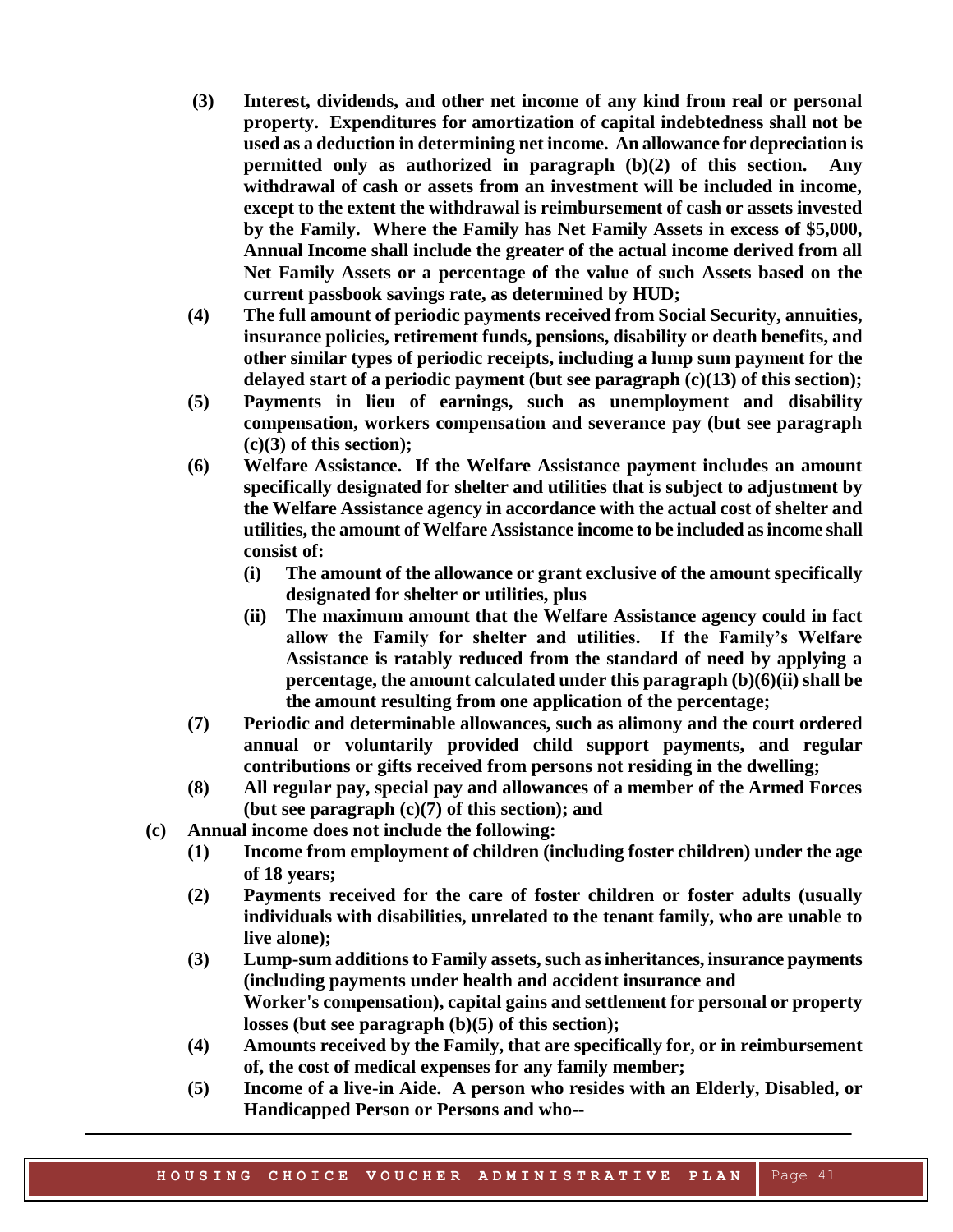- **(a) Is determined to be essential to the care and well being of the Person(s);**
- **(a) Is not obligated for the support of the Person(s); and**
- **(c) Would not be living in the unit except to provide the necessary supportive services.**
- **(6) The full amount of student financial assistance paid directly to the student or to the educational institution;**
- **(7) The special pay to a Family member serving in the Armed Forces who is exposed to hostile fire;**
- **(8) ( i) Amounts received under training programs funded by HUD;**
	- **(ii) Amounts received by a disabled person that are disregarded for a limited time for purposes of Supplemental Security Income eligibility and benefits because they are set aside for use under a Plan to Attain Self-Sufficiency (PASS);**
	- **(iii) Amounts received by a participant in other publicly assisted programs which are specifically for or in reimbursement of out-of-pocket expenses incurred (special equipment, clothing, transportation, child care, etc.) and which are made solely to allow participation in a specific program;**
	- **(iv) A resident service stipend. A resident service stipend is a modest amount (not to exceed \$200 per month) received by a resident for performing a service for the owner, on a part-time basis, that enhances the quality of life in the development. Such services may include, but are not limited to, fire patrol, hall monitoring, lawn maintenance, and resident initiatives coordination. No Resident may receive more than one such stipend during the same period of time; or**
	- **(v) Compensation from Sate or local employment training programs and training of a family member as resident management staff. Amounts excluded by this provision must be received under employment training programs with clearly defined goals and objectives, and are excluded only for a limited period as determined in advance;**
- **(9) Temporary, nonrecurring or sporadic income (including gifts);**
- **(10) For all initial determinations and reexaminations of income carried out on or after April 23, 1993, reparation payments paid by a foreign government pursuant to claims filed under the laws of that government by persons who were persecuted during the Nazi era;**
- **(11) Earnings in excess of \$480 for each full-time student 18 years old or older (excluding the head of household and spouse);**
- **(12) Adoption assistance payments in excess of \$480 per adopted child;**
- **(13) Deferred periodic payments of supplemental security income and social security benefits that are received in a lump sum payment.**
- **(14) Amounts received by the family in the form of refunds or rebates under state or local law for property taxes paid on the dwelling unit;**
- **(15) Amounts paid by a State agency to a family with a developmentally disabled family member living at home to offset the cost of services and equipment needed to keep the developmentally disabled family member at home; or**
- **(16) Amounts specifically excluded by any other Federal statute from consideration as income for purposes of determining eligibility or benefits under a category of assistance programs that includes assistance under the United States Housing Act of 1937. A notice will be published in the FEDERAL REGISTER and**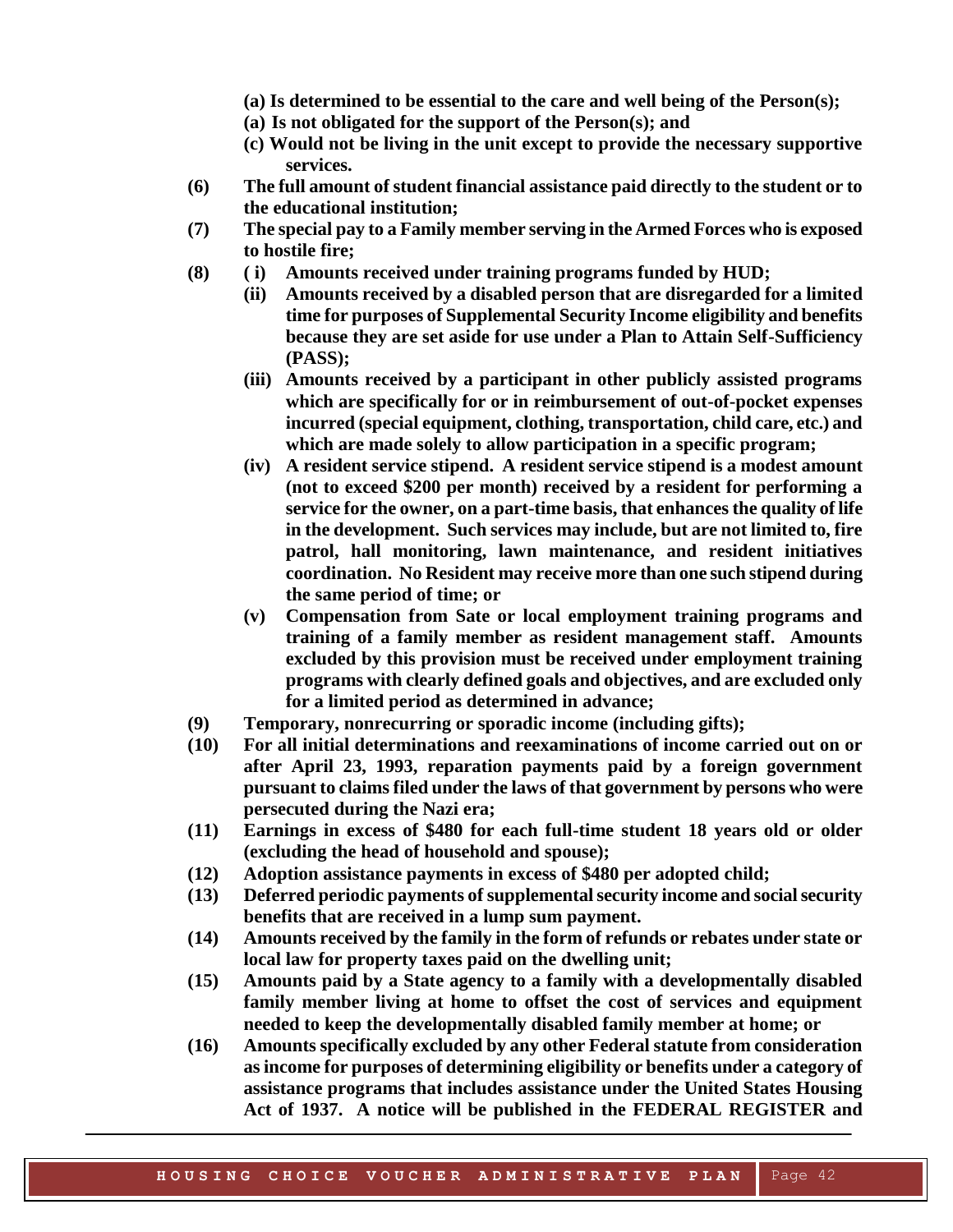**distributed to PHA's and owners identifying the benefits that qualify for this exclusion. Updates will be published and distributed when necessary.**

- **(d) If it is not feasible to anticipate a level of income over a 12-month period, the income anticipated for a shorter period may be annualized, subject to a re-determination at the end of the shorter period.**
- **(e) Any family receiving the reparation payments referred to in paragraph (c)(10) of this section that has been requested to repay assistance under this chapter as a result of receipt of such payments shall not be required to make further repayments on or after April 23, 1993.**
- **APPLICANT (Applicant Family) - A family that has applied for admission to a program, but is not yet a participant in the program.**
- **BUDGET AUTHORITY - An amount authorized and appropriated by the Congress for payment to HA's under the program. For each funding increment in an HA program, budget Authority is the maximum amount that may be paid by HUD to the HA over the ACC term of the funding increment.**

**CO-HABITANTS - Two (2) or more persons of the opposite sex who, at the time of application, have been living together as a family in a stable relationship.**

#### **CONSOLIDATED ANNUAL CONTRIBUTIONS CONTRACT (Consolidated ACC)**

- **(a) NATURE OF ACC**
	- **(1) An annual contributions contract (ACC) is a written contract between HUD and an HA. Under the ACC, HUD agrees to make payments to the HA, over a specified term, for housing assistance payments to owners and for the HA administrative fee. The ACC specifies the maximum annual payment by HUD, and the maximum payment over the ACC term. The HA agrees to administer the program in accordance with HUD regulations and requirements.**
		- **(2) HUD's commitment to make payments for each funding increment in the HA program constitutes a separate ACC. However, commitments for all the funding increments in an HA program are listed in one consolidated contractual document called the consolidated annual contributions contract (consolidated ACC). A single consolidated ACC covers funding for the HA voucher program.**
- **(b) BUDGET AUTHORITY AND CONTRACT AUTHORITY**
	- **(1) Budget authority is the maximum amount that may be paid by HUD to an HA over the ACC term of a funding increment. Contract authority is the maximum annual payment for the funding increment. Budget authority for a funding increment is equal to contract authority times the number of years in the increment term. Before adding a funding increment to the consolidated ACC for an HA program, HUD reserves budget authority from amounts authorized and appropriated by the Congress for the program.**
	- **(2) For each funding increment, the ACC specifies the initial term over which HUD will make payments for the HA program, and the contract authority and budget authority for the funding increment. For a given HA fiscal year, the amount of HUD's maximum annual payment for the HA program equals the sum of the**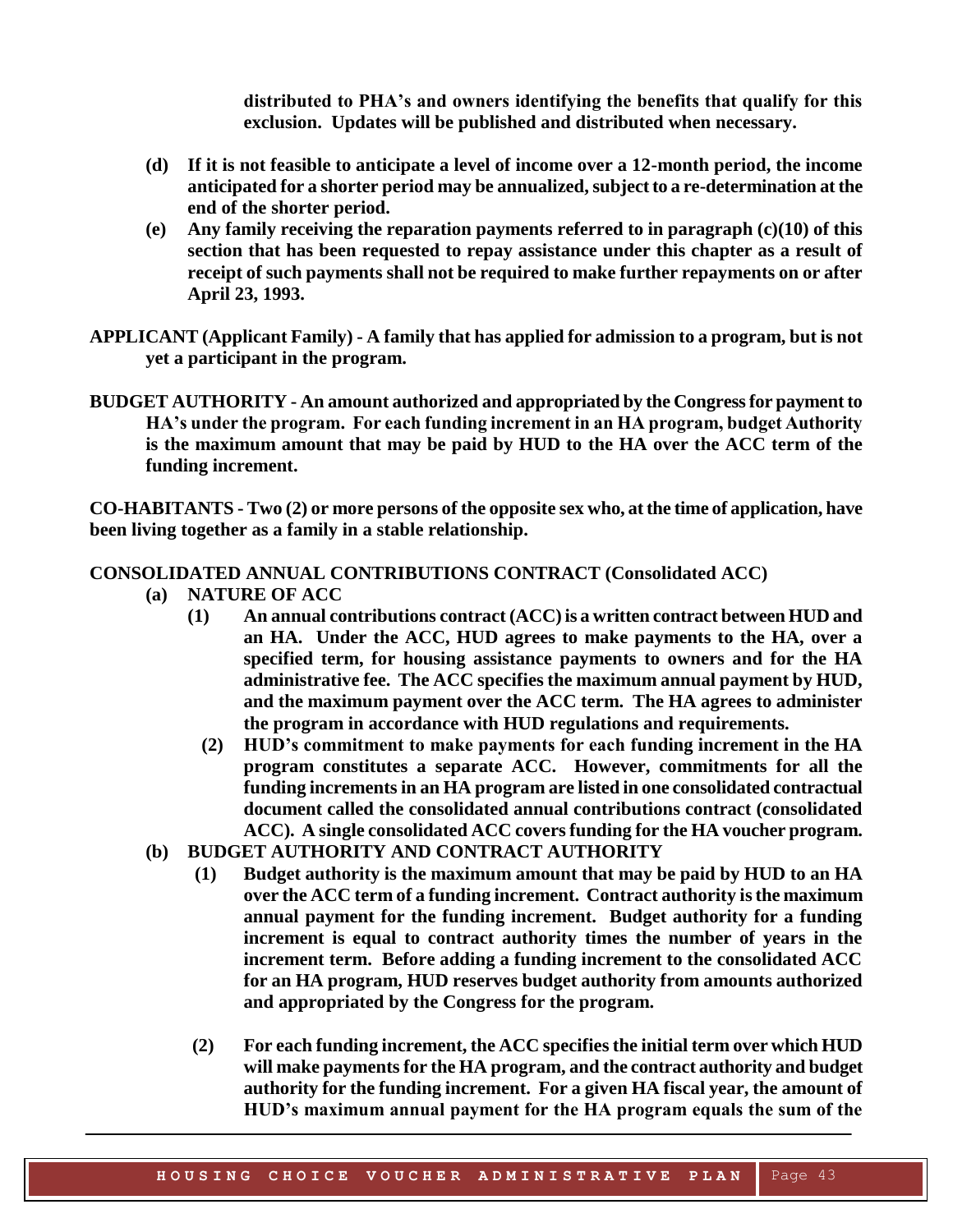**contract Authority for all of the funding increments under the consolidated ACC. However, this maximum amount does not include contract authority for an expired funding increment. If the term of a funding increment expires during the HA fiscal year, this maximum amount only includes the pro-rata portion of contract authority for the portion of the HA fiscal year prior to expiration. (Additional payments may be made from the ACC reserve account described in 982.154.) However, the amount to be paid must be approved by HUD, and may be less than the maximum payment.**

- **CONTIGUOUS MSA - In portability, an MSA that shares a common boundary with the MSA in which the jurisdiction of the initial HA is located.**
- **CONTINUOUSLY ASSISTED - An applicant is continuously assisted under the 1937 Housing Act if the family is already receiving assistance under any 1937 Housing Act Program when the family is admitted to the voucher program.**
- **CONTRACT AUTHORITY - The maximum annual payment by HUD to an HA for a funding increment.**
- **DISABLED PERSON - A person who is under a disability as defined in section 223 of the Social Security Act (42 U.S.C. 423), or who has a developmental disability as defined in section 102(7) of the Developmental Disabilities Assistance and Bill of Rights Act (42 U.S.C. 6001(7)).**
- **DISPLACED PERSON - A person or family displaced by government action, or whose dwelling has been extensively damaged or destroyed as a result of a disaster declared or otherwise formally recognized pursuant to Federal disaster relief laws, defined as follows:**
	- **(a) A definite and final order requiring demolition, closing or improvement and allowing no alternative must have been issued by the appropriate authority.**
	- **(b) The person or family must live in the dwelling at the time of the order is entered or at the time of damage or disaster. In the event a unit becomes occupied subsequent to its having been vacated by a person or by a family entitled to preference, such new occupant shall not also be entitled to preference, even though it may become necessary to serve him with an official notice to vacate.**
- **DOMICILE - The legal residence of the household head or spouse as determined in accordance with State and local law.**

#### **DRUG-RELATED CRIMINAL ACTIVITY - Term means:**

- **(1) Drug-trafficking; or**
- **(2) Illegal use, or possession for personal use, of a controlled substance (as defined in section 102 of the Controlled Substances Act (21 U.S.C. 802).**

**DRUG-TRAFFICKING -The illegal manufacture, sale or distribution, or the possession with intent to manufacture, sell or distribute, of a controlled substance (as defined in section 102 of the Controlled Substances Act (21 U.S.C. 802)).**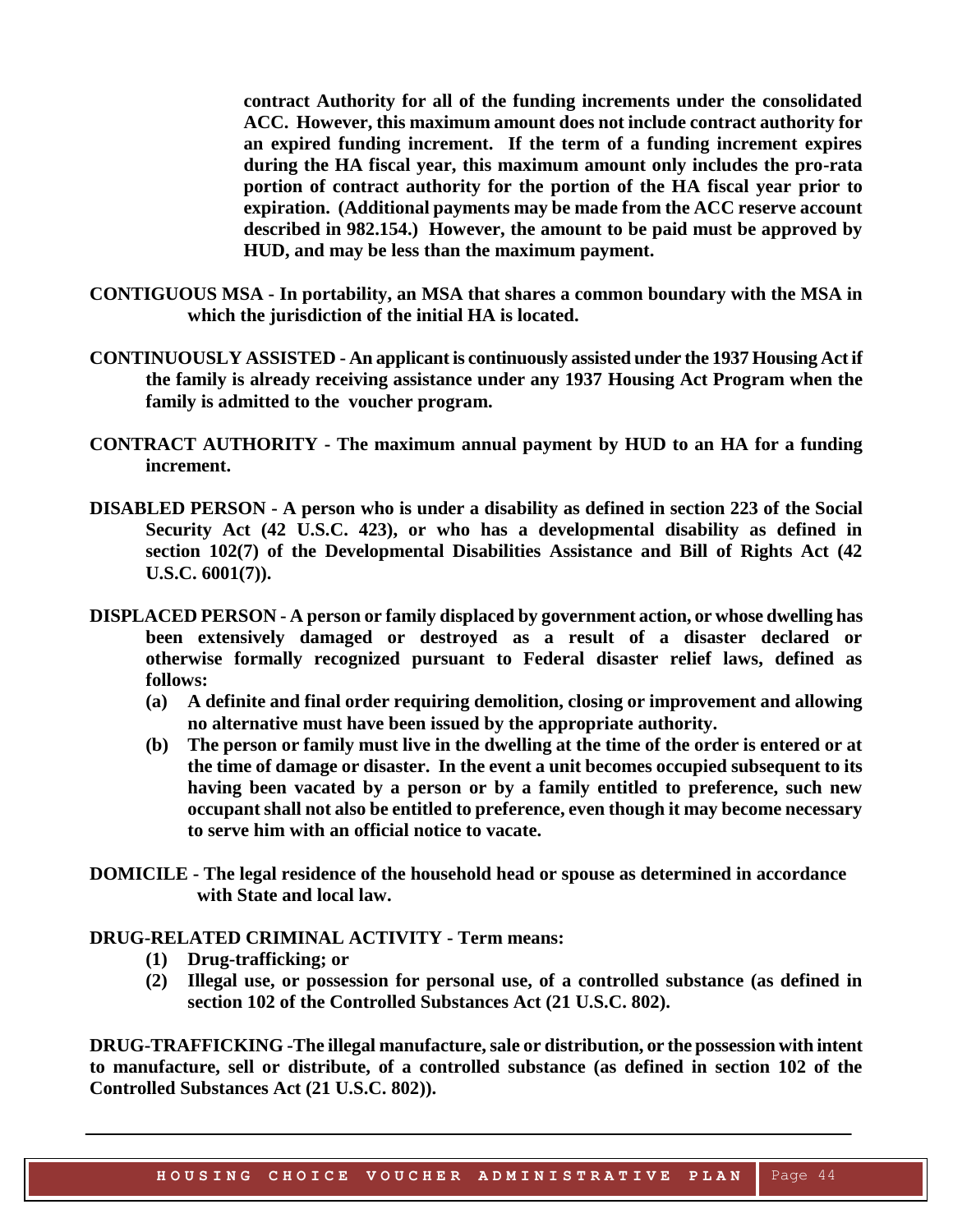**ELDERLY FAMILY - A Family whose Head of Household or Spouse or whose sole member is:**

- **(1) At least 62 years old,**
- **(2) A Disabled Person, or**

**(3) A Handicapped Person as defined in this section, and may include two or more elderly (at least 62 years old), Disabled or Handicapped Person living together, or one or more such persons living with another person who is determined to be essential to his or her care and well being.**

**ELDERLY PERSON - A person who is at least 62 years of age.**

#### **ELIGIBILITY**

**(a) WHEN APPLICANT IS ELIGIBLE: GENERAL - The HA may only admit an eligible family to a program. To be eligible, the applicant must be a family, must be income-eligible, and must be a citizen or a non-citizen who has eligible immigration status as determined in accordance with 24 CFR part 5.**

- **(b) INCOME**
	- **(1) To be income eligible, the family must be either:**
		- **( i) A very low-income family; or**
		- **(ii) A low-income family in any of the following categories:**
			- $(A)$  **A** low-income family that is  $\Box$  continuously assisted **under the 1937 Housing Act.**
			- **(B) A low-income family physically displaced by rental rehabilitation activity under 24 CFR part 511.**
			- **(C) A low-income non-purchasing family residing in a HOPE 1 (HOPE for Public and Indian Housing Homeownership) or HOPE 2 (HOPE for Homeownership of Multifamily Units) project.**
			- **(D) A low-income non-purchasing family residing in a project subject to a homeownership program under 24 CFR 248.173.**
			- **(E) A low-income family displaced as a result of the prepayment of a mortgage or voluntary termination of mortgage insurance contract under 24 CFR 248.165.**
			- **(F) For the voucher program only, a low-income family residing in a HUD-owned multifamily rental housing project when HUD sells, forecloses or demolishes the project.**
		- **(2) The HA determines whether the family is income-eligible by comparing the family's annual income (gross income) with the HUD-established very low-income limit or low-income limit for the area. The applicable income limit for issuance of a voucher when a family is selected for the program is the highest income limit (for the family unit size) for areas in the HA jurisdiction. The applicable income limit for admission to the program is the income limit for the area where the family is initially assisted in the program. The family may only use the voucher to rent a unit in an**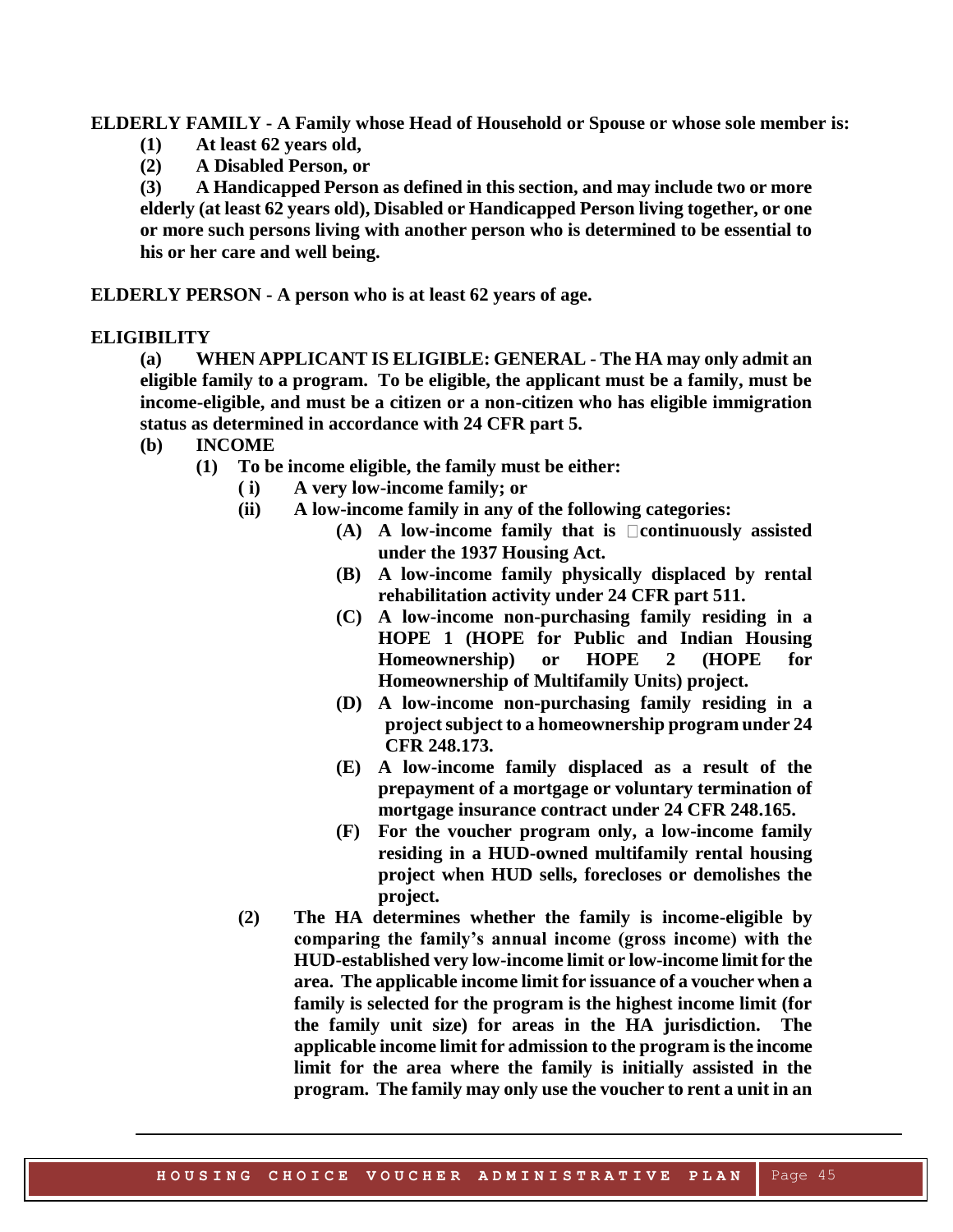**area where the family is income eligible at admission to the program.**

#### **(c) FAMILY COMPOSITION**

- **(1) A family may be a single person or a group of persons.**
- **(2) A family includes a family with a child or children.**
- **(3) A group of persons consisting of two or more elderly persons or disabled persons living together, or one or more elderly or disabled persons living with one or more live-in aides is a family. The HA determines if any other group of persons qualifies as a family.**
- **(4) A single person family may be:**
	- **( i) An elderly person.**
	- **(ii) A displaced person.**
	- **(iii) A disabled person.**
	- **(iv) Any other single person.**
- **(5) A child who is temporarily away from the home because of placement in foster care is considered a member of the family.**
- **(d) CONTINUOUSLY ASSISTED**
	- **(1) An applicant is continuously assisted under the 1937 Housing Act if this family is already receiving assistance under any 1937 Housing Act if the family is already receiving assistance under any 1937 Housing Act program when the family is admitted to the certificate or voucher program.**
	- **(2) The HA must establish policies concerning whether and to what extent a brief interruption between assistance under one of these programs and admission to the certificate or voucher program will be considered to break continuity of assistance under the 1937 Housing Act.**
- **EXCEPTION RENT In the certificate program, an initial rent (contract rent plus any utility allowance) in excess of the published FMR. In the certificate program, the exception rent is approved by HUD, and is used in determining the initial contract rent. In the voucher program, the HA may adopt a payment standard up to the exception rent limit approved by HUD for the HA certificate program.**
- **FAIR MARKET RENT (FMR) - The rent, including the cost of utilities (except telephone), that would be required to be paid in the housing market area to obtain privately owned, existing, decent, safe and sanitary rental housing of modest (non-luxury) nature with suitable amenities. Fair market rents for existing housing are established by HUD for housing units of varying sizes (number of bedrooms), and are published in the FEDERAL REGISTER in accordance with 24 CFR part 888 as follows.**

**FAMILY -**

- **(1) A family may be a single person or a group of persons.**
- **(2) A family includes a family with a child or children.**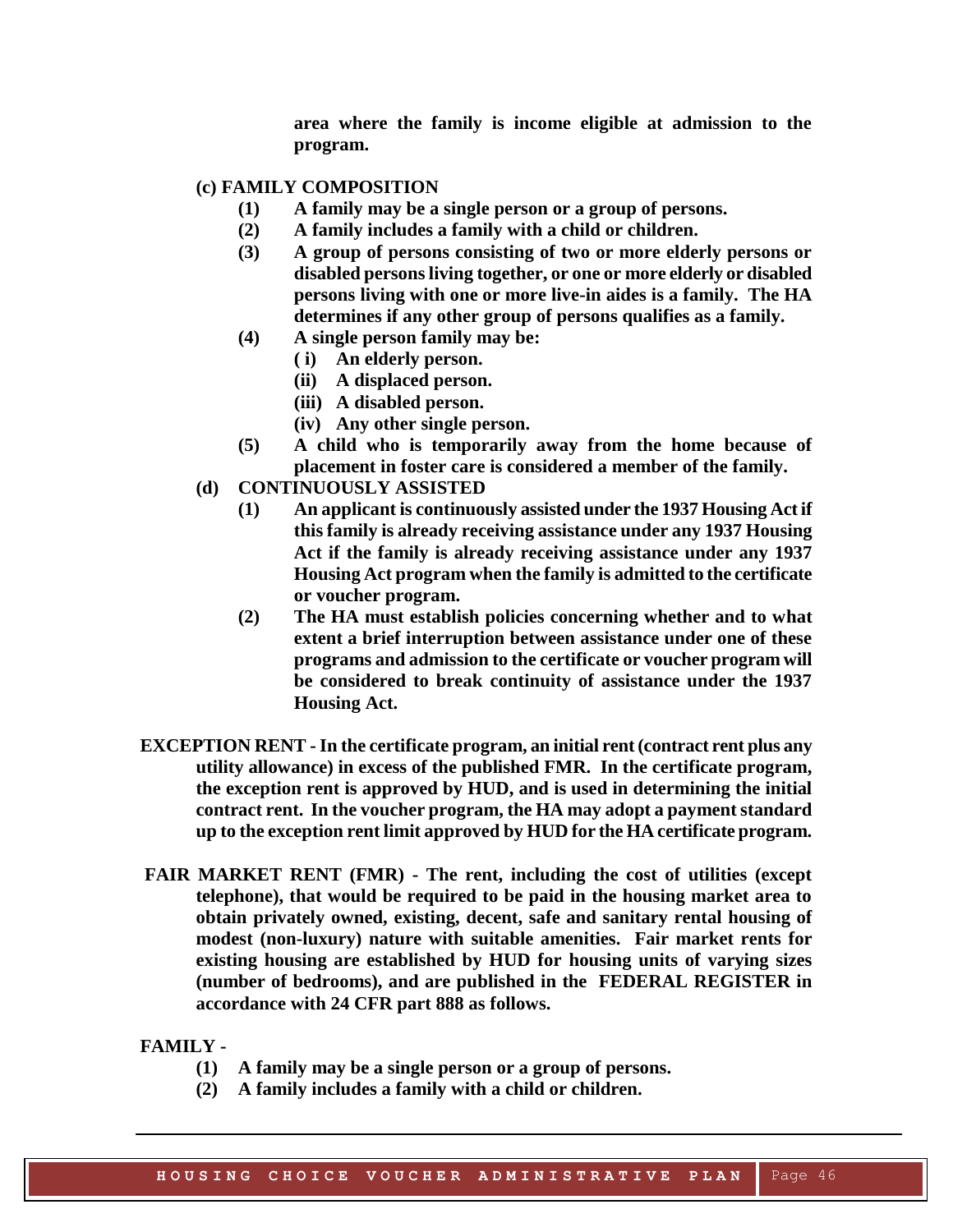- **(3) A group of persons consisting of two or more elderly persons or disabled persons living together, or one or more elderly or disabled persons living with one or more live-in aides is a family. The HA determines if any other group of persons qualifies as a family.**
- **(4) A single person family may be:**
	- **(a) An elderly person.**
	- **(b) A displaced person.**
	- **(c) A disabled person.**
	- **(d) Any other single person.**
- **FAMILY SELF-SUFFICIENCY PROGRAM (FSS PROGRAM) - The program established by an HA to promote self-sufficiency of assisted families, including the provision of supportive services (42 U.S.C. 1437u).**
- **FAMILY UNIT SIZE - The appropriate number of bedrooms for a family. Family unit size is determined by the HA under the HA subsidy standards.**
- **FMR - Fair market rent.**
- **FMR/EXCEPTION RENT LIMIT - The Housing Choice Voucher existing housing fair market rent published by HUD Headquarters, or any exception rent. In the certificate program, the initial contract rent for a dwelling unit plus any utility allowance may not exceed the FMR/exception rent limit (for the dwelling unit or for the family unit size). In the voucher program, the HA may adopt a payment standard up the FMR/exception rent limit.**

**FSS PROGRAM - Family self-sufficiency program.**

**FUNDING INCREMENT - Each commitment of budget authority by HUD to an HA under the consolidated annual contributions contract for the HA program.**

- **HA - Housing Agency.**
- **HANDICAPPED ASSISTANCE EXPENSES - Reasonable expenses that are anticipated, during the period for which Annual Income is computed, for attendant care and auxiliary apparatus for a Handicapped or Disabled Family member, and that are necessary to enable a Family member (including the Handicapped or Disabled member) to be employed, provided that the expenses are neither paid to a member of the Family nor reimbursed by an outside source.**

**HANDICAPPED PERSON - A person having a physical or mental impairment that:**

- **(a) Is expected to be of a long-continued and indefinite duration,**
- **(b) Substantially impedes his or her ability to live independently, and**
- **(c) Is of such a nature that such ability could be improved by more suitable housing conditions.**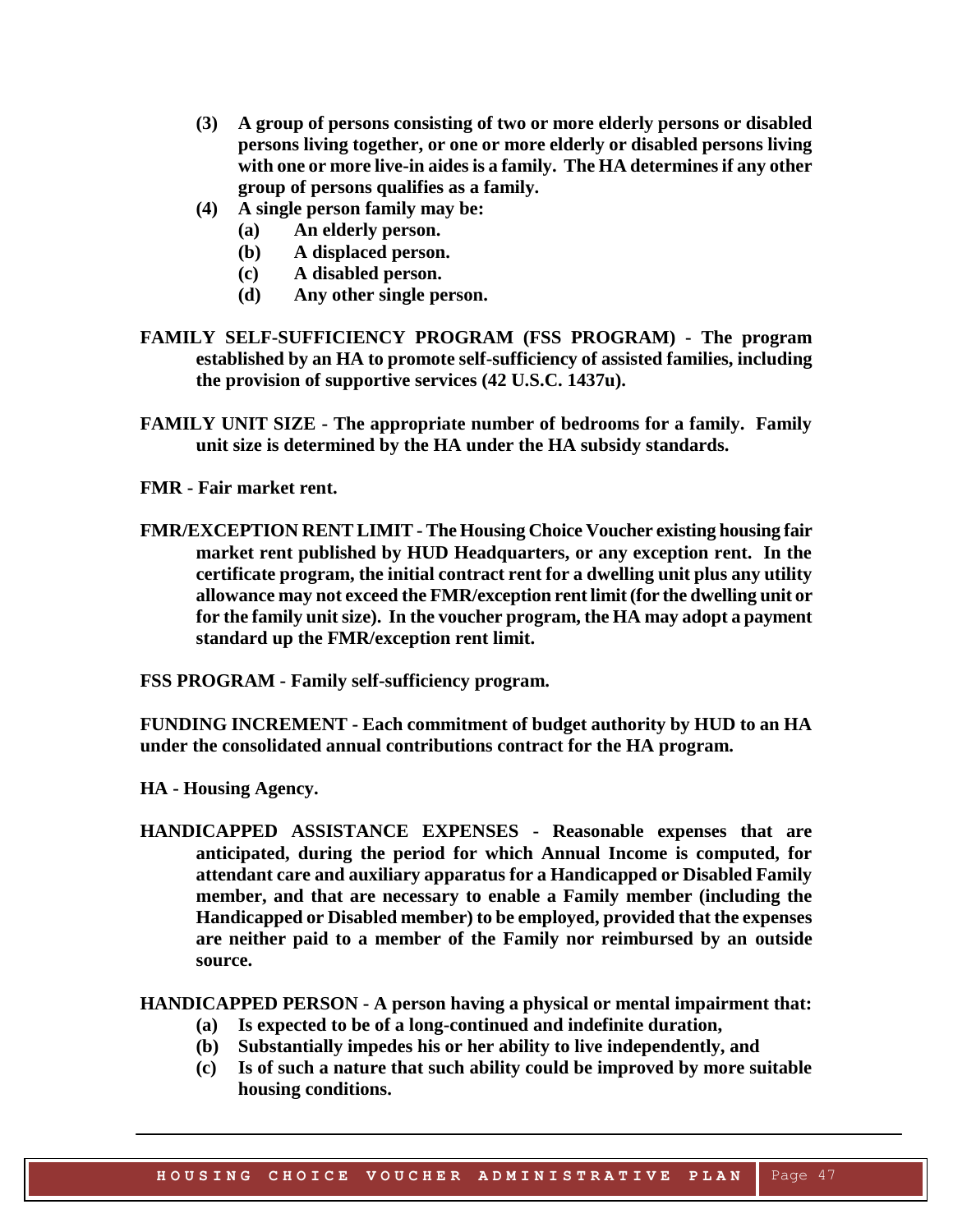**HAP CONTRACT - Housing assistance payments contract.**

- **HOUSING AGENCY (HA) - A State, county, municipality or other governmental entity or public body (or agency or instrumentality thereof) authorized to engage in or assist in the development or operation of low-income housing, including an Indian housing authority (IHA). (PHA and HA mean the same thing.)**
- **HOUSING ASSISTANCE PAYMENT - The monthly assistance payment by an HA. The total assistance payment consists of:**
	- **(1) A payment to the owner for rent to owner under the family's lease.**
	- **(2) An additional payment to the family if the total assistance payment exceeds the rent to owner. In the certificate program, the additional payment is called a utility reimbursement.**
- **HOUSING ASSISTANCE PAYMENTS CONTRACT (HAP CONTRACT) - A written contact between an HA and an owner, in the form prescribed by HUD headquarters, in which the HA agrees to make housing assistance payments to the owner on behalf of an eligible family.**
- **HOUSING QUALITY STANDARDS (HQS) - The HUD minimum quality standards for housing assisted under the tenant-based programs. See 24 CFR 982.401 for specifics***.*
- **HQS - Housing Quality Standards.**
- **HUD REQUIREMENTS - HUD requirements for the Housing Choice Voucher programs. HUD requirements are issued by HUD headquarters, as regulations, FEDERAL REGISTER notices or other binding program directives.**
- **IHA - Indian housing authority.**
- **INDIAN - Any person recognized as an Indian or Alaska Native by an Indian Tribe, the federal government, or any State.**
- **INDIAN HOUSING AUTHORITY (IHA) - A housing agency established either:**
	- **(1) By exercise of the power of self-government of an Indian Tribe, independent of State law; or**
	- **(2) By operation of State law providing specifically for housing authorities for Indians.**
- **INITIAL CONTRACT RENT -In the certificate program, the contract rent at the beginning of the initial lease term.**

**INITIAL HA - In portability, the term refers to both:**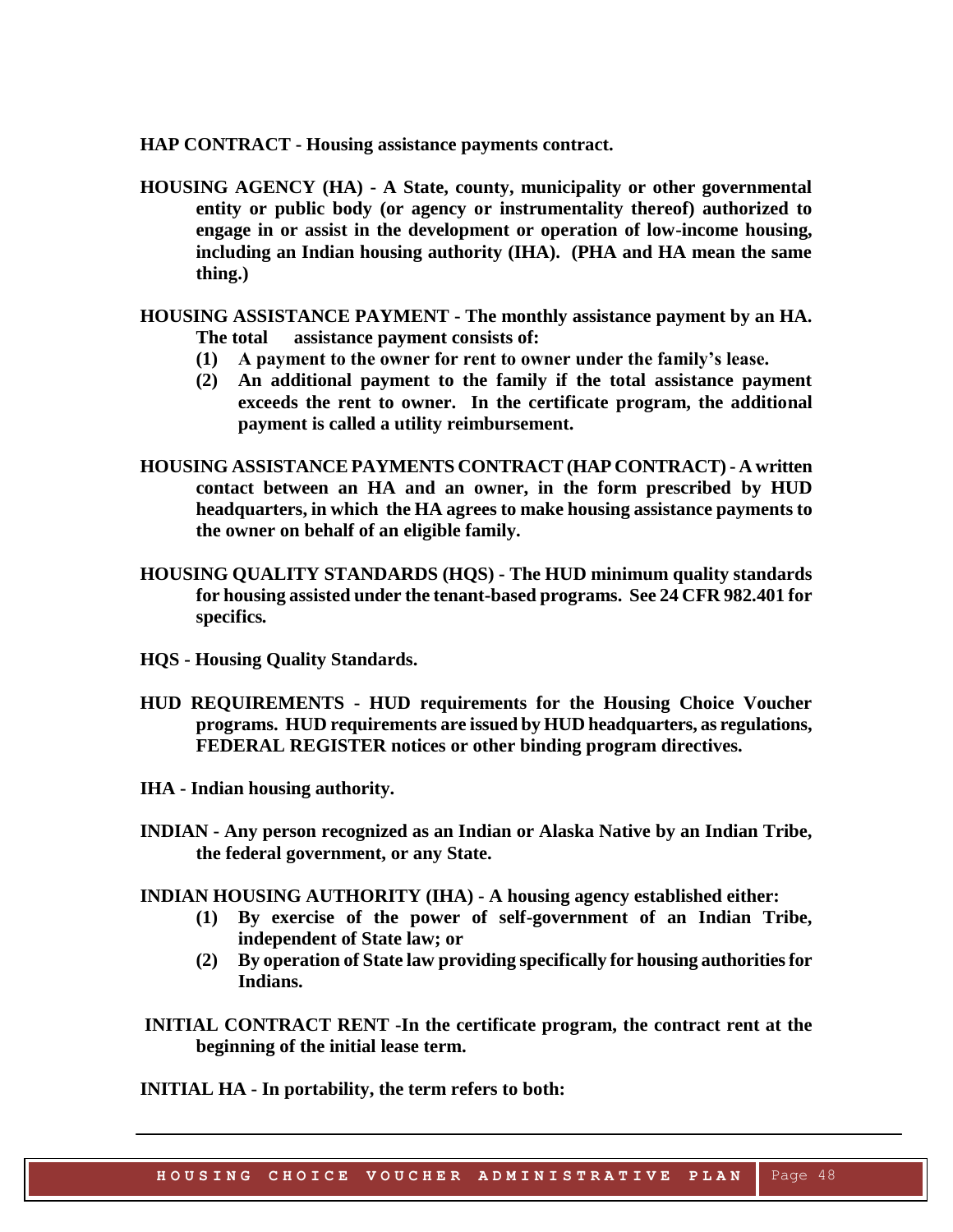- **(1) An HA that originally selected a family that subsequently decides to move out of the jurisdiction of the selecting HA.**
- **(2) An HA that absorbed a family that subsequently decides to move out of the jurisdiction of the selecting HA.**
- **INITIAL LEASE TERM - The initial term of the assisted lease. The initial lease term must be for at least one year.**
- **INITIAL RENT TO OWNER - The rent to owner at the beginning of the initial lease term.**
- **JURISDICTION - The area in which the HA has authority under State and local law to administer the program.**

#### **LEASE:**

- **(1) A written agreement between an owner and a tenant for the leasing of a dwelling unit to the tenant. The lease establishes the conditions for occupancy of the dwelling unit by a family with housing assistance payments under a HAP Contract between the owner and the HA.**
- **(2) In cooperative housing, a written agreement between a cooperative and a member of the cooperative. The agreement establishes the conditions for occupancy of the members cooperative dwelling unit by the members family with housing assistance payments to the cooperative under a HAP contract between the cooperative and the HA. For purposes of part 982, the cooperative is the Housing Choice Voucher owner of the unit, and the cooperative member is the Housing Choice Voucher tenant.**
- **LEASE ADDENDUM -In the lease between the tenant and the owner, the lease language required by HUD.**
- **LIVE-IN AIDE -A person who resides with an Elderly, Disabled, or Handicapped Person or Persons and who:**
	- **(a) Is determined to be essential to the care and well-being of the Person(s);**
	- **(b) Is not obligated for the support of the Person(s); and**
	- **(c) Would not be living in the unit except to provide the necessary supportive services.**
- **LOW-INCOME FAMILY -A Family who's Annual Income does not exceed 80 percent of the median income for the area, as determined by HUD with adjustments for smaller and larger families. HUD may establish income limits higher or lower than 80 percent of the median income for the area on the basis of its finding that such variations are necessary because of the prevailing levels of construction costs or unusually high or low family incomes. 24 CFR Section 982.201(b) described when a low-income family is income-eligible for admission to the certificate or voucher program).**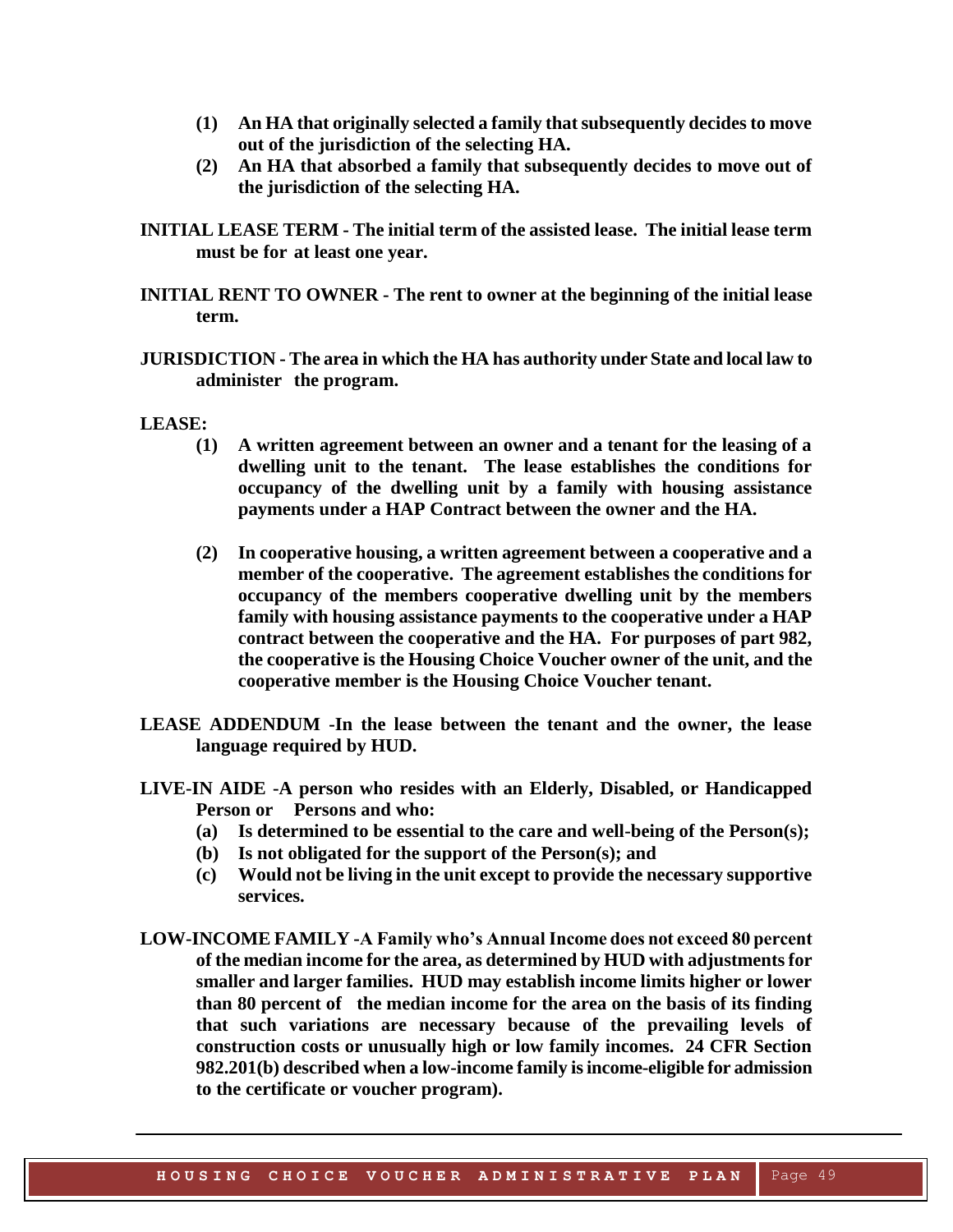- **MSA - Metropolitan statistical area.**
- **1937 HOUSING ACT -The United States Housing Act of 1937 (42 U.S.C. 1437 and following sections). The HUD tenant-based program is authorized by Housing Choice Voucher of the 1937 Housing Act (42 U.S.C. 1437f).**
- **1937 HOUSING ACT PROGRAM - Any of the following programs:**
	- **(1) The public housing program or Indian housing program.**
	- **(2) Any program assisted under Housing Choice Voucher of the 1937 Act (42 U.S.C. 1437f) (including assistance under a Housing Choice Voucher tenant-based or project-based program).**
	- **(3) The Section 23 leased housing program.**
	- **(4) The Section 23 housing assistance payments program. (Section 23 means Section 23 of the United States Housing Act of 1937 before enactment of the Housing and Community Development Act of 1974.)**
- **NOFA - Notice of funding availability.**
- **NOTICE OF FUNDING AVAILABILITY (NOFA) - For funding (contract or budget authority) that HUD distributes by competitive process, HUD headquarters invites HA applications by publishing a NOFA in the FEDERAL REGISTER. The NOFA explains how to apply for assistance, and the criteria for awarding the funding.**

**OPERATING RESERVE - Administrative fee reserve.**

**OWNER - Any person or entity with the legal right to lease or sublease a unit to a participant.**

- **PARTICIPANT (Participant Family) - A family that has been admitted to the HA program, and is currently assisted in the program. The family becomes a participant on the effective date of the first HAP contract executed by the HA for the family (first day of initial lease term).**
- **PAYMENT STANDARD - In the voucher program, an amount used by the HA to calculate the housing assistance payment for a family. Each payment standard amount is based on the fair market rent. The HA adopts a payment standard for each bedroom size and for each fair market rent area in the HA jurisdiction. The payment standard for a family is the maximum monthly subsidy payment.**
- **PBC - Project-based certificate program.**
- **PERSON WITH DISABILITIES (Disabled Person) - A person who is under a disability as defined in section 223 of the Social Security Act (42 U.S.C. 423), or who has a developmental disability as defined in section 102(7) of the Developmental Disabilities Assistance and Bill of Rights Act (42 U.S.C. 6001(7)).**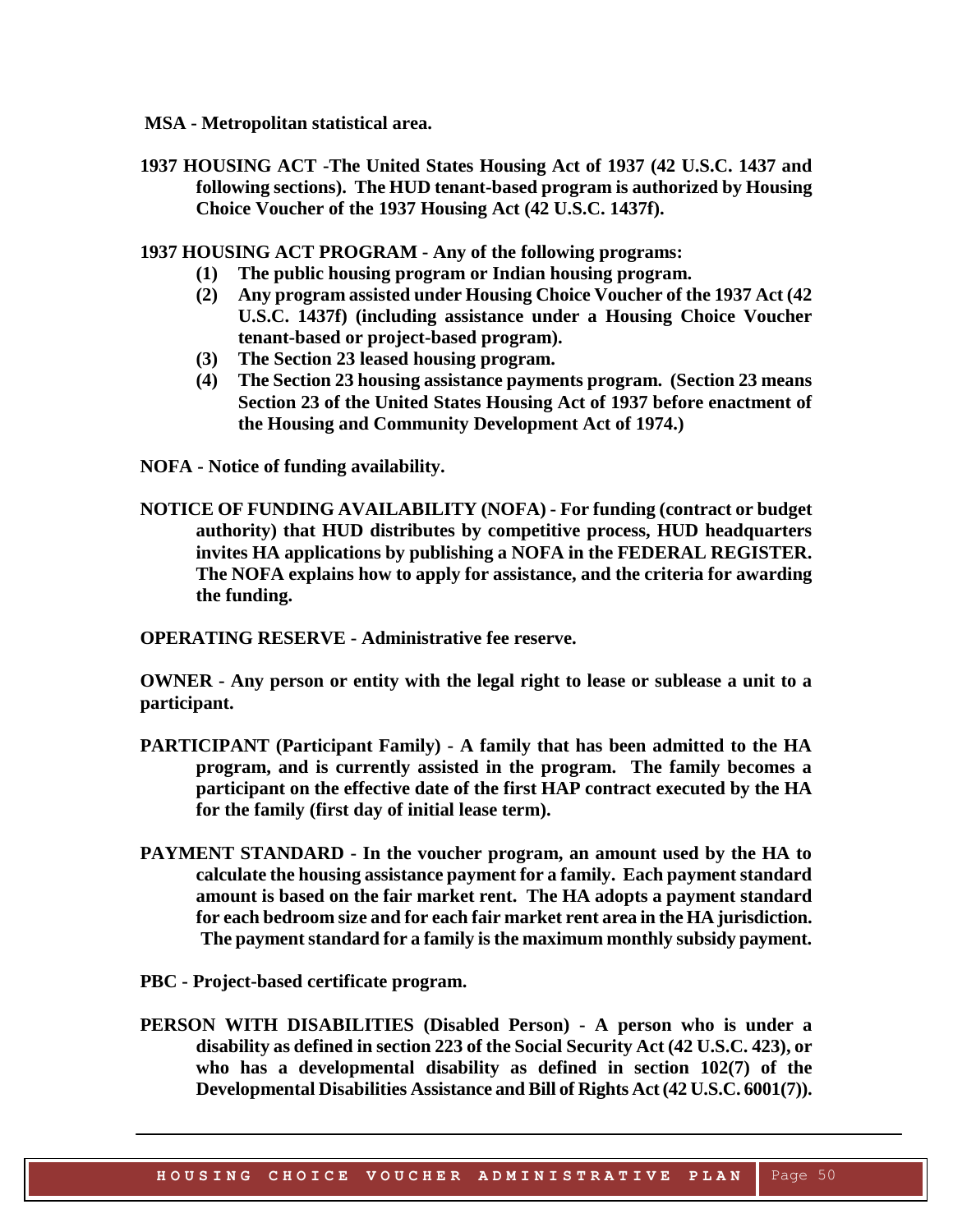- **PHA - Public housing agency. (Public housing agency and housing agency mean the same thing.) A State, county, municipality or other governmental entity or public body (or agency or instrumentality thereof) authorized to engage in or assist in the development or operation of low-income housing, including an Indian housing authority (IHA). (PHA and HA mean the same thing.)**
- **PORTABILITY - Renting a dwelling unit with Housing Choice Voucher tenant-based assistance outside the jurisdiction of the initial HA.**
- **PREMISES - The building or complex in which the dwelling unit is located, including common areas and grounds.**
- **PROGRAM - The tenant-based certificate program or voucher program.**
- **PROJECT-BASED - Rental assistance that is attached to the structure.**
- **PROJECT BASED CERTIFICATE PROGRAM (PBC) - Project based assistance under 24 CFR part 983***,* **using funding under the consolidated ACC for the HA certificate program.**
- **PROJECT RESERVE - ACC reserve account.** 
	- **(a) (1) HUD establishes an un-funded reserve account, called the ACC reserve account (formerly project reserve), for the HA's program. There are separate ACC reserve accounts for the HA's certificate and voucher programs. The ACC reserve account is established and maintained in the amount determined by HUD.**
		- **(2) At the end of each HA fiscal year, HUD credits the ACC reserve account from the amount by which the sum of contract authority for all funding increments under the consolidated ACC (maximum annual payment) exceeds the amount actually approved and paid for the HA fiscal year. However, the maximum annual payment does not include contract authority for an expired funding increment. If the term of a funding increment expires during the HA fiscal year, this maximum amount only includes the pro-rata portion of contract Authority for the funding increment covering the portion of the HA fiscal year prior to expiration.**
	- **(b) HUD may approve additional payments for the HA program from available amounts in the ACC reserve account.**

#### **PUBLIC HOUSING AGENCY (PHA) - A Housing Agency (HA).**

**REASONABLE RENT - A rent to owner that is not more than either:**

- **(1) Rent charged for comparable units in the private unassisted market; or**
- **(2) Rent charged by the owner for a comparable assisted or unassisted unit in the building or premises.**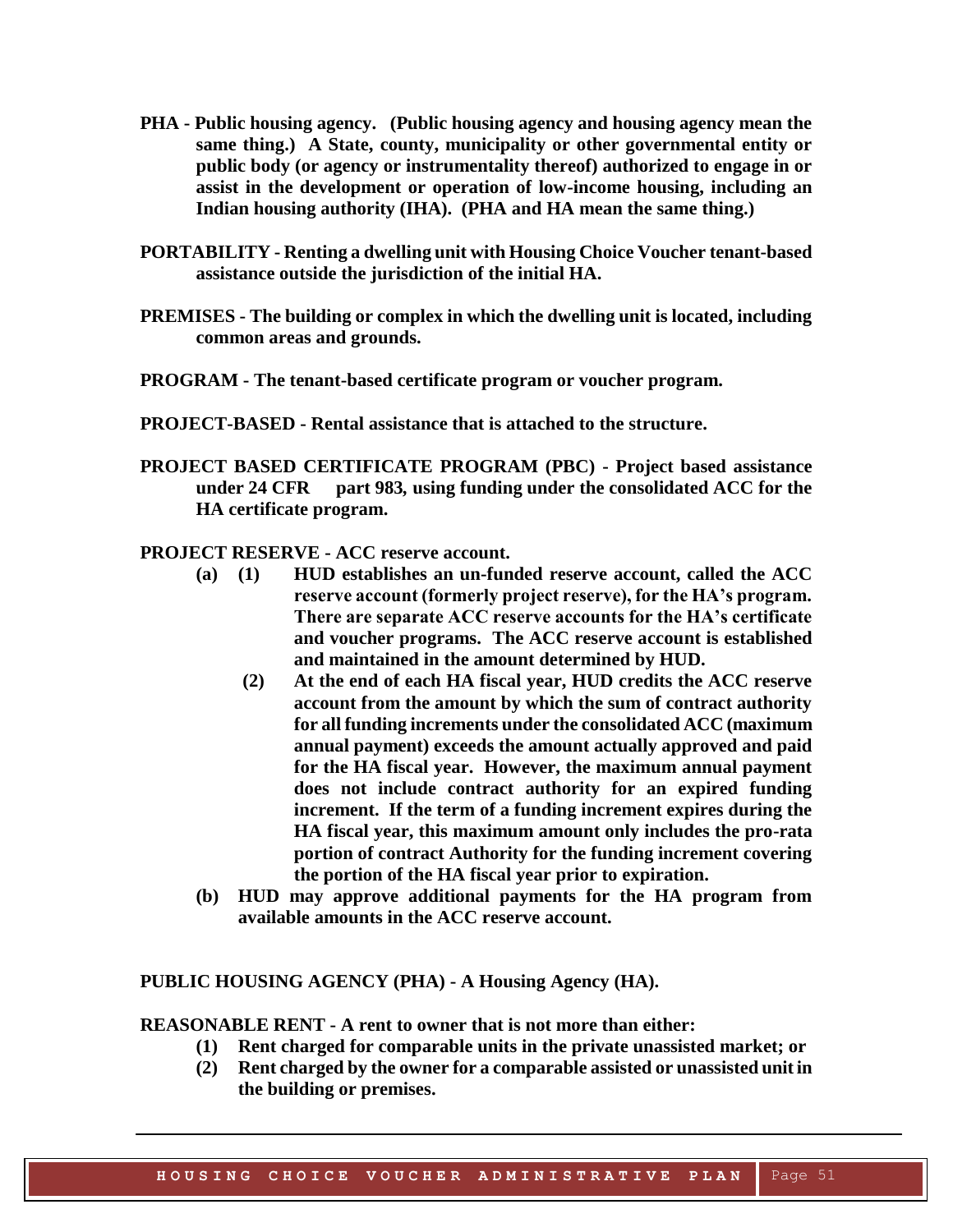- **RECEIVING HA -In portability, an HA that receives a family selected for participation in the tenant-based program of another HA. The receiving HA issues a certificate or voucher, and provides program assistance to the family.**
- **RENTAL CERTIFICATE - Certificate.**
- **RENTAL CERTIFICATE PROGRAM - Certificate program.**
- **RENTAL VOUCHER - Voucher.**
- **RENTAL VOUCHER PROGRAM - Voucher Program.**
- **RENT TO OWNER - The monthly rent payable to the owner under the lease. Rent to owner includes payment for any services, maintenance and utilities to be provided by the owner in accordance with the lease.**
- **SPECIAL ADMISSION - Admission of an applicant that is not on the HA waiting list, or without considering the applicant's waiting list position.**
- **SUBSIDY STANDARDS - Standards established by an HA to determine the appropriate number of bedrooms and amount of subsidy for families of different sizes and compositions. See definition of family unit size.**
- **SUSPENSION - Stopping the clock on the term of a family's certificate or voucher, for such period as determined by the HA, from the time when the family submits a request for HA approval to lease a unit, until the time when the HA approves or denies the request.**
- **TENANT - The person or persons (other than a live-in aide) who executes the lease as leases of the dwelling unit.**
- **TENANT-BASED - Rental assistance that is not attached to the structure.**
- **TENANT RENT -In the certificate program, total tenant payment minus any utility allowance.**
- **TOTAL TENANT PAYMENT -The portion of the Gross Rent payable by an eligible Family participating in a program covered by this part, determined in accordance with the following:**

**Total tenant payment for families whose initial lease is effective on or after August 1, 1982. Total Tenant payment shall be the highest of the following, rounded to the nearest dollar:**

- **(1) 30 percent of Monthly Adjusted Income;**
- **(2) 10 percent of Monthly Income; or**
- **(3) If the Family receives Welfare Assistance from a public agency and a part of such payments, adjusted in accordance with the Family's**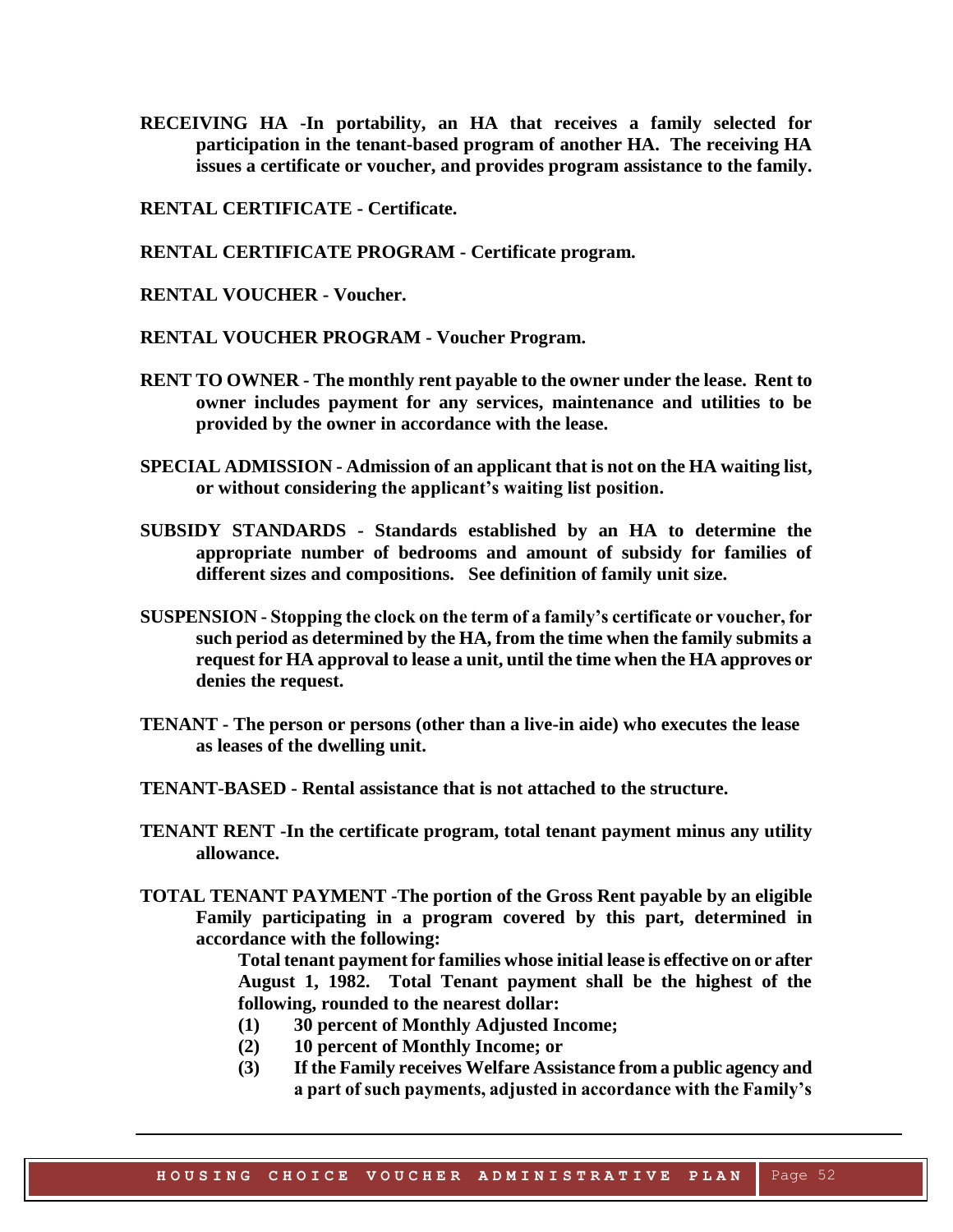**actual housing costs, is specifically designed by such agency to meet the Family's housing costs, the monthly portion of such payments which is so designated. If the Family's Welfare Assistance is ratably reduced from the standard of need by applying a percentage, the amount calculated under this paragraph (a)(3) shall be the amount resulting from one application of the percentage.**

- **UNIT - Dwelling unit.**
- **UNITED STATE HOUSING ACT OF 1937 (1937 Housing Act) - The basic law that authorizes the public and Indian housing programs, and the Housing Choice Voucher programs. (42 U.S.C. 1437 and following sections.)**
- **UTILITY ALLOWANCE -If the cost of utilities(except telephone) and other housing serving for an assisted unit is not included in the Contract Rent but is the responsibility of the Family occupying the unit, an amount equal to the estimate made or approved by a PHA or HUD under applicable sections of these regulations of the monthly costs of a reasonable consumption of such utilities and other services for the unit by an energy-conservative household of modest circumstances consistent with the requirements of a safe, sanitary and healthful living environment. (In the case of shared housing, the amount of the Utility Allowance for an assisted Family is calculated by multiplying the Utility Allowance for the entire unit by the ratio derived by dividing the number of bedrooms in the Assisted Family's private space by the number of bedrooms in the entire unit. In the case of an assisted individual sharing a one-bedroom unit with another person, the amount of the Utility Allowance for the assisted individual is one-half of the Utility Allowance for the entire unit).**
- **UTILITY REIMBURSEMENT - In the certificate program, the amount, if any, by which any utility allowance for family-paid utilities or other housing services exceeds the total tenant payment.**
- **VERY LOW-INCOME FAMILY - A Low-Income Family whose Annual Income does not exceed 50 percent of the median income for the area, as determined by HUD, with adjustments for smaller and larger families. HUD may establish income limits higher or lower than 50 percent of the median income for the area on the basis of its finding that such variations are necessary because of unusually high or low family incomes.**
- **VIOLENT CRIMINAL ACTIVITY - Any illegal criminal activity that has as one of its elements the use, attempted use, or threatened use of physical force against the person or property of another.**
- **VOUCHER (Rental Voucher) - A document issued by an HA to a family selected for admission to the voucher program. The voucher describes the program and the**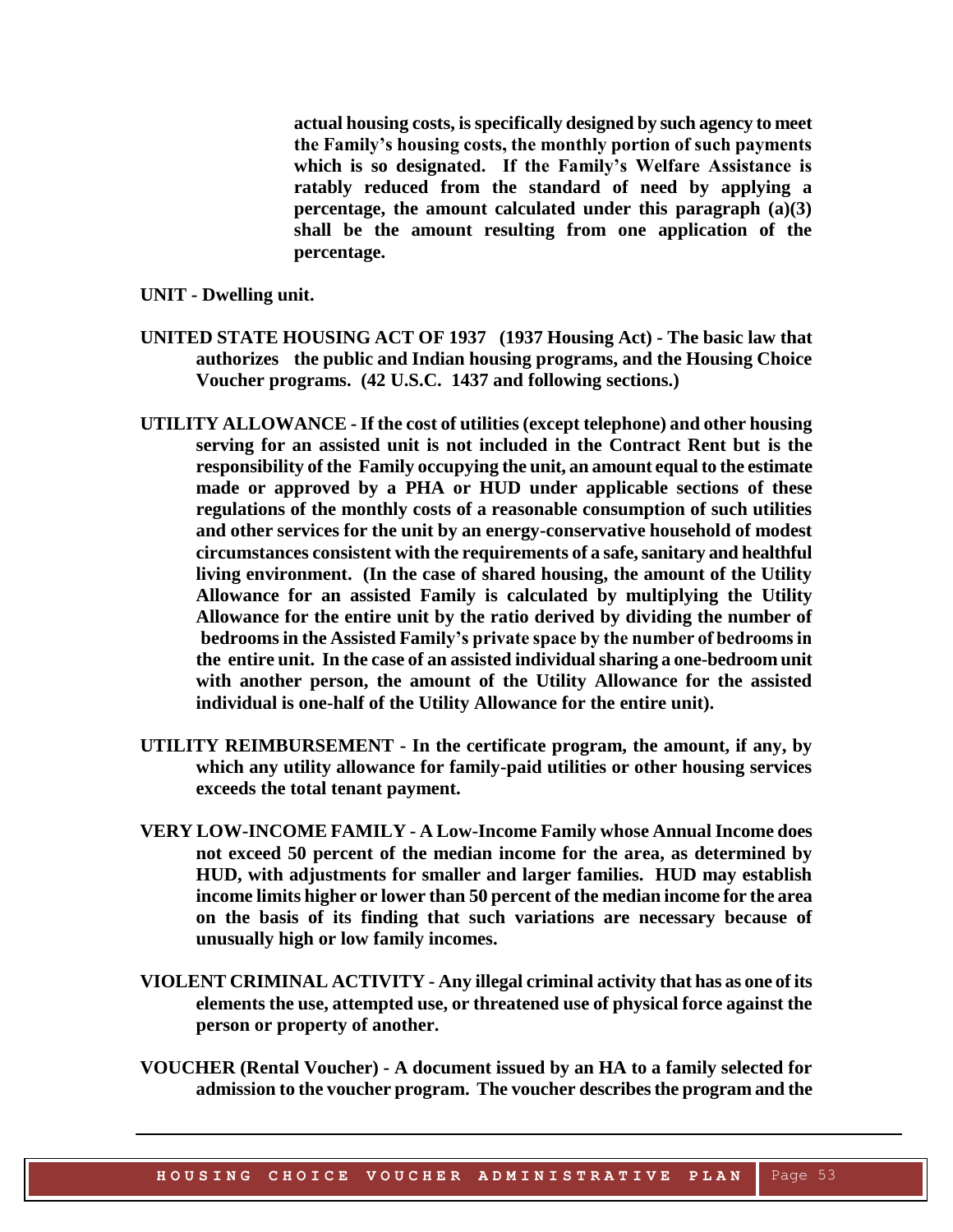**procedures for HA approval of a unit selected by the family. The voucher also states the obligations of the family under the program.**

**VOUCHER PROGRAM - Rental voucher program.**

**WAITING LIST ADMISSION - An admission from the HA waiting list.**

**HOUSING CHOICE VOUCHER ADMINISTRATIVE PLAN** Page 54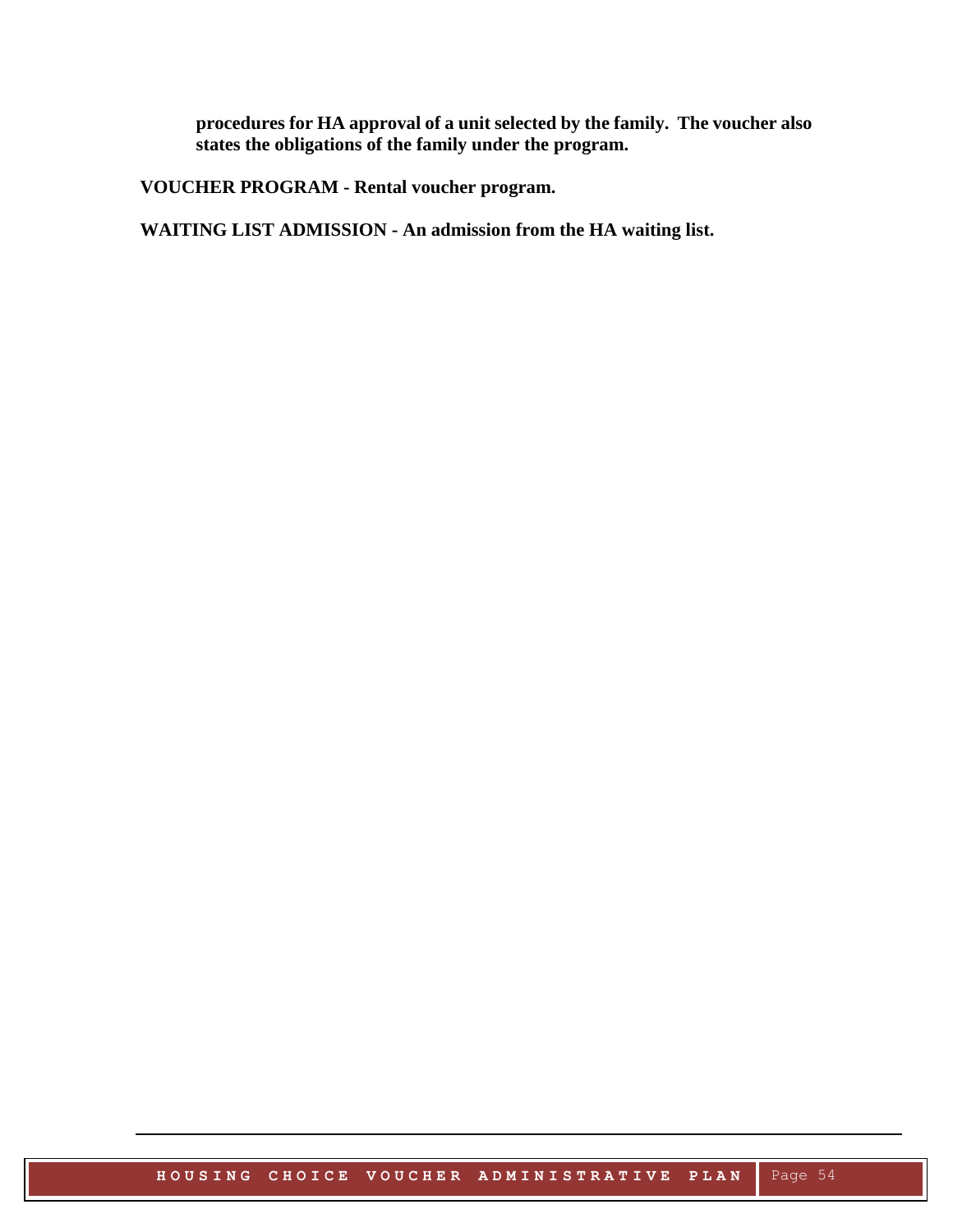#### **ADDENDA TO THE HOUSING CHOICE VOUCHER ADMINISTRATIVE PLAN**

#### APPROVED BY THE BOARD OF COMMISSIONERS WITH THE AGENCY PLAN SUBMISSION ON APRIL 12, 2002.

#### **HOUSING CHOICE VOUCHER HOMEOWNERSHIP PROGRAM**

The Housing Commission has successfully completed the final draft of the Housing Choice Voucher Homeownership Program Plan.

The Housing Commission plans to commence issuance of homeownership vouchers on or after July 1, 2002.

The Housing Choice Voucher Homeownership Program was created in compliance with the Federal Register Notice of September 12, 2000 and was incorporated into the Agency Plan for FY2002. The Board of Commissioners approved the plan as a component of the Agency Plan submission and resolution.

The Housing Choice Voucher Homeownership Program Plan is under separate document.

#### **ADDENDA TO THE HOUSING CHOICE VOUCHER ADMINISTRATIVE PLAN**

#### APPROVED BY THE BOARD OF COMMISSIONERS WITH THE AGENCY PLAN SUBMISSION ON APRIL 17, 2006.

**The Housing Commission of Anne Arundel County has contracted to provide 71 Project Based Vouchers for the Wiley H. Bates Apartment Complex in Annapolis.**

**As agreed with the Developer and Management Company of the complex, a separate waitlist will be administered for the project-based vouchers.**

**The waitlist will be ranked according to date and time of application only. There will be no other preferences or priorities assigned to applicants of this waitlist.**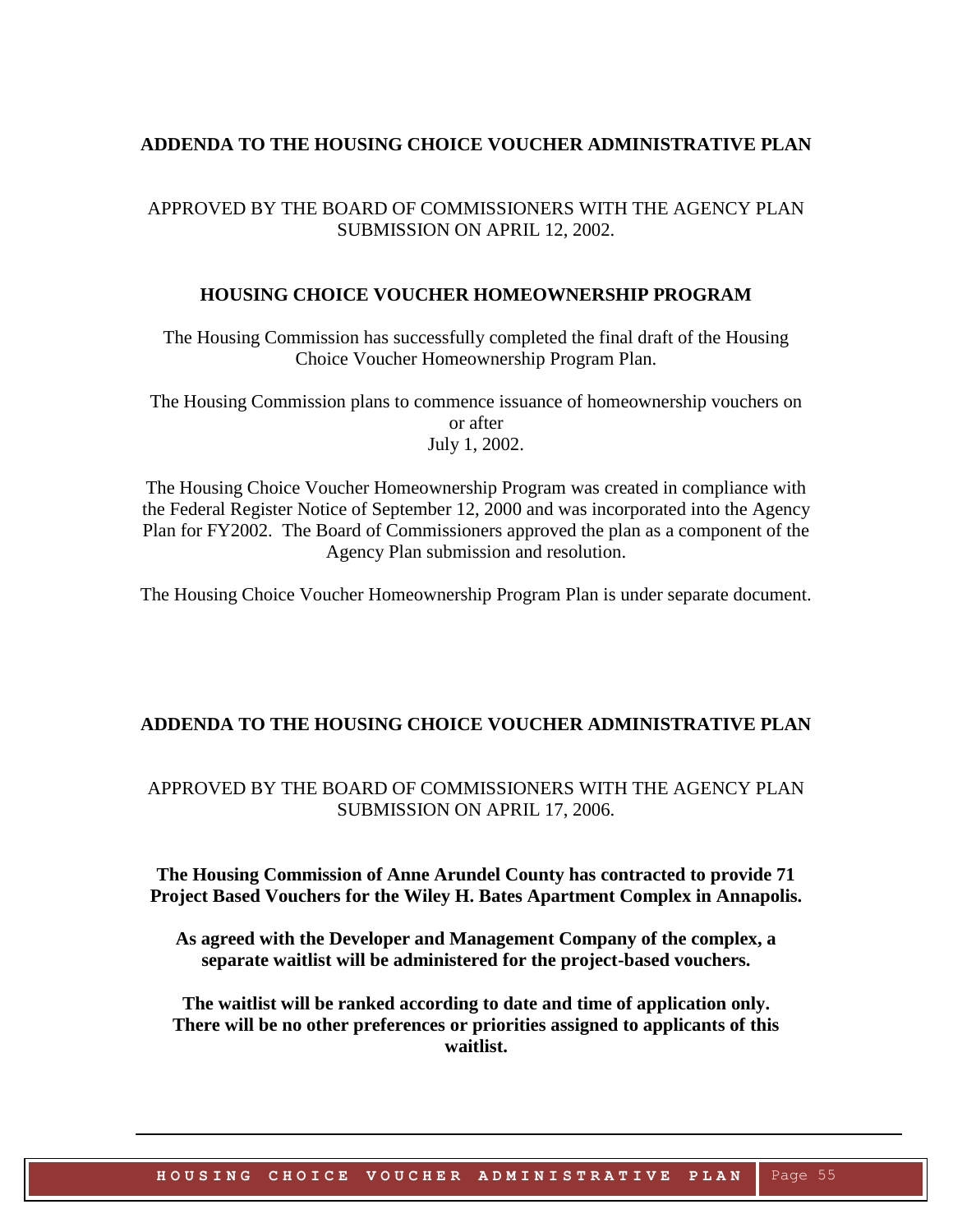#### APPROVED BY THE BOARD OF COMMISSIONER WITH THE AGENCY PLAN SUBMISSION ON MARCH 19, 2009

**The Housing Commission of Anne Arundel County has contracted to provide 16 Project Based Vouchers for the Admiral Oaks Apartment Complex in Annapolis.**

**As agreed with the Developer and Management Company of the complex, a separate waitlist will be administered for the project-based vouchers.**

**The waitlist will be ranked according to date and time of application only. There will be no other preferences or priorities assigned to applicants of this waitlist.**

#### APPROVED BY THE BOARD OF COMMISSIONER WITH THE AGENCY PLAN SUBMISSION ON MARCH 18, 2010

**The Housing Commission of Anne Arundel County has contracted to provide 85 Project Based Vouchers for the Glenview Gardens Apartment Complex in Glen Burnie.**

**As agreed with the Developer and Management Company of the complex, a separate waitlist will be administered for the project-based vouchers.**

**The waitlist will be ranked according to date and time of application only. There will be no other preferences or priorities assigned to applicants of this waitlist.**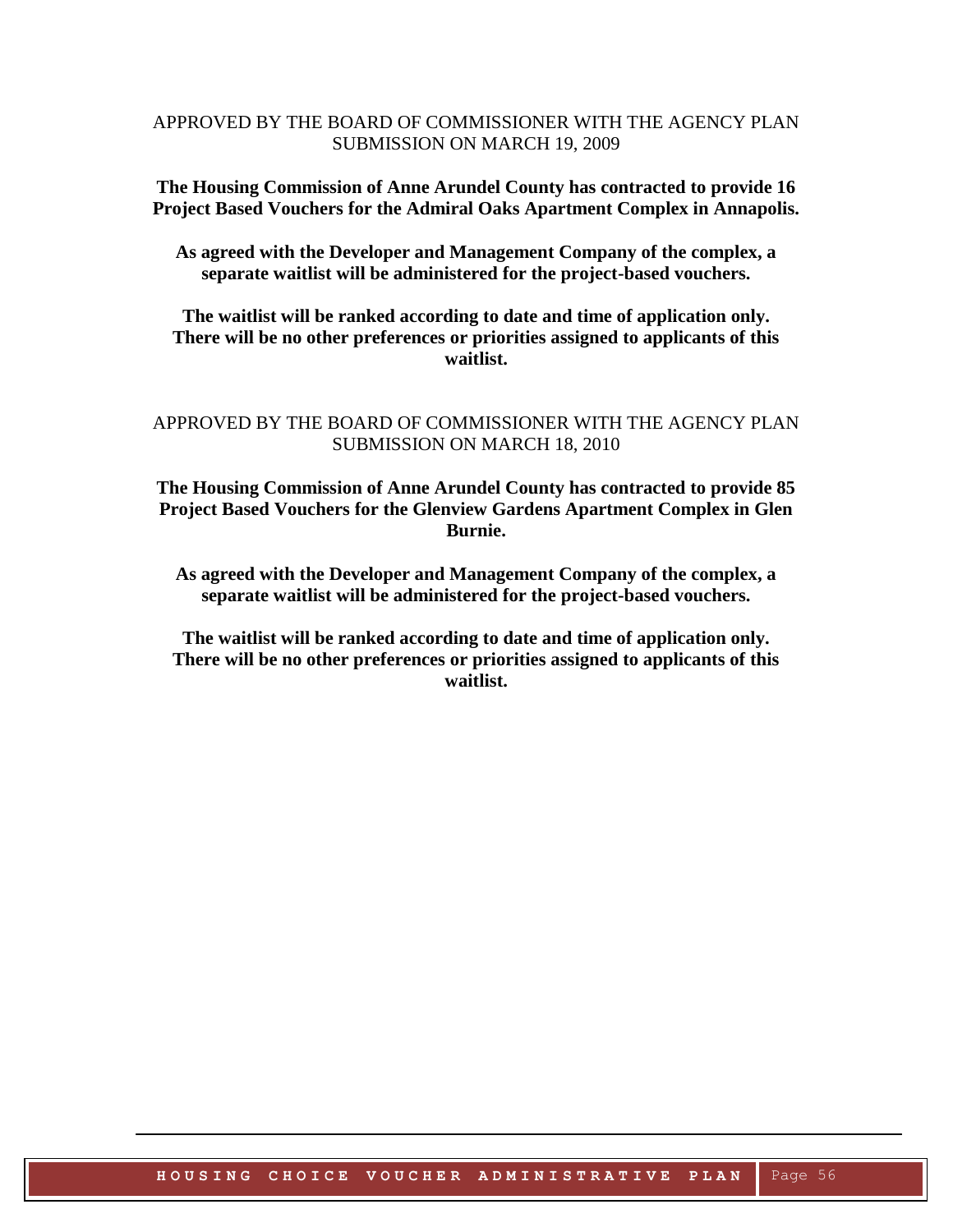#### **FSS ACTION PLAN REVISED APRIL 16, 2007 JULY 1, 2014**

#### **INTRODUCTION**

In accordance with Section 23 of the U.S. Housing Act of 1937 and amended by Section 106 of the Housing and Community Development Act of 1992, the Housing Commission of Anne Arundel County (HCAAC) established a Family Self-Sufficiency Program as a result of increased Housing Choice Voucher funding in fiscal year 1994.

The goal of the FSS Program is to assist very low-income families in becoming economically and socially self-sufficient. The US Department of Housing and Urban Development will determine the minimum FSS Program size.

A service plan and FSS contract will be developed and maintained for each qualified participating family member. The program will be available to families in both the Housing Choice Voucher and Public Housing Programs.

This revised and updated FSS Action Plan is hereby made a part of the HCAAC Administrative Plan. The Action Plan describes how HCAAC will administer the FSS Program.

#### NUMBER OF FSS PROGRAM PARTICPANTS

The program will consist of the minimum number of HCV families as required by HUD, but will also be open to public housing families wishing to expand economic opportunities. HUD honored the HCAAC waiver request to reduce the required program size to 75 in 2003. Ongoing mandatory program size shall be reduced by one slot for each program graduate completed after October 21, 1998. (24 CFR 984.105(b)(3).

All of the required FSS slots will be filled with current HCV participants who have volunteered for the program. Up to 25 additional slots will be offered to residents of public housing (PH).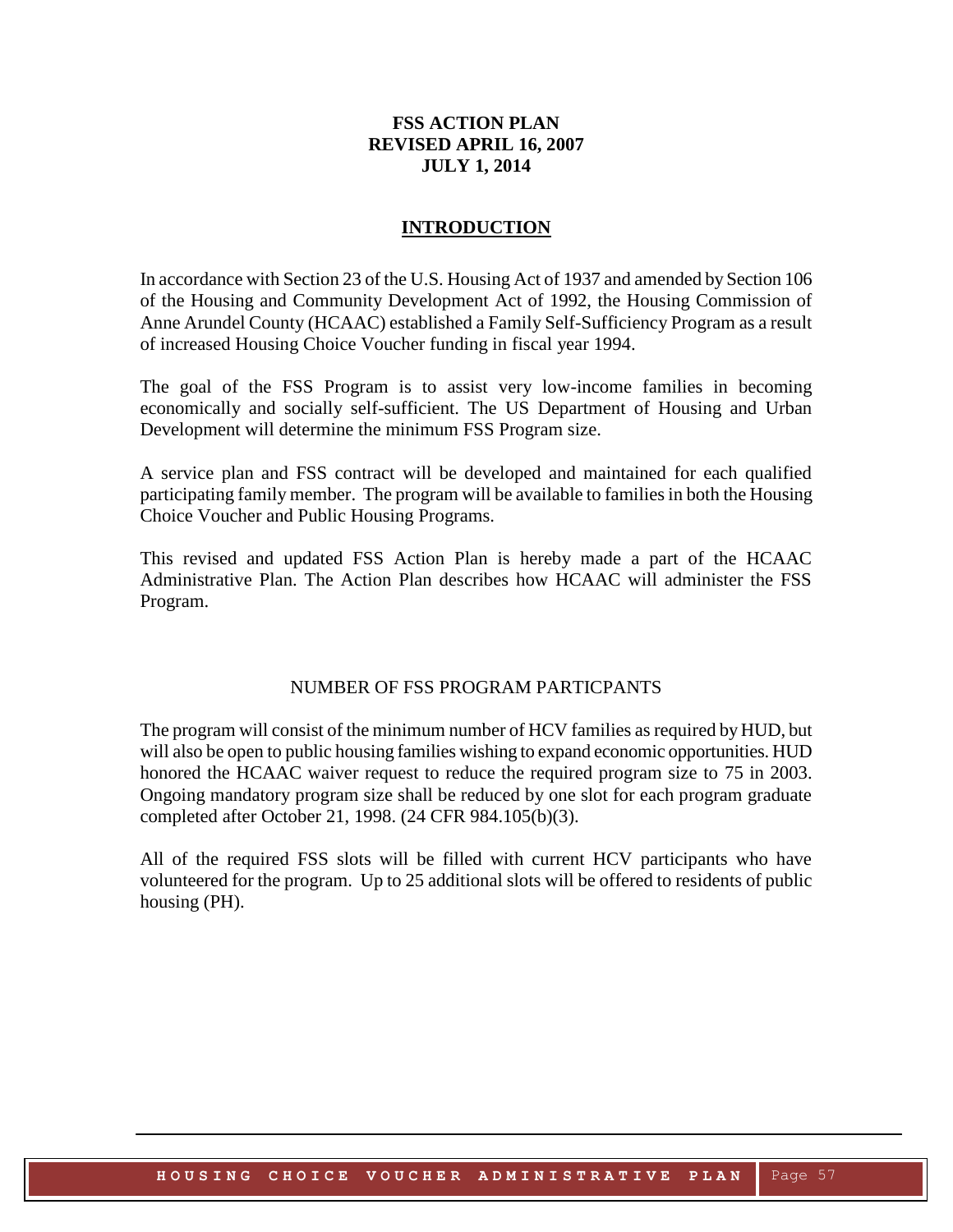#### SUPPORTIVE SERVICES NEEDS OF FAMILY

It is anticipated that in order to reach the goals of the FSS program, participants will continue to need the following supportive services:

Childcare Remedial education Vocational assessment Career Development Household management skills Financial/money management Family counseling Case management Job training/placement Job search assistance Resume/job interview skills Job retention training Secondary education Parenting skills Homeownership counseling Transportation Rehabilitation/substance abuse counseling

#### STIMATE OF PARTICIPATING FAMILIES

Families are recruited to fill all FSS Federally mandated slots. It is anticipated that 100% of the FSS participants will be recipients of various types of supportive services. The type of supportive services received will depend on the family's individual goals and objectives listed in their service plan. The quantity and quality of supportive services received will depend on the resources available in the community and the availability of federal, state, county and private funding.

#### FSS FAMILY SELECTION PROCEDURES OUTREACH AND RECRUITMENT

Current HCV and PH participants will be informed of the FSS program during briefings, by mail, brochures/ announcements provided in the office lobby, and referral by HCAAC employees. Families will be notified that the FSS program is a volunteer program and that their housing assistance will not be withheld for nonparticipation or non-completion of program requirements.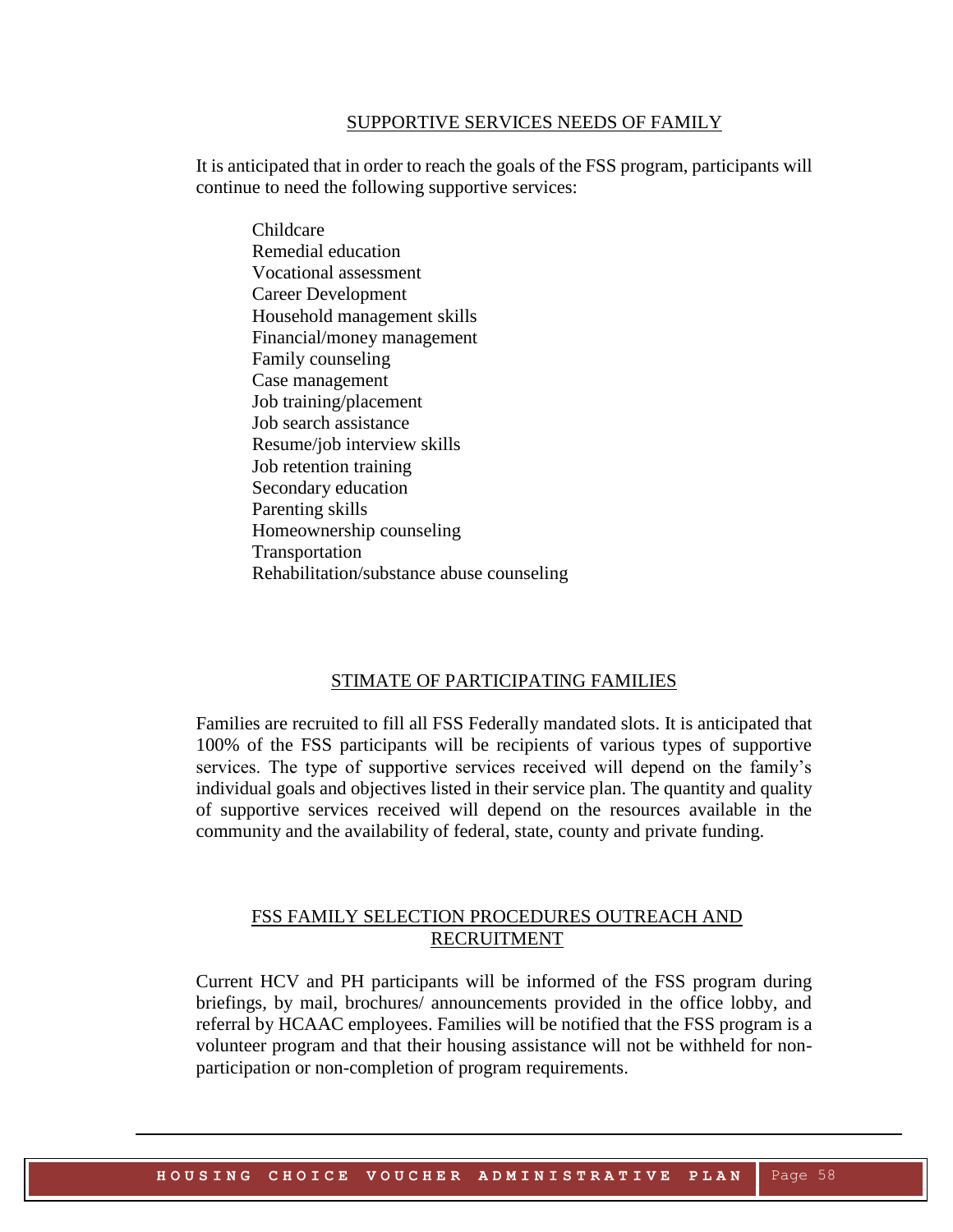Families will be asked to submit an FSS Application. Both minority and nonminority groups currently receiving housing assistance will be targeted for participation in the FSS program.

Families who meet FSS program eligibility requirements will be selected to participate in the FSS program. Families will be selected without regard to race, color, religion, sex, handicap, familial status, or national origin.

When all FSS slots are filled, the remaining eligible FSS applicants and subsequent new applicants will be placed on an FSS waiting list. Families will be placed on the FSS waiting list according to the date and time in which their FSS interest form was received. Port-in FSS participants will be given preference.

FSS program eligibility requirements include, but are not limited to, the following:

- 1. Family must be currently participating in HCV or public housing
- 2. Family must attend a mandatory FSS orientation/briefing session
- 3. Family must have an overall goal to obtain self-sufficiency and be off public assistance as required by the FSS contract.
- 4. Head of household must be willing to improve their education, seek and/or maintain employment, or work towards homeownership during the FSS contract period.
- 5. Families must be willing to sign a FSS Service Contract and receive case management as part of their supportive services.

#### FSS PARTICIPANT INCENTIVE PLAN

As required by HUD, HCAAC will provide incentives for families who participate in the FSS program. The two main incentives that will be provided are the FSS escrow account, and for those who qualify, home ownership opportunities.

#### FSS ESCROW ACCOUNT

Each FSS participant will have their own Escrow Account established in accordance with HUD Regulations. A database will be maintained to record escrow deposits for each family. FSS escrow funds held by HCAAC will be invested in HUD-approved investments in accordance with HUD Handbook 7475.1, revised Section 4-8. Investment income (interest) will be credited at least annually to each participating family's FSS escrow account. A statement of escrow balance, credits, interest, and payments will be mailed to each family quarterly. Forfeited FSS escrow funds will revert to HCAAC and will be used in accordance with regulations.

The Department Director and Finance Director must also approve disbursement. Escrow funds will be disbursed when the following occurs: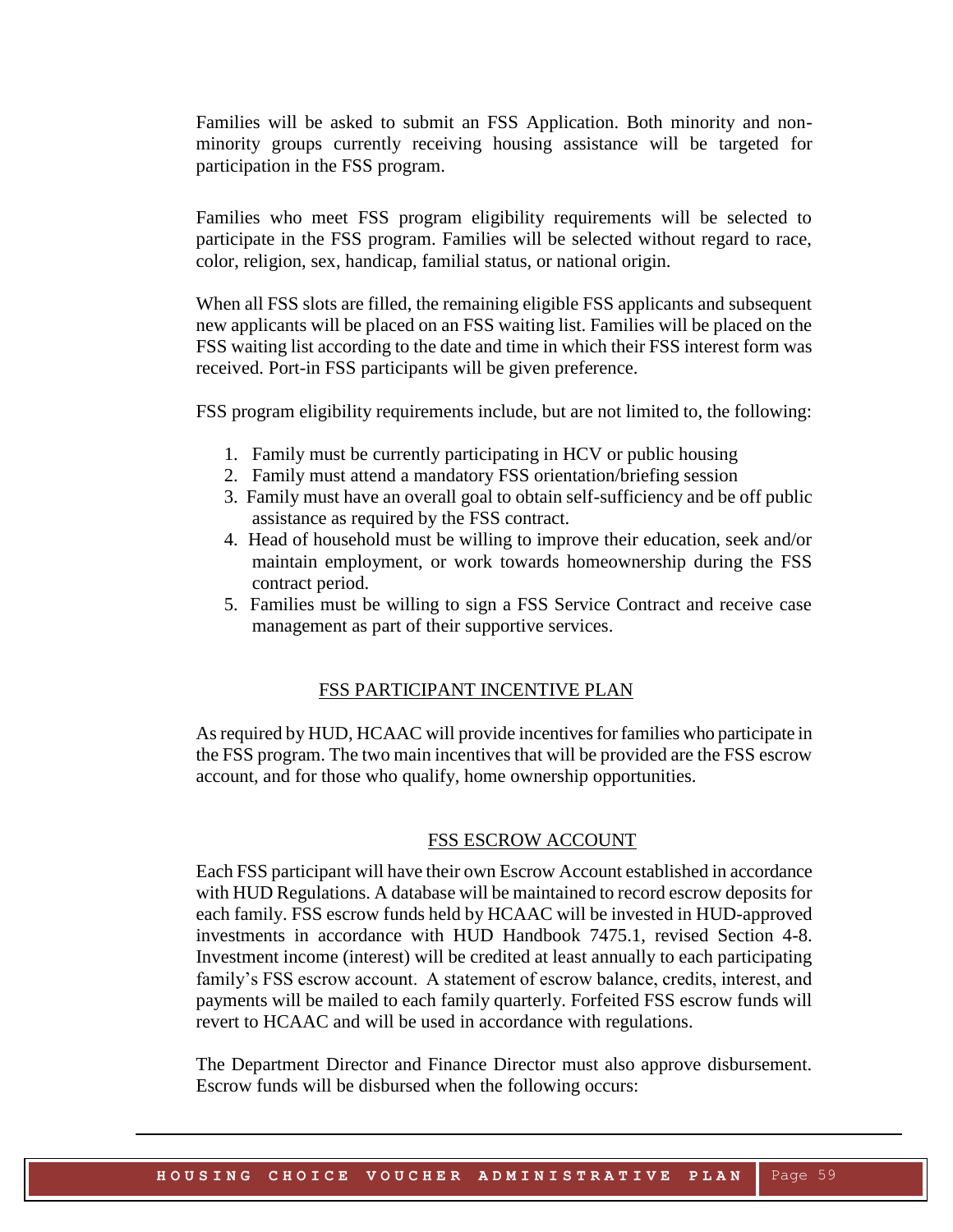- 1. The FSS family completes the requirements of the contract of participation on or before the expiration of the contract, or
- 2. When an HCV family experiences 180 days with a zero HAP payment.

The accrued escrow funds, minus any debts owed to HCAAC, will be disbursed to the designated head of household. HCAAC may consider requests for an interim disbursement of a portion of the FSS escrow, and:

- 1. The request must be submitted in writing and meet requirements for interim disbursement as stated in the FSS contract. The family will show that the purpose is goal-related and the family has attempted other resources.
- 2. The FSS Coordinator will make a determination on a case-by-case basis for the early escrow release and the interim goals that must be completed prior to an early escrow disbursement. The Department Director and Finance Director must also approve disbursement.
- 3. One or more interim withdrawals from escrow may be allowed.
- 4. Amount of interim withdrawal from escrow may not exceed 50% of participant's current escrow balance.
- 5. Any interim disbursement will be deducted from the escrow balance.
- 6. Must be at least 6 months between escrow withdrawals.
- 7. No more than one interim withdrawal may be allowed if participant has not earned escrow funds since last interim withdrawal.

#### FORFEITURE OF FSS ESCROW

The FSS families will automatically forfeit their FSS escrow when any of the following conditions apply:

- 1. The family fails to complete the goals listed on their contract of participation.
- 2. The family voluntarily withdraws from the program.
- 3. The family moves to another Housing Authority's jurisdiction, which does not have an FSS program or is not accepted into the receiving FSS program.
- 4. The family moves to another Housing Authority's jurisdiction but voucher is not absorbed
- 5. The family is removed from the HCV or PH program for non-compliance of lease agreement and/or HCV or PH policy and rules.
- 6. The family continues to receive public assistance (welfare) at the end of the FSS contract term. (This does not include Medicaid, childcare assistance, food stamps or housing subsidies.)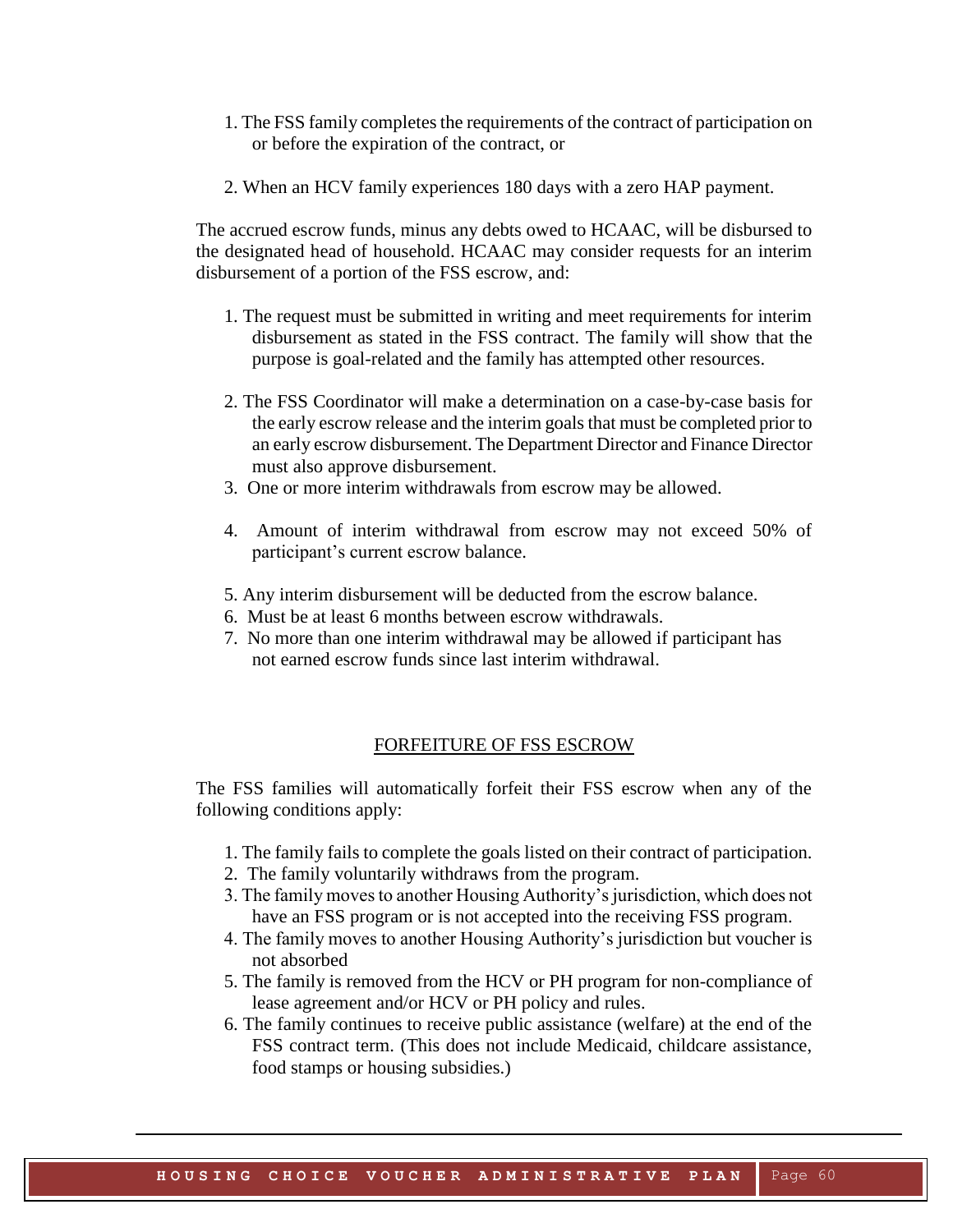If a family is terminated or the contract expires with goals unfulfilled, the family must wait at least 12 months before participating in the program again.

#### HOMEOWNERSHIP

The FSS program coordinates homeownership workshops and seeks additional homeownership assistance opportunities. Attention is focused on long-term and short-term homeownership preparation and readiness. HCAAC offers a HCV Homeownership program, which requires participation in the FSS program with homeownership goals.

FSS participants may apply to use HCAAC's HCV homeownership option (for which FSS participants are given selection preference) and must be placed upon the HCV Homeownership waitlist.

#### FSS ACTIVITIES AND SUPPORTIVE SERVICES

The activities and supportive services which will be provided by both private and public resources to FSS families include, but are not limited to, the following: child care, remedial/secondary education, career development, job development and placement, parenting skills, household management skills, homeownership counseling, money management, transportation, family counseling, and case management.

HCAAC has formed partnerships with community social service agencies, many of which are invited to participate on the FSS Program Coordinating Committee. FSS participants will be referred to the agencies listed below for activities and supportive services. Additional services not listed, will be developed for families as stipulated in the Individual Training and Service Plan.

Housing/Homeownership and Case Management: Habitat for Humanity Arundel Community Development Services, Inc. **CCS** 

Child Care:

**Headstart** Childcare Resource and Referral YMCA

Remedial Education: Anne Arundel County Schools GED Program Anne Arundel Community College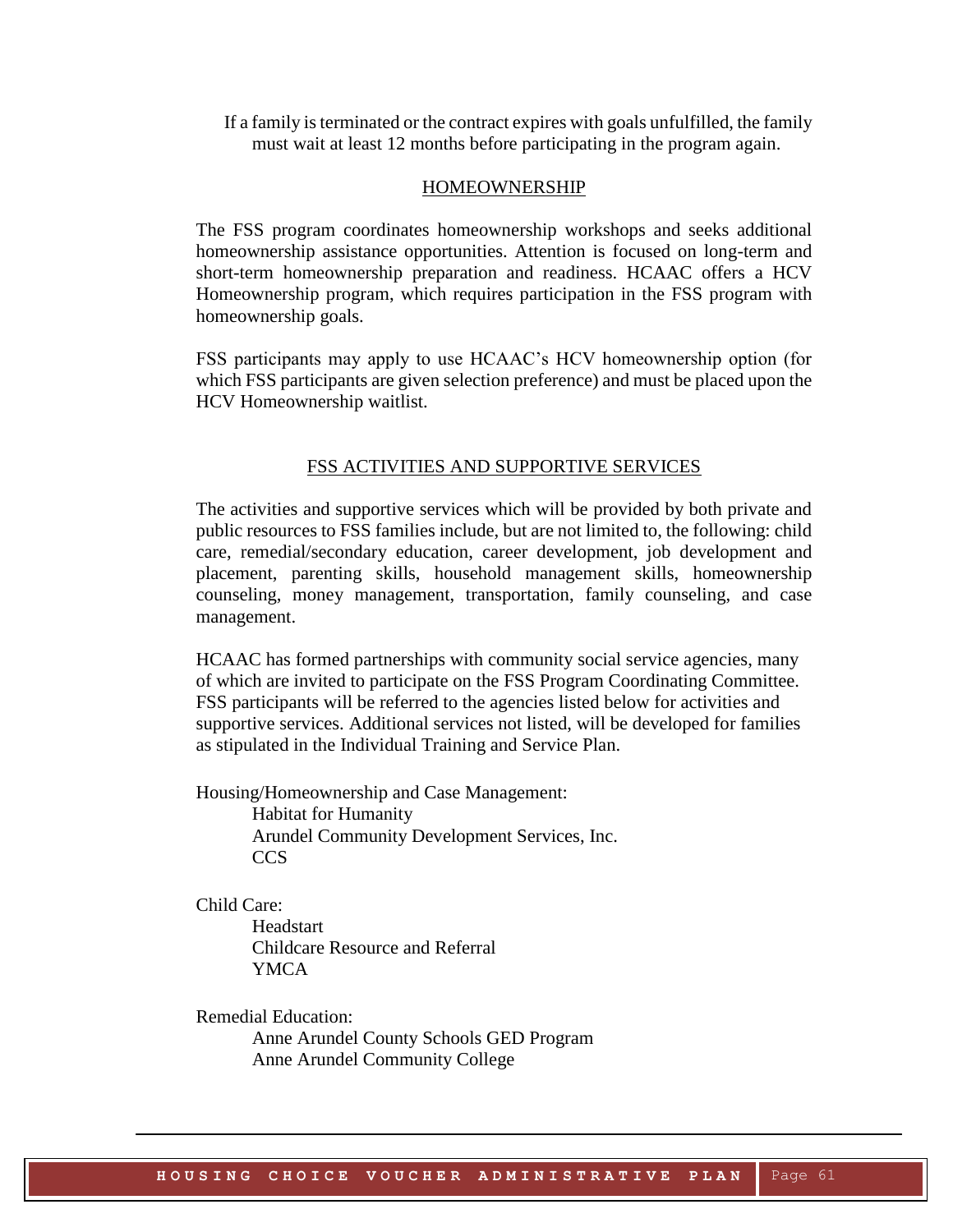Secondary Education: Anne Arundel Community College

Career Development: Anne Arundel Workforce Development Department of Social Services

Financial/Money Management Consumer Credit Counseling Community Action Network Arundel Community Development Services, Inc.

Legal and Domestic Issues Baltimore Neighborhoods Inc. Legal Aid Bureau, Inc.

#### METHOD FOR IDENTIFICATION OF FAMILY SUPPORT NEEDS

The FSS Coordinator will assess the individual family needs via an interview of all families participating in the FSS program. From the information gathered from the family, the case manager will develop a service plan for all family participants. The service plan will contain the family's goals, objectives, tasks, and resources that enable them to accomplish their goal of becoming economically self-sufficient. The case manager and the family will together determine the supportive services that the family will need to accomplish their goals. The FSS participant has the ultimate responsibility of pursuing all community resources available.

#### PORTABILITY

If the family requests portability to another jurisdiction's FSS program, it will be approved if:

- 1. The receiving agency absorbs the voucher.
- 2. The family signs an FSS Contract of Participation with the receiving agency's FSS program within 30 days after they lease in the receiving jurisdiction (or within receiving agency's deadline if less than 30 days).
- 3. The receiving jurisdiction requests transfer of escrow account, if any.

The family's FSS Contract of Participation will be terminated if the receiving agency does not allow the family to participate in its FSS program. The family will forfeit escrow.

The family's FSS Contract of Participation will be terminated if the receiving agency does not absorb the family's voucher. The family will forfeit escrow.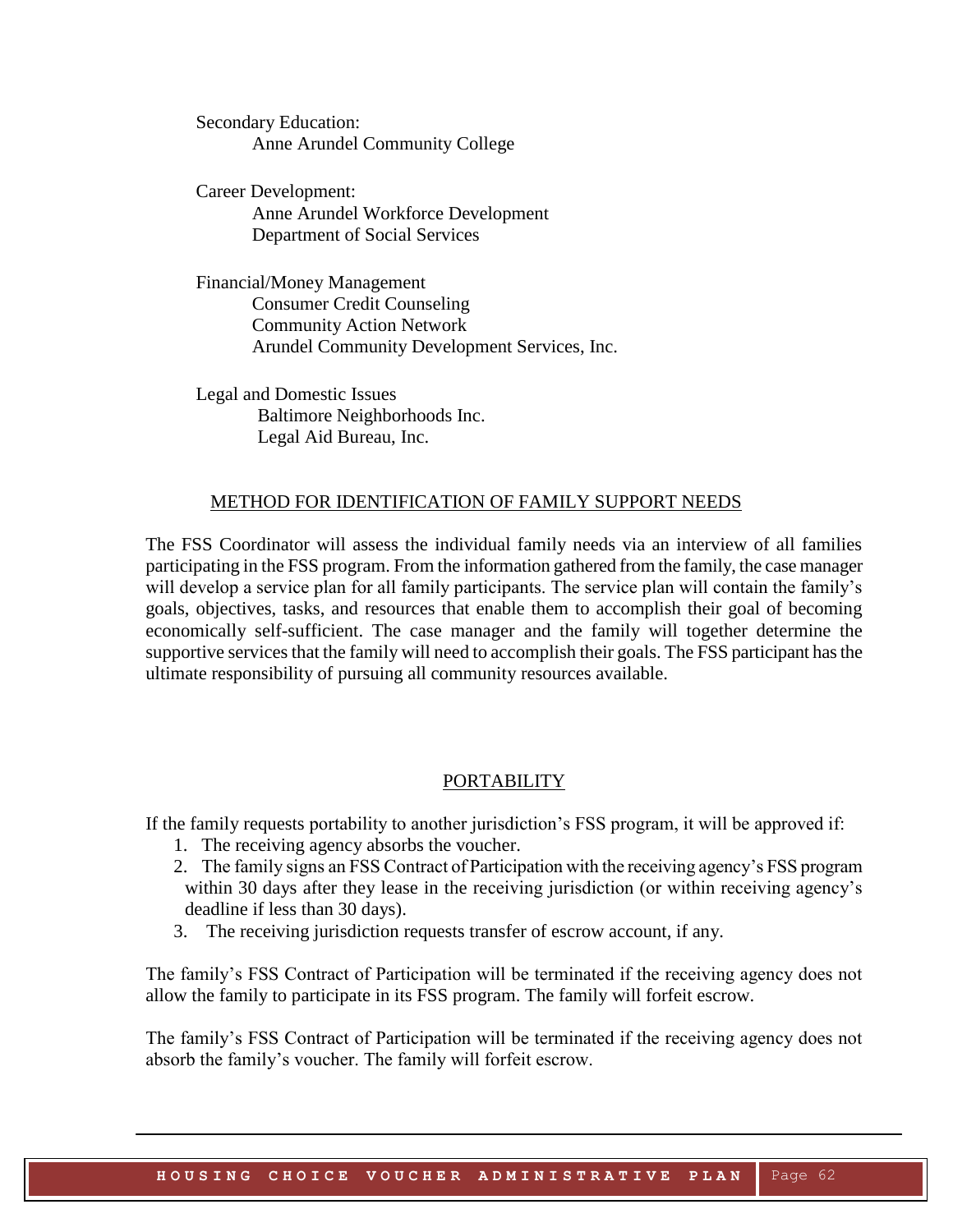If the family wishes to go portable to another jurisdiction, but does not plan to continue in the FSS Program at the receiving agency, the family's FSS Contract of Participation will be terminated and the family will forfeit any funds in the escrow account.

#### FSS PROGRAM TERMINATION

The FSS family will be terminated from the FSS Program if the family does not fulfill the requirements of the Contract of Participation and/or violates the HCV or PH regulations. FSS families will be thoroughly briefed prior to signing the Contract of Participation, of the conditions under which the family will be terminated from the FSS Program.

The family will not be allowed to participate in the FSS Program once terminated by HCAAC. However, the family's housing assistance will not terminate for non-compliance with the requirements of the FSS Contract of Participation. Failure of the family to comply with the FSS Contract of Participation or housing program regulations will lead to forfeiture of any FSS escrow money earned.

#### GRIEVANCE AND REVIEW PROCEDURES

For action of FSS denial or termination not involving termination of housing assistance, HCAAC will give FSS applicants and participants an opportunity for an informal review by the Department Director.

#### ASSURANCE OF NON-INTERFERENCE

HCAAC assures the participant during the briefing session that a family's election not to participate in the FSS Program will not affect the family's admission to either program or the family's right to occupy in accordance with its lease.

All FSS families volunteer to participate in the program. Families must be current HCV or PH recipients and submit an FSS Application to HCAAC to be selected for the program. HCAAC will select participants who voluntarily commit to the program.

#### TIMETABLE FOR PROGRAM IMPLEMENTATION

The HCAAC implemented the FSS Program in 1994, and used the previous Action Plan for implementation and start-up of the program. Since that time, the program has been successful and has seen a number of graduates into gainful employment and homeownership. This revised plan is now necessary to maintain and streamline the program and will become effective upon approval of the Agency Plan in 2007. Additional edits to the plan are expected to be implemented as revisions to the Agency Plan in 2014.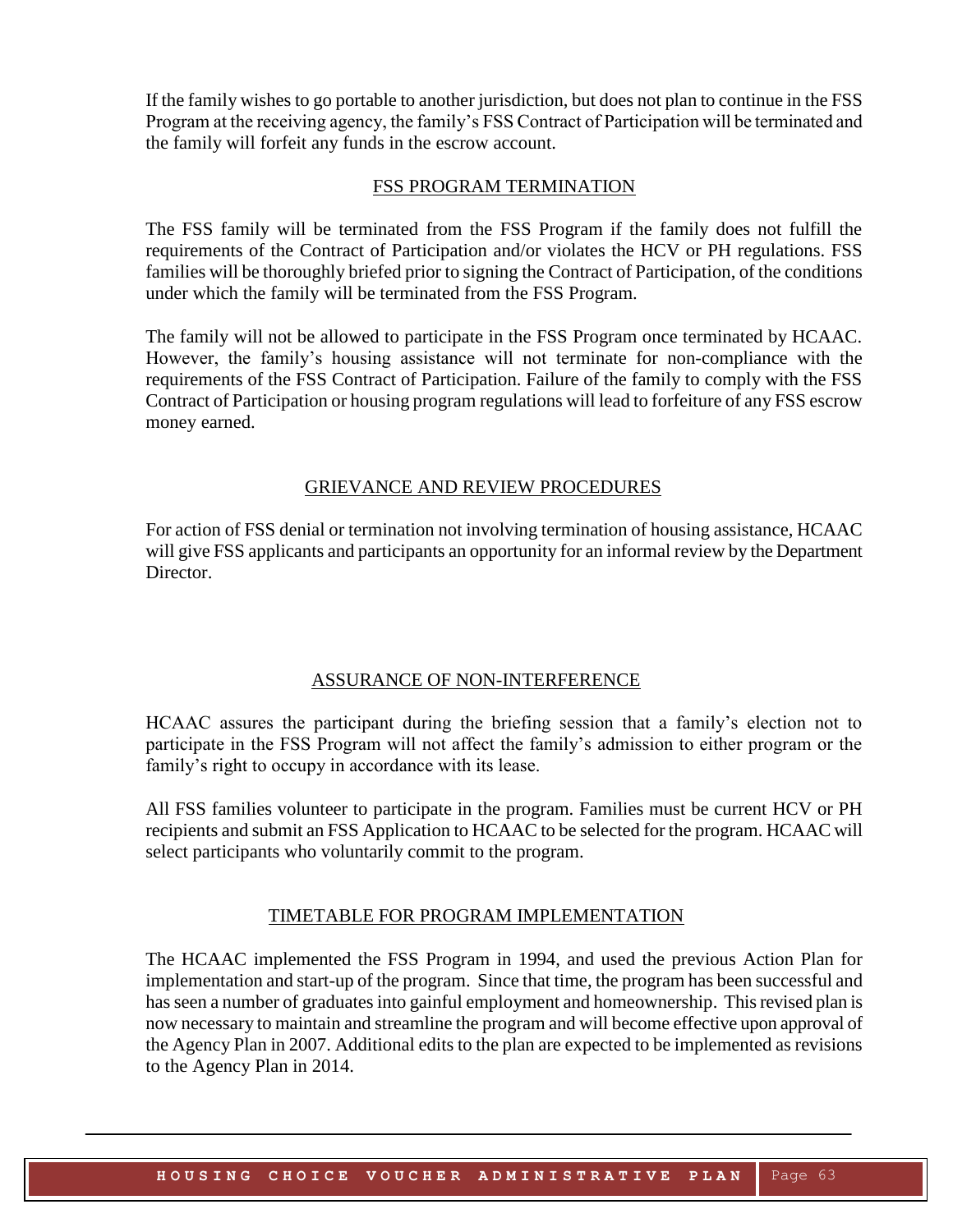#### CERTIFICATION OF COORDINATION

The HCAAC certifies that the services and activities have been coordinated with the approval of HUD. HCAAC is committed to providing quality supportive services to FSS participants.

#### **Addendum to the Housing Choice Voucher Administrative Plan**

#### **PROJECT-BASED VOUCHER (PBV) PROGRAM**

On October 13, 2005, HUD published final regulations for the Project-Based Voucher (PBV) program, superseding regulations at 24 CFR part 983 (see 70 FR 59892). This Addendum provides Housing Commission of Anne Arundel County (HCAAC) policies and procedures for its PBV program in accord with the new regulations.

HCAAC's PBV program is subject to the regulations at 24 CFR part 983, which includes regulations governing policies and procedures that are not specified in this Administrative Plan.

In addition to the policies and procedures stated below, and other PBV regulations stated at 24 CFR part 983, HCAAC's PBV program is subject to most of the requirements of the Housing Choice Voucher Program, as specified in this Administrative Plan and in other HUD regulations.

#### **A. JURISDICTION**

The jurisdiction for HCAAC's PBV program is within the confines of Anne Arundel County, to include the City of Annapolis.

#### **B. HCAAC's PBV COMMITMENTS AND PRIORITIES**

HCAAC's PBV program is designed to ensure that PBV assistance is used to support goals that could not be equally achieved through the use of tenant-based voucher assistance. HCAAC's PBV program has is committed to the following priorities:

- 1. Expand and/or preserve the supply of affordable housing in an effort increase the affordable housing choices of residents within the jurisdiction
- 2. Support projects which further revitalize neighborhoods, promote the de-concentration of poverty and generally provide increased housing and economic opportunities.
- 3. Work with the community to identify and serve populations with particular housing needs, including but not limited to the provision of supportive services to promote self-sufficiency and supportive housing for families with disabilities.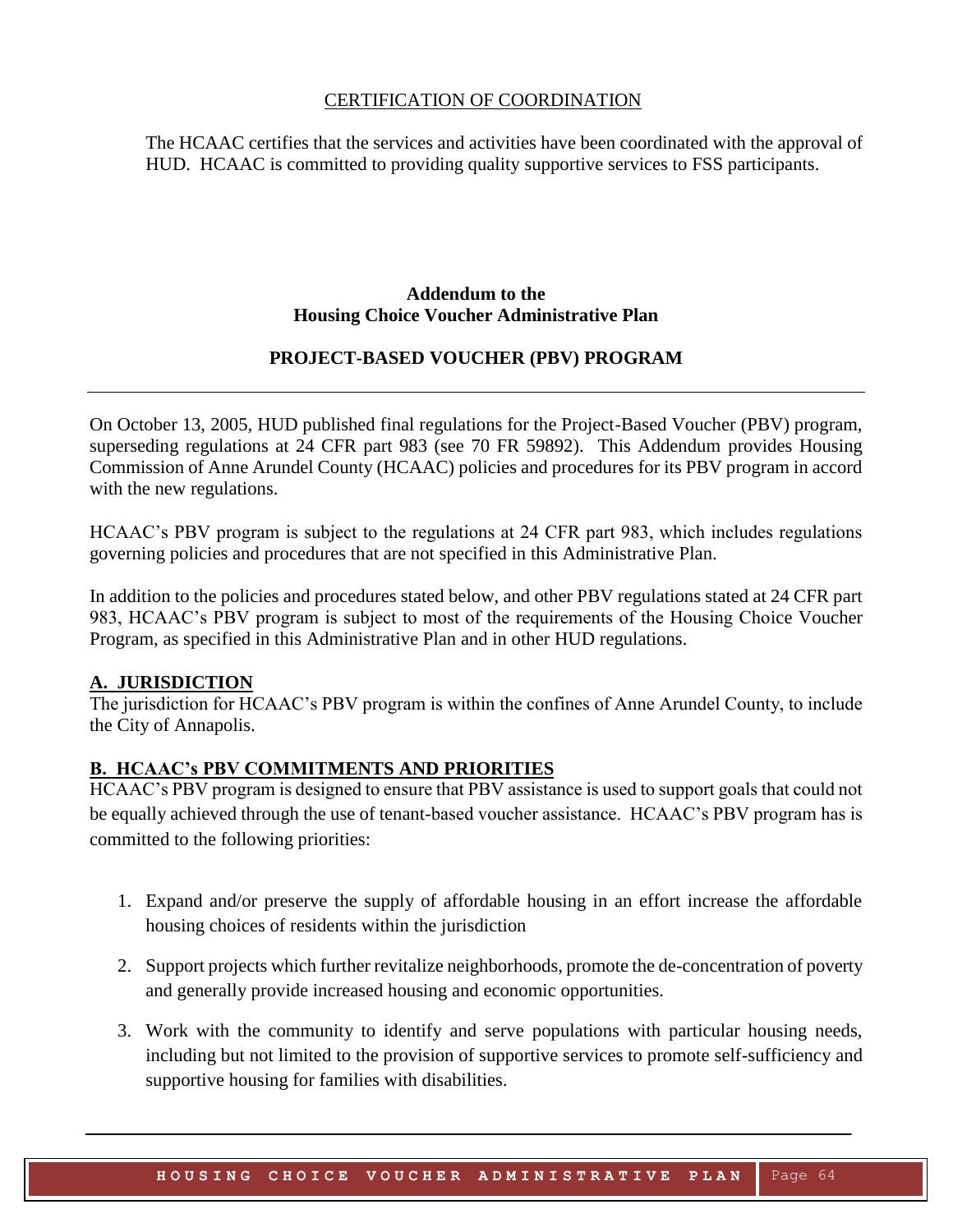#### **C. PROPOSAL SUBMISSION AND SELECTION**

#### **Request for Proposals Process**

HCAAC will select PBV proposals through a public Request for Proposals (RFP) process. HCAAC's PBV RFP will be advertised in a manner to provide broad public notice of the opportunity to offer PBV proposals for consideration by HCAAC. The public notice procedures will include publication of the general notice in a local newspaper of general circulation and other means designed and actually operated to provide broad public notice.

The public notice of the PBV RFP will specify the submission deadline. The public notice will inform owners or developers seeking project-based assistance of the availability of the full RFP document at HCAAC's main offices at 7477 Baltimore-Annapolis Blvd, Glen Burnie, MD 21060.

The full RFP document will provide detailed information about proposal submission and selection procedures and will be available upon request of interested parties at HCAAC's main offices.

Property owners may submit PBV proposals in accord with the proposal submission guidelines stated in the full RFP document. Proposals will be selected according to explicit criteria specified in the full RFP document, following the selection criteria stated below. Under no circumstances will HCAAC's RFP selection criteria limit proposals to a single site or impose restrictions that explicitly or practically preclude owner submission of proposals for PBV housing on different sites.

#### **Alternative Competitive Processes**

In lieu of the above RFP process, HUD regulations permit HCAAC to select a PBV proposal for housing assisted under a federal, state, or local government housing assistance, community development, or supportive services program that requires competitive selection of proposals, where the proposal has been selected in accordance with such program's competitive selection requirements within three years of the PBV proposal selection date, and the earlier competitive selection proposal did not involve any consideration that the project would receive PBV assistance, or in other circumstances as allowed by the regulations or other PBV requirements.

Proposals for PBV assistance which have been independently selected for housing assistance as described above may be submitted to HCAAC on a rolling basis. HCAAC's selection of proposals under the alternative competitive processes may be contingent upon the owner providing additional information required according to HCAAC's selection requirements and HUD and HCAAC requirements for PBV assistance. HCAAC will inform owners of any additional requirements at the time their proposals are submitted.

#### **Selection Criteria**

Proposals will be selected according to the following selection criteria:

- The housing must promote one of HCAAC's priorities for its PBV program;
- The proposal must comply with all HUD program regulations and requirements;
- The property must be eligible housing;
- The proposal must comply with the HUD cap on PBV units per building;
- The housing site must meet the site selection standards detailed at 24 CFR 983.57;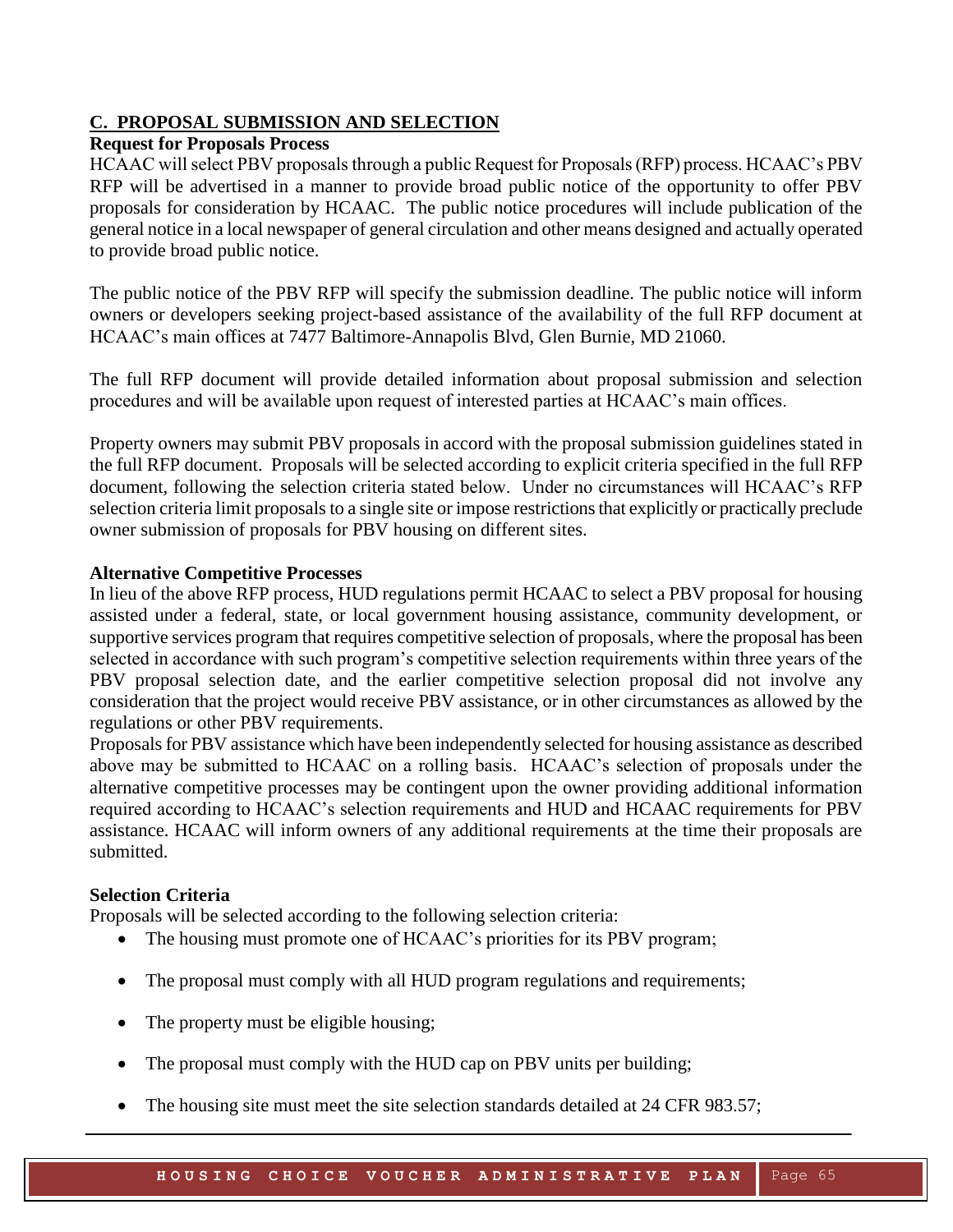Proposals that have **not been** through a State competition will be subject to the following:

- Proposals for new construction or rehabilitation projects must demonstrate capacity, experience, and successful outcomes in prior projects that indicate their ability to complete the construction work effectively and within the proposed schedule;
- Proposals for all housing must demonstrate capacity, experience, and successful outcomes in property management, particularly management of housing targeted to low income persons and families;
- Proposals for supportive housing must demonstrate the capacity, experience, and successful outcomes of the supportive services provider that indicate its ability to effectively provide sufficient supportive services. More detailed information about minimum supportive services guidelines is provided later in this addendum.
- Proposals must provide evidence of sufficient financing commitments (for construction, operations, and supportive services if applicable) to demonstrate the project's long-term viability.

#### **Public Notice and Review of HCAAC Proposal Selection**

At the conclusion of selection during the competitive process, HCAAC will provide public notice of PBV proposal selections, including publication of public notice in a local newspaper of general circulation and/or other means designed and actually operated to provide broad public notice.

HCAAC will make documentation available for public inspection regarding the basis for HCAAC's selection of a PBV proposal.

Proposals selected via the alternate competitive process will be identified and included in the annual agency plan update, which includes publication (via public notice) of the process, documents and plans, and allows for public comment on the proposed selection.

#### **D. SITE SELECTION STANDARDS**

HCAAC will only select proposals which demonstrate consideration of and compliance with the site selection standards at 24 CFR 983.57, as such may be amended or revised, which shall ensure that selected proposals will meet the above program goals of de-concentrating poverty, expanding housing and economic opportunities, and otherwise providing needed housing support.

#### **E. SUPPORTIVE SERVICES GUIDELINES AND REQUIREMENTS**

Pursuant to HUD regulations, project-based assistance will ordinarily be limited to 25% of the units contained within the proposed project. However, for projects providing supportive services, each unit that is occupied by families receiving qualified supportive services shall be an "excepted unit" and shall not apply towards the 25% cap.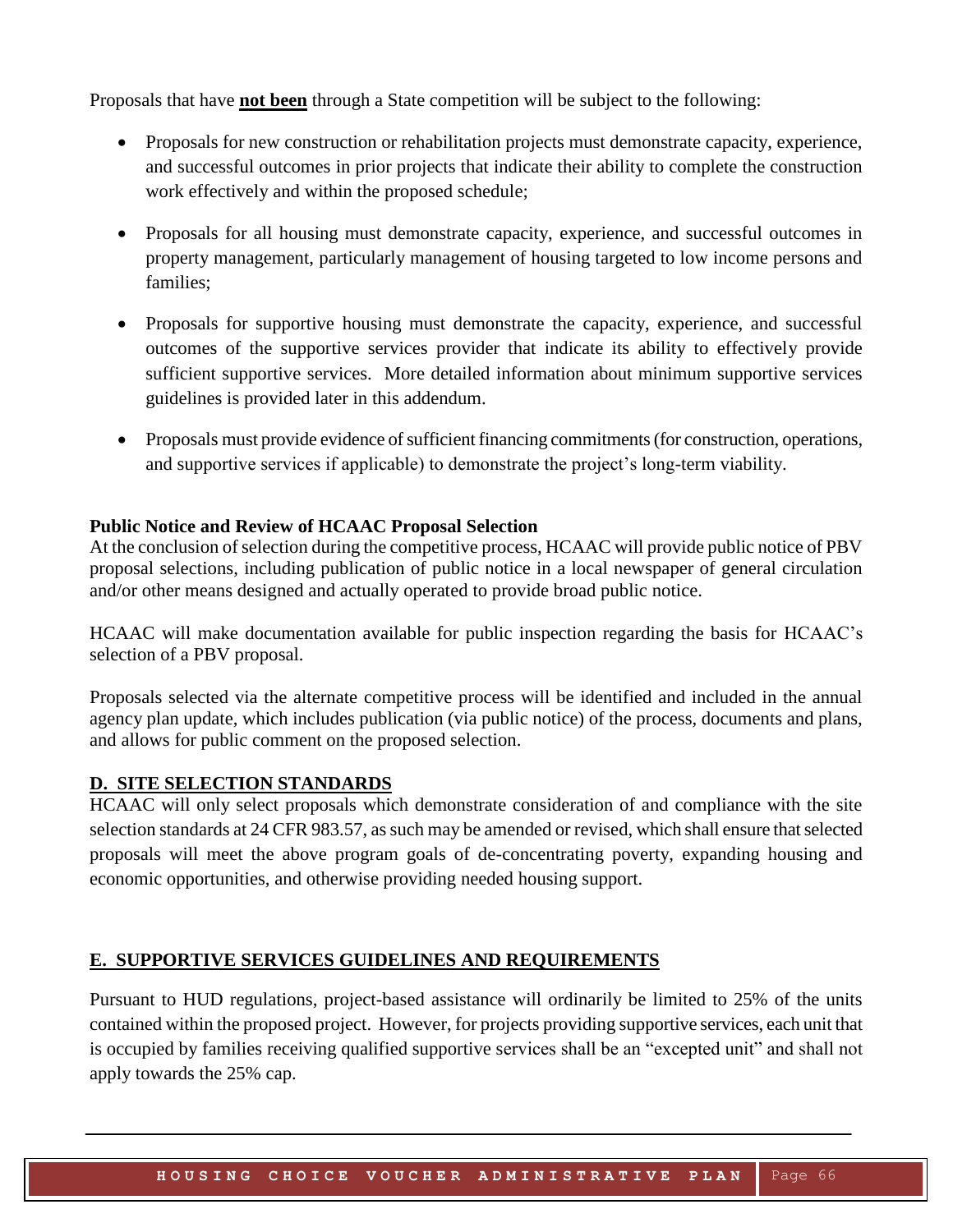#### **Qualifying Supportive Services**

- Participation in HCAAC's FSS program
- Educational Services or Counseling
- Employment or vocational training, counseling or referrals
- Life skills training or counseling
- Credit counseling
- Personal finance training and counseling
- Healthcare prevention and/or Community Outreach
- Supportive housing for persons with developmental disabilities or mental illness
- Supportive housing for persons with legal custody of grandchildren
- Referrals to or provision of day care, after school programs or other youth services.

It is not necessary that the above services be provided by or at the project. However, to qualify for as an "excepted unit" a family must have at least one member receiving at least one qualifying supportive service. Proposals that include supportive services should identify the particular services that will be provided and the service provider(s). HCAAC will evaluate proposals including supportive housing units on the basis of the specific services provided, the intensity of the services and the target population to be served. HCAAC will also evaluate supportive housing proposals based on the history and track record of the proposed service providers and the need for the supportive housing at the proposed site.

#### **Family Responsibility**

At the time of the initial lease execution between the family and the owner, the family and HCAAC must sign a Statement of Family Responsibility. The Statement of Family Responsibility must contain all family obligations including the family's participation in a service program as contemplated within this Administrative Plan.

At the family's annual income recertification, HCAAC will require written documentation from the service provider indicating the family's continued compliance with the terms of the supportive services plans. Project owners will also be expected to provide some level of monitoring of the services provided. This monitoring should be detailed in the proposal, and will be evaluated as part of the section process. At HCAAC's discretion, HCAAC may request additional documentation of compliance with supportive service obligations.

The unit eligible for status as an "excepted unit" so long as at the time of the occupying family's initial tenancy at least one member of the family is receiving a qualifying supportive service. If the family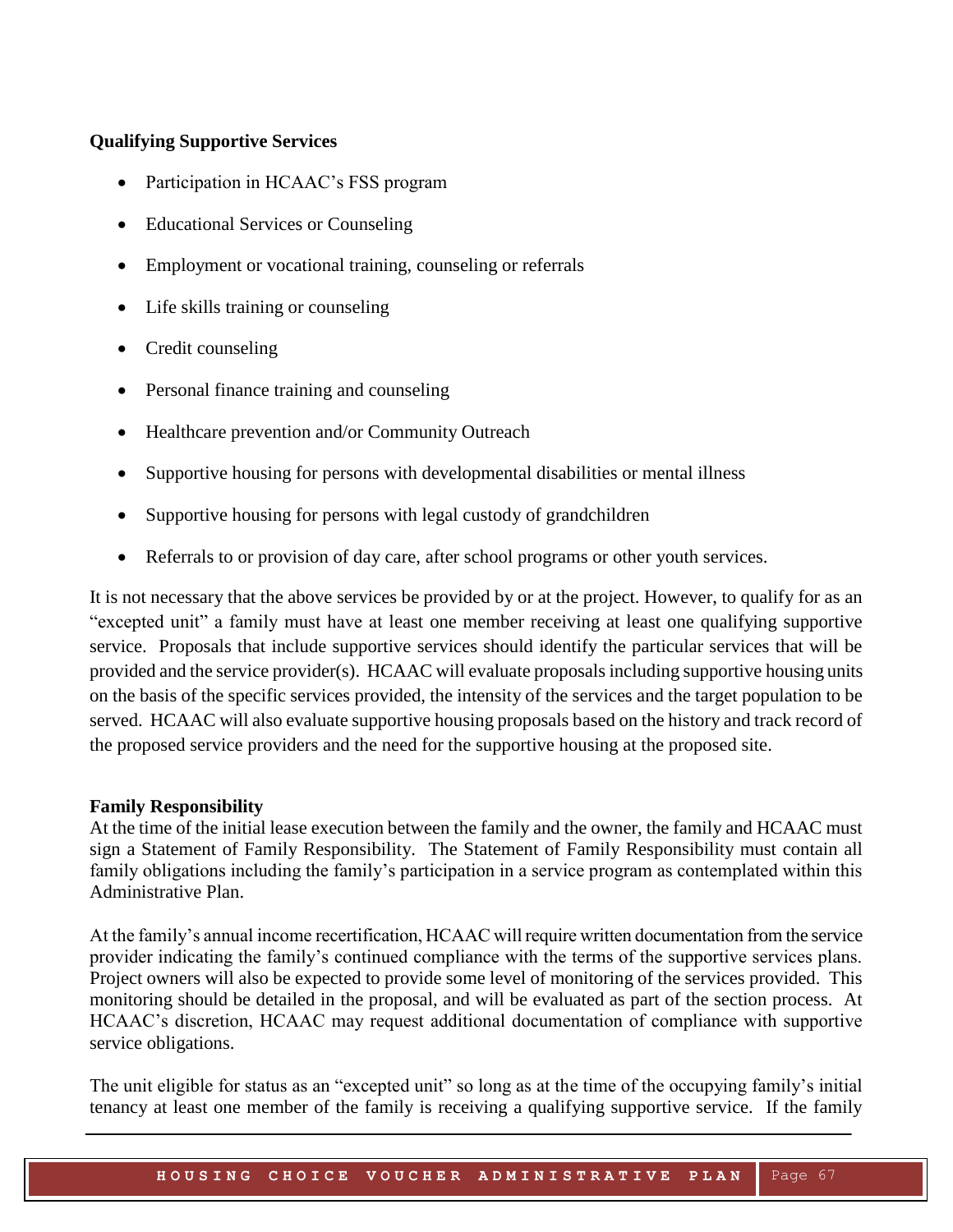completes an FSS contract of participation or the supportive services requirement, the unit will continue to count as an "excepted unit" for as long as the family resides in that unit.

#### **Family Failure to Comply with Supportive Service Requirements**

Failure without good cause by a family to complete or comply with its supportive service participation requirements will result in termination of the project based assistance for that unit and may result in the termination of the lease by the project owner.

#### **F. WAITING LISTS**

HCAAC will establish individual site-based waiting lists for each PBV project selected.

HCAAC will offer to place applicants who are listed on the waiting list for tenant-based assistance on the waiting list(s) for PBV assistance.

HCAAC will open and close the site-based waiting lists pursuant to the procedures outlined in Administrative Plan.

#### **G. PREFERENCES**

HCAAC may establish separate preferences for each PBV project. These preferences may include those for elderly or disabled families, or preferences related to supportive housing programs. Preferences may include those outlined in the Administrative Plan.

Any preferences that would be necessary to the operation of the project, or required by a funding source must be disclosed in the proposal.

#### **Supportive Housing Related Preferences**

If PBV units include special accessibility features for persons with disabilities, HCAAC will first refer families who require such accessibility features to the owner. For other units that are designated to receive supportive services, HCAAC may give preference to disabled families who need services offered at a particular project. Project owners may advertise the project as offering services for a particular type of disability, however, the project must be open to all otherwise eligible persons with disabilities who may benefit from services provided in the project.

Only families that meet the following limits will be eligible for any supportive housing preference:

- Families (including individuals) with disabilities that significantly interfere with their ability to obtain and maintain themselves in housing
- Families that without appropriate supportive services will not be able to obtain or maintain themselves in housing
- Families for whom such services cannot be provided in a non-segregated setting.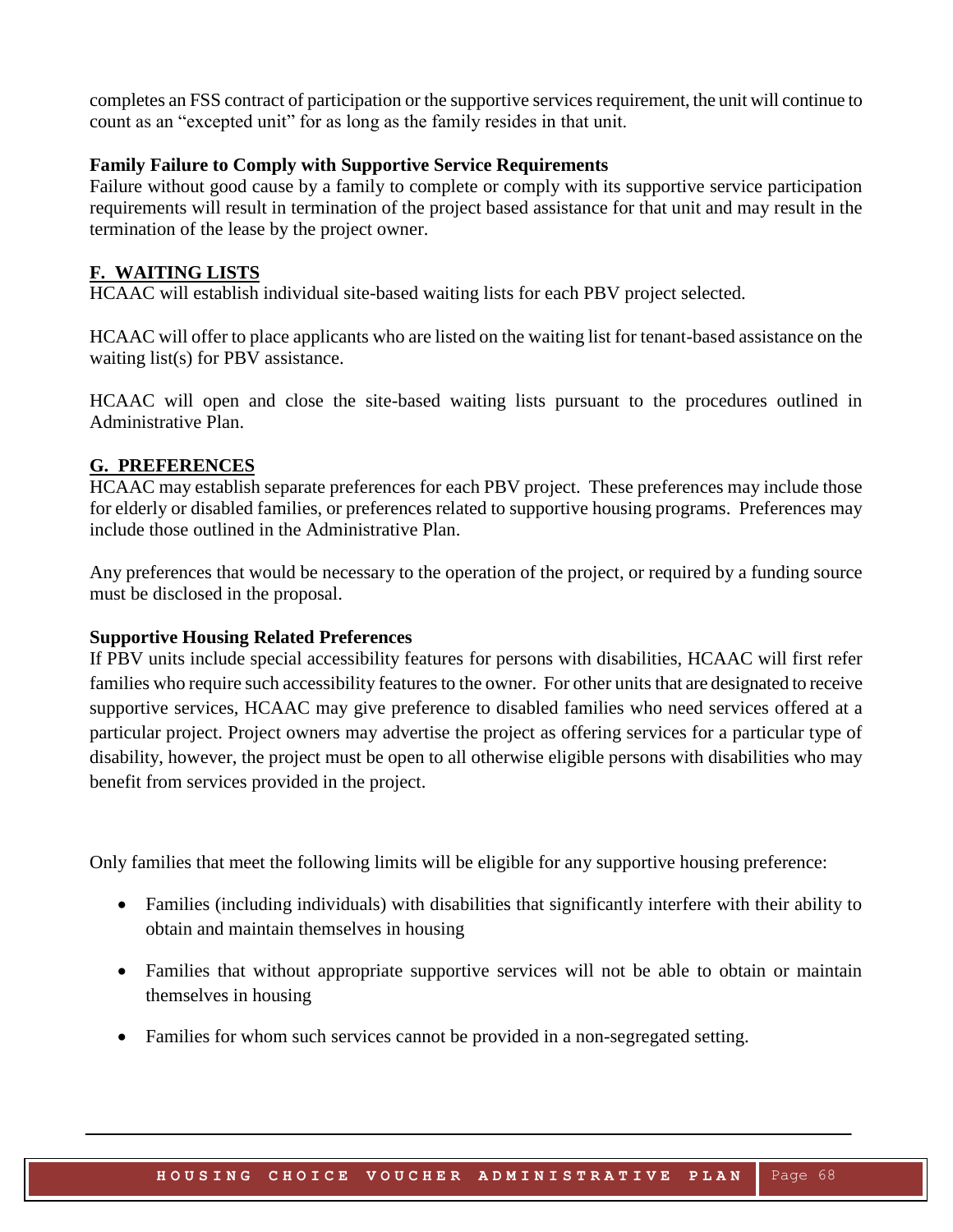Disabled residents will not be required to accept the particular services offered at the project.

HCAAC is prohibited from granting preferences to persons with specific disabilities (see 24 CFR 982.207(b)(3),

#### **H. APPLYING FOR ADMISSION**

The process for applying for admission to the PBV program is not different than the process for applying for admission to the tenant-based program, which are provided in HCAAC's Administrative Plan.

At the time of the application, HCAAC will provide applicants with the opportunity to be placed on the tenant-based waiting list if open, or any open site-based waiting lists.

#### **I. TENANT SELECTION**

When notified of a vacancy in a PBV unit, HCAAC will refer tenants according to the following procedures:

First-come, first-served among applicants on the specific PBV waiting list.

For PBV waiting lists that include preferences, HCAAC will select applicants from the waiting list on a first-come, first-based basis who:

- Qualified for preference at the time of application; and
- Continue to qualify for preference at the time of admission.

#### **J. TENANT SCREENING**

HCAAC's procedures for tenant screening for the PBV program are not different than procedures for screening tenant-based applicants, which are provided in HCAAC's Administrative Plan.

HCAAC's policy for providing information to owners about families referred to PBV units is not different than HCAAC's policies for tenant-based applicants, which are provided in HCAAC's Administrative Plan.

#### **K. PROCEDURES FOR FAMILIES OCCUPYING A UNIT OF THE WRONG SIZE OR AN ACCESSIBILE UNIT WHOSE ACCESSIBILITY FEATURES ARE NOT REQUIRED BY THE FAMILY**

If a family is determined by HCAAC to occupy a wrong-sized unit, or a unit with accessibility features that the family does not require (and such unit is needed by a family that requires the accessibility features) then HCAAC must promptly notify the family and the project owner of this determination and must offer continued assistance in another appropriately sized or accessible unit.

Continued assistance after unit, which may include, but is not limited to the following options:

- PBV assistance in an appropriate-sized unit (in the same building or in another building);
- Other project-based housing assistance (including occupancy of a public housing unit)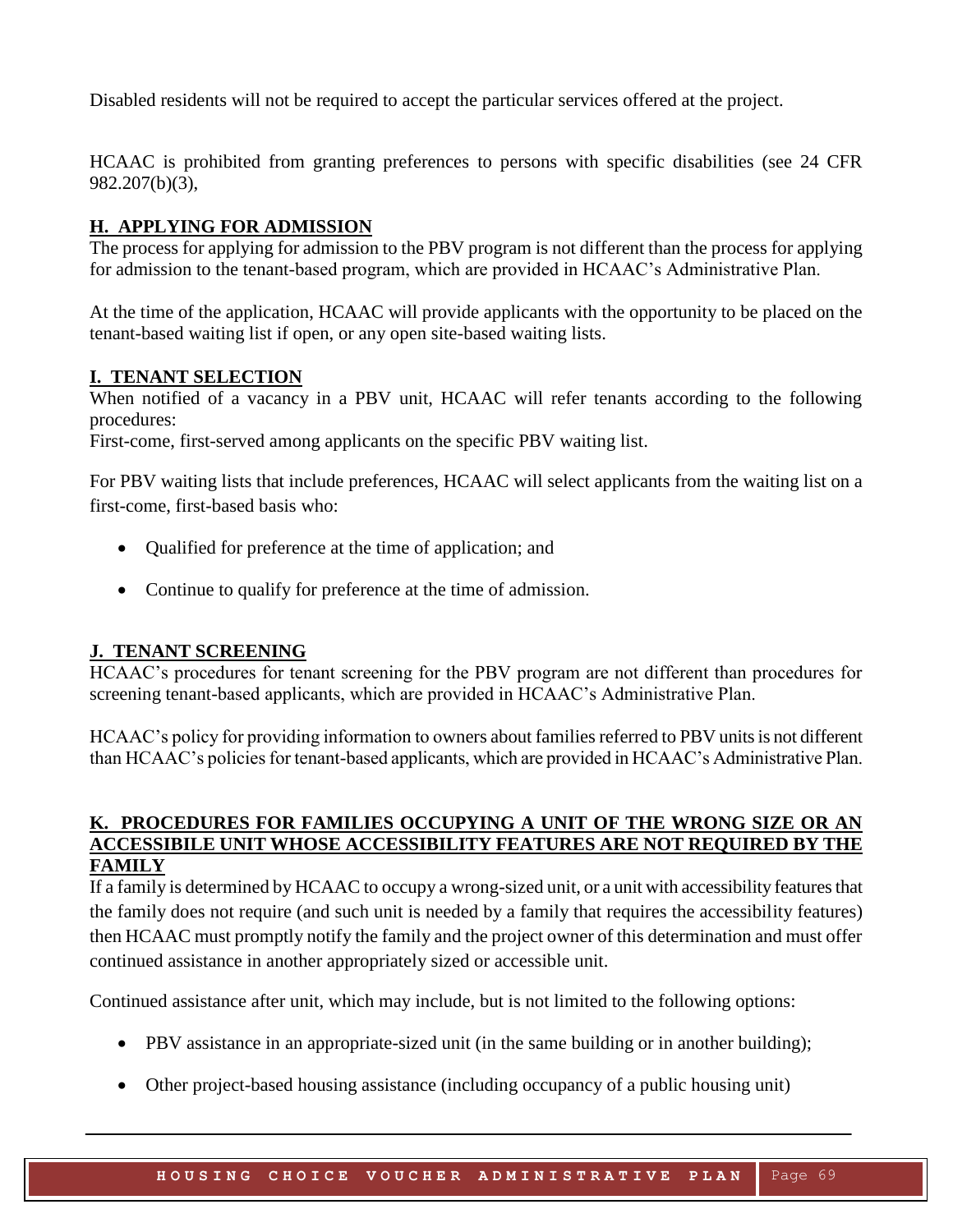- Tenant-based rental assistance under the voucher program; or
- Other comparable public or private tenant-based assistance (e.g., under the HOME program).

For families who have been notified that they occupy a wrong-size unit, and offered continued assistance:

- If the PHA offers the family the opportunity receive tenant-based rental assistance under the voucher program, the PHA must terminate the HAP payments for a wrong-sized unit at expiration of the term of the family's voucher (including any extensions granted by the PHA).
- If the PHA offers the family the opportunity for another form of continued housing assistance (as provided above), and the family does not accept the offer, does not move out of the PBV unit within a reasonable time as determined by the PHA, or both, the PHA must terminate the HAP payments for the wrong-sized unit, at the expiration of a reasonable period as determined by the PHA.

#### **L. RIGHT TO MOVE**

A family residing in a PBV unit may terminate the assisted lease any time after the first year of occupancy and request comparable tenant-based assistance from the HCAAC.

Should a family terminate its PBV lease and request alternate assistance, the HCAAC shall offer the family the opportunity for continued tenant-based rental assistance, or if such assistance is not immediately available upon termination of the lease, the HCAAC will give the family priority to receive tenant-based rental assistance at the next available opportunity for such tenant-based rental assistance.

If the family terminates the assisted lease before the end of the first year of occupancy, the family will not be entitled to tenant-based assistance or priority for such assistance under this section. However, the family may reapply for tenant-based assistance or other project based assistance as otherwise provided in this Administrative Plan.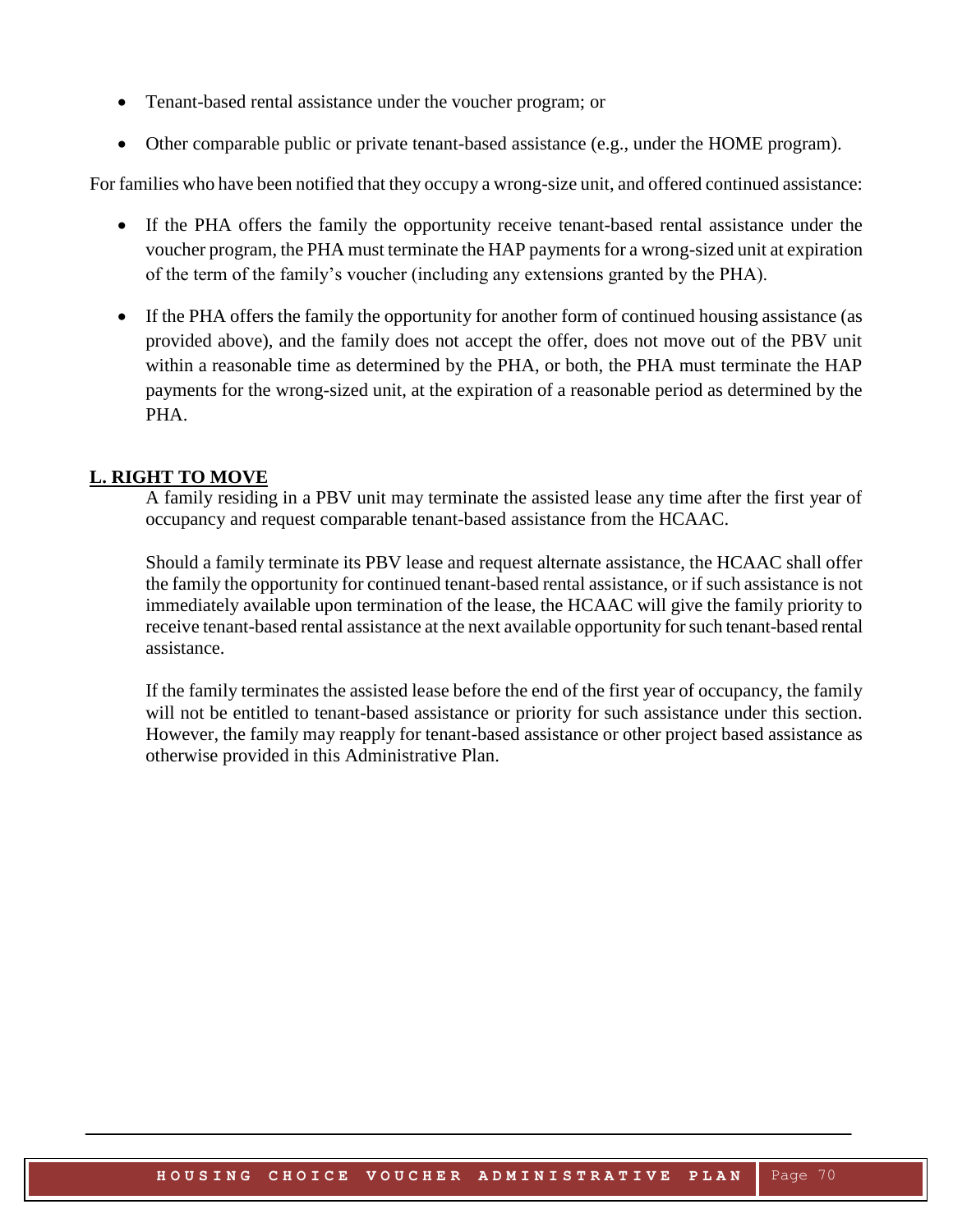**The Informal Hearing Policy, as an Amendment to the Housing Choice Voucher Administrative Plan, will replace the current language on Page 25 Part J and 32, Section VII, Part A:**

# **HOUSING CHOICE VOUCHER INFORMAL REVIEW AND HEARING POLICY (Housing Commission of Anne Arundel County)**

**\_\_\_\_\_\_\_\_\_\_\_\_\_\_\_\_\_\_\_\_\_\_\_\_\_\_\_\_\_\_\_\_\_\_\_\_\_\_\_\_\_\_\_\_\_\_\_\_\_\_\_\_\_\_\_\_\_\_\_\_\_**

## **Informal Review Federal Requirements**

### **Pursuant to 24 CFR 982.554:**

#### **§982.554 Informal review for applicant.**

(a) *Notice to applicant.* The PHA must give an applicant for participation prompt notice of a decision denying assistance to the applicant. The notice must contain a brief statement of the reasons for the PHA decision. The notice must also state that the applicant may request an informal review of the decision and must describe how to obtain the informal review.

(b) *Informal review process.* The PHA must give an applicant an opportunity for an informal review of the PHA decision denying assistance to the applicant. The administrative plan must state the PHA procedures for conducting an informal review. The PHA review procedures must comply with the following:

(1) The review may be conducted by any person or persons designated by the PHA, other than a person who made or approved the decision under review or a subordinate of this person.

(2) The applicant must be given an opportunity to present written or oral objections to the PHA decision.

(3) The PHA must notify the applicant of the PHA final decision after the informal review, including a brief statement of the reasons for the final decision.

(c) *When informal review is not required.* The PHA is not required to provide the applicant an opportunity for an informal review for any of the following:

(1) Discretionary administrative determinations by the PHA.

(2) General policy issues or class grievances.

(3) A determination of the family unit size under the PHA subsidy standards.

(4) A PHA determination not to approve an extension or suspension of a voucher term.

(5) A PHA determination not to grant approval of the tenancy.

(6) A PHA determination that a unit selected by the applicant is not in compliance with HQS.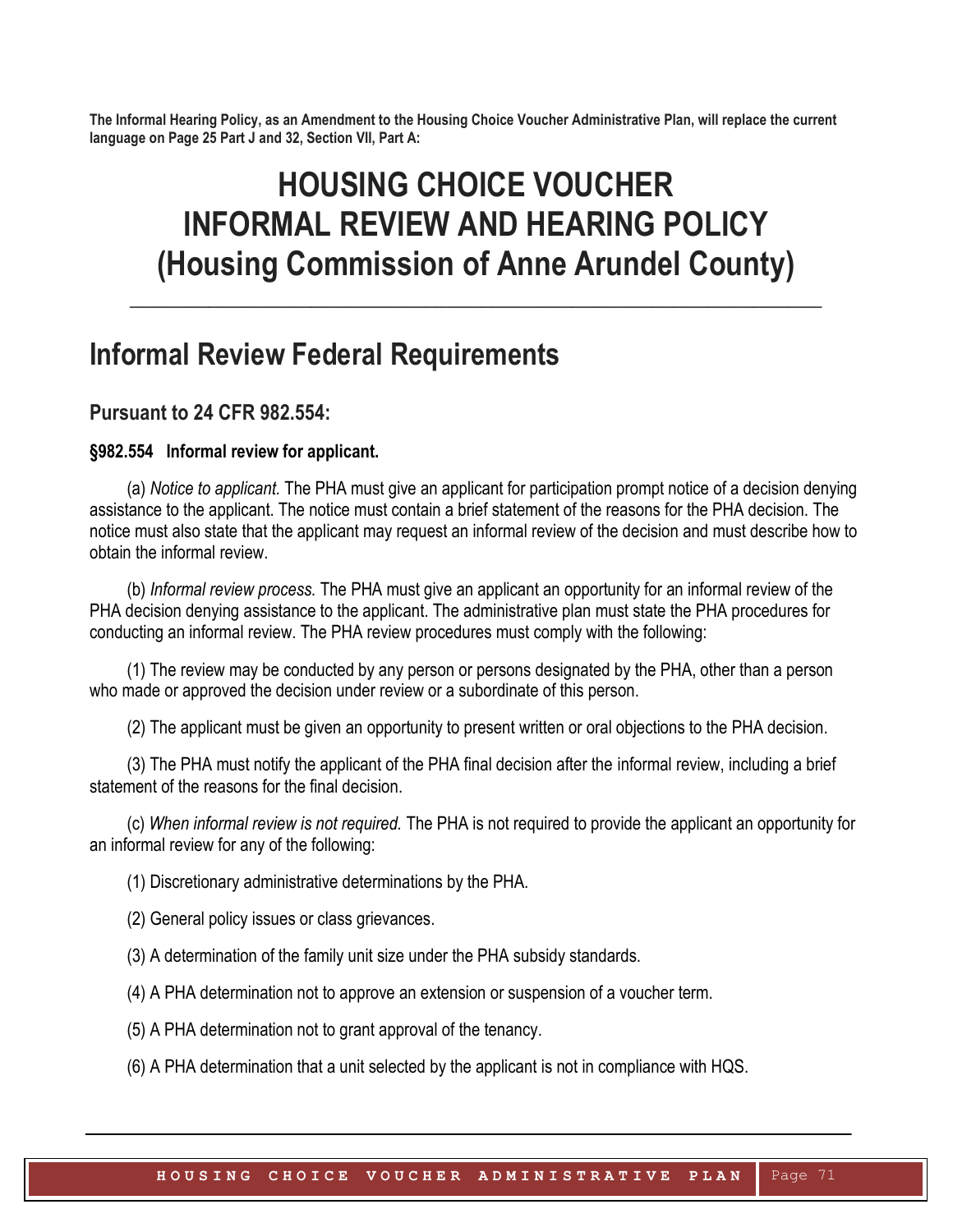(7) A PHA determination that the unit is not in accordance with HQS because of the family size or composition.

(d) *Restrictions on assistance for noncitizens.* The informal hearing provisions for the denial of assistance on the basis of ineligible immigration status are contained in 24 CFR part 5.

## **HCAAC Policy on Informal Reviews**

If the program applicant is denied assistance by the standards set forth in the HCAAC Administrative Plan and believes that the agency made an inaccurate determination or did not follow its policies or HUD rules in making its decision, they may request an informal review. Requests for an Informal Review must be made within 10 business days of HCAAC giving notice of a written denial of assistance/eligibility letter. Requests can be made either orally or in writing, and the agency will schedule the review on the next date available of the hearing officer. Applicants may request a later date for their review if they require more time to prepare, require the assistance of legal counsel or require special assistance or a reasonable accommodation. HCAAC has discretion to deny a postponement.

## **The Process**

A hearing officer presides over the informal review. This person assigned as the Hearing Officer is impartial and has no prior knowledge of the applicant record being presented. The Hearing is informal, and follows a prescribed format that first allows the Housing Commission to present the reason, evidence and/or testimony for denial of assistance. Thereafter, the program applicant (or designee/counsel) is allowed to present their counter argument, reason, evidence and testimony (which may also include witnesses) to allow the Hearing Officer to make a qualified determination on the provision of assistance.

Before the informal review, applicants must be given the opportunity to review any relevant file/determination documents. Applicants may request a copy of any of these documents and the agency will strive to provide them complimentary, within reason. Any person, including a lawyer, may represent the applicant at applicant's expense. Any request to review the documents must be made in a timely in advance of the hearing. Documents will also be available for review at the hearing, but the hearing will not be continued or unreasonably delayed to allow review if the request is not made in advance of the hearing.

Both parties must appear at the scheduled review. If either does not, the hearing officer has two choices: decide that the absent party has given up the right to a review, or postpone the review if reasonable, extenuating circumstance prevented one of the parties from attending.

The hearing officer regulates the process. If any participant, including any witness, is abusive, threatening, or excessively disrespectful, the hearing officer has discretion to continue the review for another time, exclude the offending person from the review, or take such other reasonable action as to allow the review to continue forward without interruption. Evidence may be considered without regard to admissibility under the rules of evidence applicable to judicial proceedings. The Hearing officer has discretion to allow the parties to speak out of turn and allow rebuttal and sur-rebuttal as the situation requires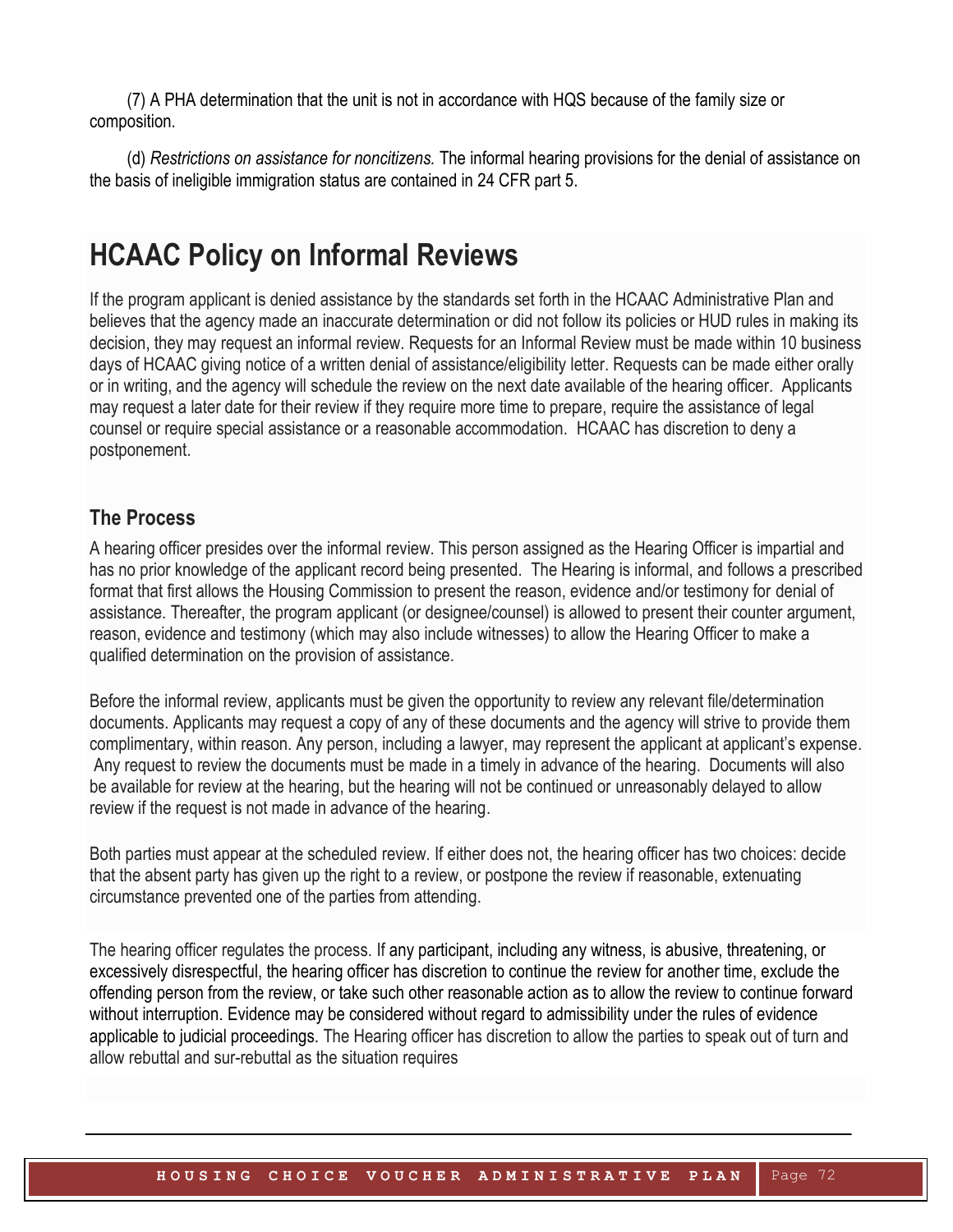### **After the Review**

The officer will consider all evidence introduced at the review. He or she will render a decision in writing to the applicant within 10 business days of the date of the review meeting. The notice will include a determination of the officer's reasons, the facts relied upon and a resolution of all material disputes of fact.

The Agency/Hearing Officer will exercise consideration of circumstances in accordance with 24 CFR 982.552 (c)  $(2)$ :

*Consideration of circumstances.* In determining whether to deny assistance because of action or failure to act by members of the family:

(i) The agency may consider all relevant circumstances such as the seriousness of the case, the extent of participation or culpability of individual family members, mitigating circumstances related to the disability of a family member, and the effects of denial of assistance on other family members who were not involved in the action or failure.

(ii) (*Not applicable to admissions).*

(iii) In determining whether to deny admission for illegal use of drugs or alcohol abuse by a household member who is no longer engaged in such behavior, the PHA consider whether such household member is participating in or has successfully completed a supervised drug or alcohol rehabilitation program, or has otherwise been rehabilitated successfully (42 U.S.C. 13661). For this purpose, the PHA may require the applicant to submit evidence of the household member's current participation in, or successful completion of, a supervised drug or alcohol rehabilitation program or evidence of otherwise having been rehabilitated successfully.

(iv) If the family includes a person with disabilities, the PHA decision concerning such action is subject to consideration of reasonable accommodation in accordance with part 8 of this title.

(v) *Nondiscrimination limitation and protection for victims of domestic violence, dating violence, or stalking.* The agency's admission actions must be consistent with fair housing and equal opportunity provisions of §5.105 of this title, and with the requirements of 24 CFR part 5, subpart L, protection for victims of domestic violence, dating violence, or stalking.

HCAAC is not bound by a hearing officer's decision:

(1) Concerning a matter for which HCAAC is not required to provide an opportunity for an informal review under this section, or that otherwise exceeds the authority of the hearing officer under the review procedures.

(2) Contrary to HUD regulations or requirements, or otherwise contrary to federal, State, or local law.

(3) If HCAAC determines that it is not bound by the decision reached after the review, HCAAC must promptly notify the family of the determination, and of the reasons for the determination.

HCAAC is not bound by a hearing officer's decision:

(1) Concerning a matter for which HCAAC is not required to provide an opportunity for an informal review under this section, or that otherwise exceeds the authority of the hearing officer under the review procedures.

(2) That is contrary to HUD regulations or requirements, or otherwise contrary to federal, State, or local law.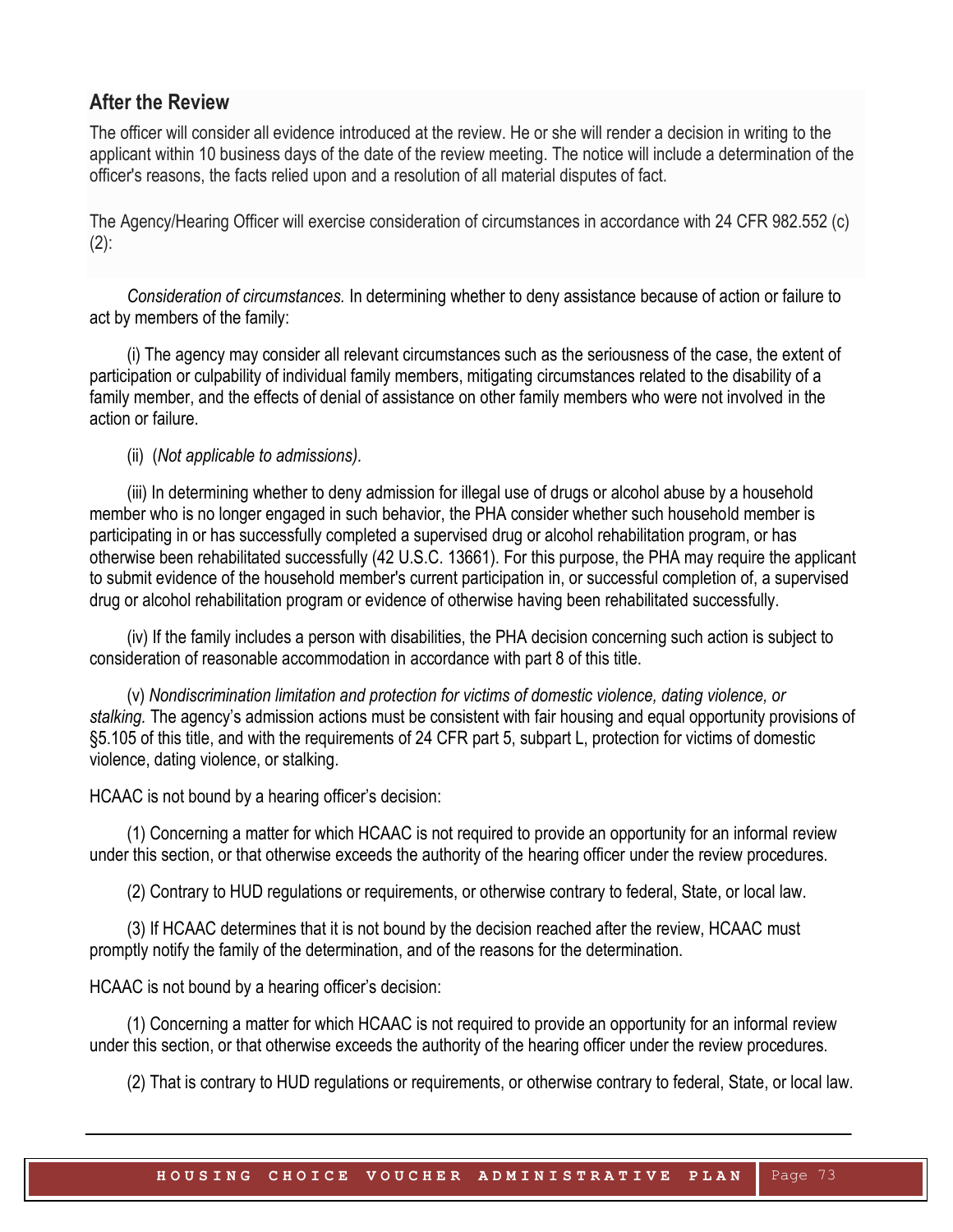(3) If HCAAC determines that it is not bound by the decision reached after the review, HCAAC must promptly notify the family of the determination, and of the reasons for the determination.

### **Review Exceptions (When an Informal Review is Not Required)**

The agency does not have to provide an informal hearing to review any of the following:

- (1) Discretionary administrative determinations by HCAAC.
- (2) General policy issues or class grievances.
- (3) A determination of the family unit size under HCAAC subsidy standards
- (4) an HCAAC determination not to approve an extension or suspension of a voucher term.
- (5) an HCAAC determination not to grant approval of the tenancy.
- (6) an HCAAC determination that a unit selected is not in compliance with HQS.

**\_\_\_\_\_\_\_\_\_\_\_\_\_\_\_\_\_\_\_\_\_\_\_\_\_\_\_\_\_\_\_\_\_\_\_\_\_\_\_\_\_\_\_\_\_\_\_\_\_\_\_\_\_\_\_\_\_\_\_\_\_\_\_\_\_\_**

(7) An HCAAC determination that the unit is not in accordance with HQS because of the family size or composition

## **Informal Hearing Federal Requirements**

**Pursuant to 24 CFR 982.555:**

#### **§982.555 Informal hearing for participant.**

(a) *When hearing is required.*(1) a PHA must give a participant family an opportunity for an informal hearing to consider whether the following PHA decisions relating to the individual circumstances of a participant family are in accordance with the law, HUD regulations and PHA policies:

(i) A determination of the family's annual or adjusted income, and the use of such income to compute the housing assistance payment.

(ii) A determination of the appropriate utility allowance (if any) for tenant-paid utilities from the PHA utility allowance schedule.

(iii) A determination of the family unit size under the PHA subsidy standards.

(iv) A determination that a certificate program family is residing in a unit with a larger number of bedrooms than appropriate for the family unit size under the PHA subsidy standards, or the PHA determination to deny the family's request for an exception from the standards.

(v) A determination to terminate assistance for a participant family because of the family's action or failure to act (see §982.552).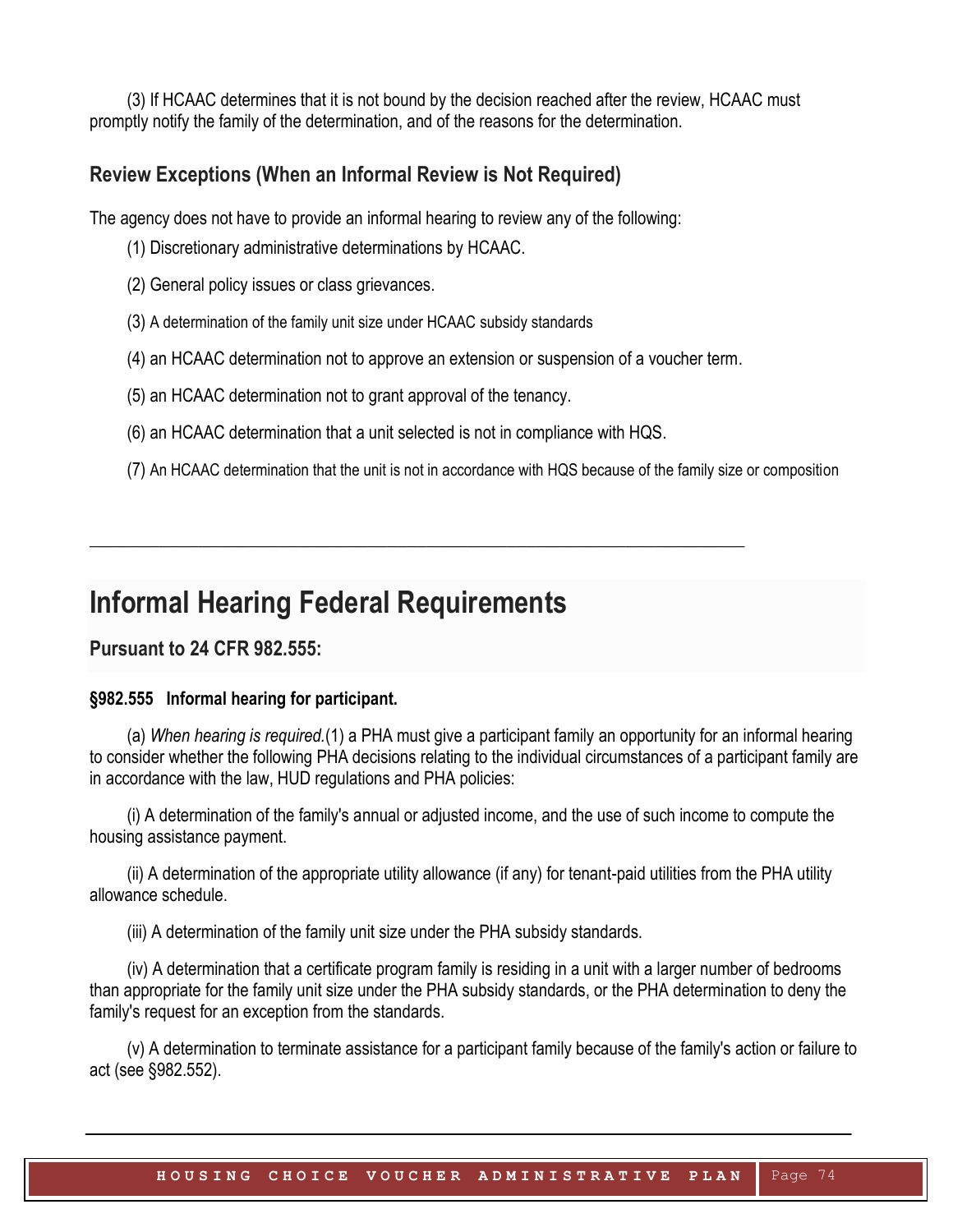(vi) A determination to terminate assistance because the participant family has been absent from the assisted unit for longer than the maximum period permitted under PHA policy and HUD rules.

 $(2)$  In the cases described in paragraphs  $(a)(1)$  (iv),  $(v)$  and  $(vi)$  of this section, the PHA must give the opportunity for an informal hearing before the PHA terminates housing assistance payments for the family under an outstanding HAP contract.

(b) *When hearing is not required.* The PHA is not required to provide a participant family an opportunity for an informal hearing for any of the following:

(1) Discretionary administrative determinations by the PHA.

(2) General policy issues or class grievances.

(3) Establishment of the PHA schedule of utility allowances for families in the program.

(4) a PHA determination not to approve an extension or suspension of a voucher term.

(5) a PHA determination not to approve a unit or tenancy.

(6) a PHA determination that an assisted unit is not in compliance with HQS. (However, the PHA must provide the opportunity for an informal hearing for a decision to terminate assistance for a breach of the HQS caused by the family as described in §982.551(c).)

(7) a PHA determination that the unit is not in accordance with HQS because of the family size.

(8) A determination by the PHA to exercise or not to exercise any right or remedy against the owner under a HAP contract.

(c) *Notice to family.* (1) In the cases described in paragraphs (a)(1) (i), (ii) and (iii) of this section, the PHA must notify the family that the family may ask for an explanation of the basis of the PHA determination, and that if the family does not agree with the determination, the family may request an informal hearing on the decision.

 $(2)$  In the cases described in paragraphs  $(a)(1)$  (iv),  $(v)$  and  $(vi)$  of this section, the PHA must give the family prompt written notice that the family may request a hearing. The notice must:

(i) Contain a brief statement of reasons for the decision,

(ii) State that if the family does not agree with the decision, the family may request an informal hearing on the decision, and

(iii) State the deadline for the family to request an informal hearing.

(d) *Expeditious hearing process.* Where a hearing for a participant family is required under this section, the PHA must proceed with the hearing in a reasonably expeditious manner upon the request of the family.

(e) *Hearing procedures*—(1) *Administrative plan.* The administrative plan must state the PHA procedures for conducting informal hearings for participants.

(2) *Discovery*—(i) *By family.* The family must be given the opportunity to examine before the PHA hearing any PHA documents that are directly relevant to the hearing. The family must be allowed to copy any such document at the family's expense. If the PHA does not make the document available for examination on request of the family, the PHA may not rely on the document at the hearing.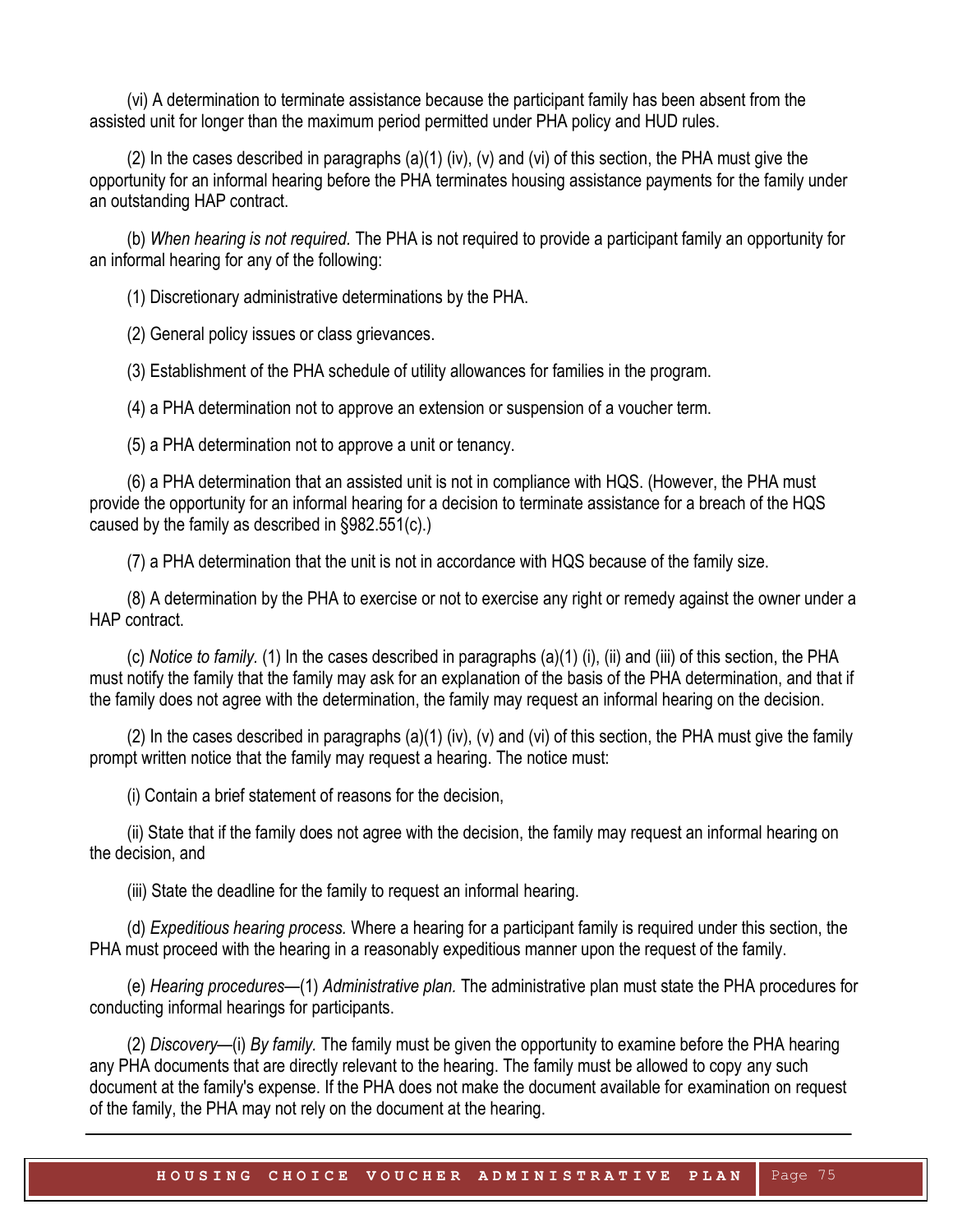(ii) *By PHA.* The PHA hearing procedures may provide that the PHA must be given the opportunity to examine at PHA offices before the PHA hearing any family documents that are directly relevant to the hearing. The PHA must be allowed to copy any such document at the PHA's expense. If the family does not make the document available for examination on request of the PHA, the family may not rely on the document at the hearing.

(iii) *Documents.* The term "documents" includes records and regulations.

(3) *Representation of family.* At its own expense, the family may be represented by a lawyer or other representative.

(4) *Hearing officer: Appointment and authority.* (i) The hearing may be conducted by any person or persons designated by the PHA, other than a person who made or approved the decision under review or a subordinate of this person.

(ii) The person who conducts the hearing may regulate the conduct of the hearing in accordance with the PHA hearing procedures.

(5) *Evidence.* The PHA and the family must be given the opportunity to present evidence, including but not limited to bringing witnesses, and may question any witness. Evidence may be considered without regard to admissibility under the rules of evidence applicable to judicial proceedings.

(6) *Issuance of decision.* The person who conducts the hearing must issue a written decision, stating briefly the reasons for the decision. Factual determinations relating to the individual circumstances of the family shall be based on a preponderance of the evidence presented at the hearing. A copy of the hearing decision shall be furnished promptly to the family.

(f) *Effect of decision.* The PHA is not bound by a hearing decision:

(1) Concerning a matter for which the PHA is not required to provide an opportunity for an informal hearing under this section, or that otherwise exceeds the authority of the person conducting the hearing under the PHA hearing procedures.

(2) That is contrary to HUD regulations or requirements, or otherwise contrary to federal, State, or local law.

(3) If the PHA determines that it is not bound by a hearing decision, the PHA must promptly notify the family of the determination, and of the reasons for the determination.

(g) *Restrictions on assistance to noncitizens.* The informal hearing provisions for the denial of assistance on the basis of ineligible immigration status are contained in 24 CFR part 5.

## **HCAAC Policy on Informal Hearings**

Program recipients must follow the terms and conditions of the Housing Choice Voucher issued by the Housing Commission. Should the agency make the determination that a recipient has failed to meet the conditions of the voucher requirements or violated the federal program rules, program assistance may be terminated in accordance with 24 CFR 982.555 aforementioned.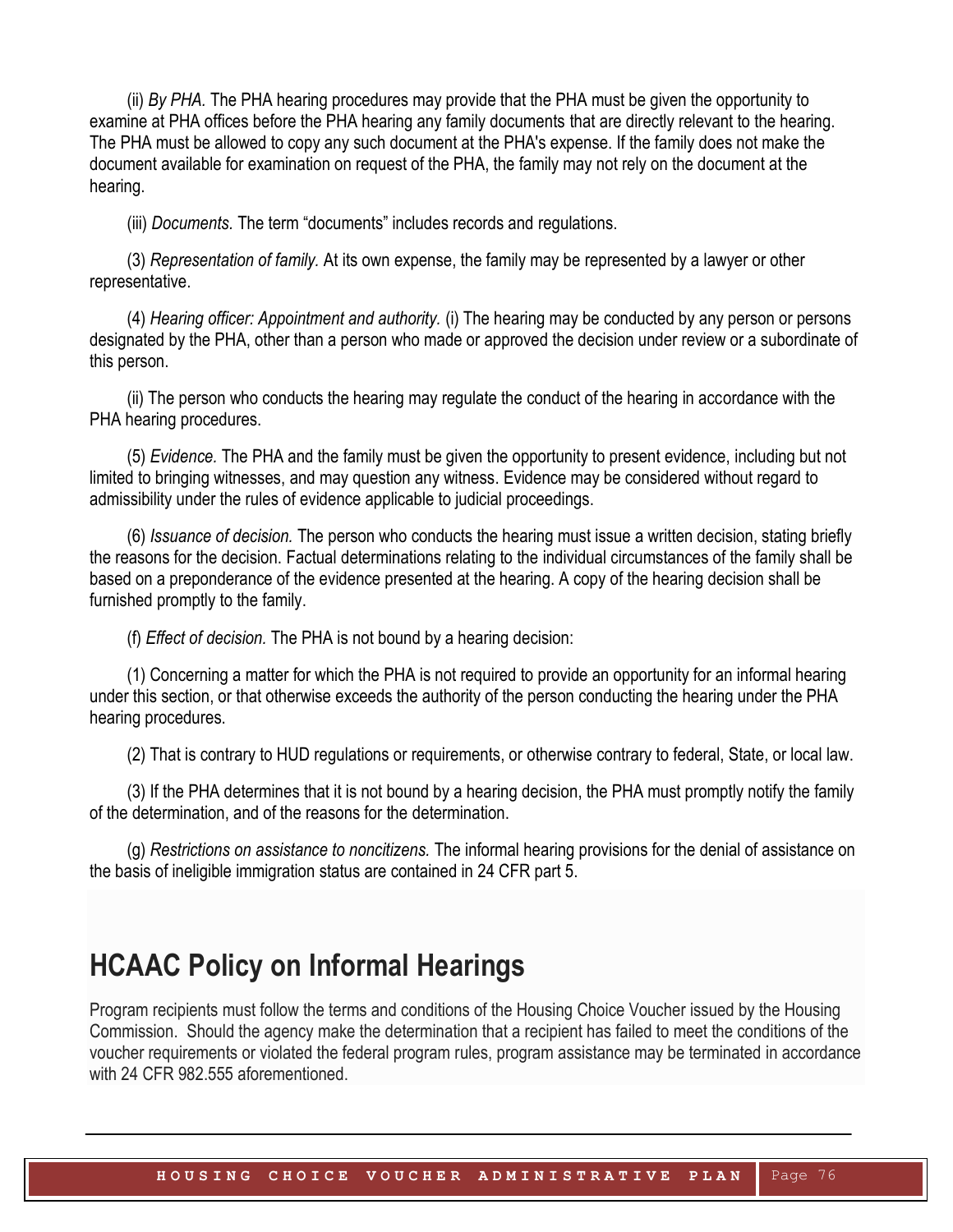If the program recipient believes that the agency made an inaccurate determination or did not follow its policies or HUD rules in making its decision, they may request an informal hearing. Requests for Informal Hearings must be made within 10 business days of HCAAC giving notice of a written termination (or benefit modification/determination) letter. Requests can be made either orally or in writing. For convenience the agency will include a Request for Hearing Form in the letter.

## **The Process**

A hearing officer presides over the informal hearing. This person assigned as the Hearing Officer is impartial and has no prior knowledge of the case being presented. The Hearing is informal, and follows a prescribed format that first allows the Housing Commission to present the reason, evidence and/or testimony for termination/modification of assistance (which may include witnesses). Thereafter, the program recipient (or designee/counsel) is allowed to present their counter argument, reason, evidence and testimony (which may also include witnesses) to allow the Hearing Officer to make a qualified determination as to continuation, modification or termination of future assistance. The Hearing officer has discretion to allow the parties to speak out of turn and allow rebuttal and sur-rebuttal as the situation requires,

Before the hearing, recipients must be given the opportunity to review any relevant file/determination documents. Recipients may request a copy of any of these documents and the agency will strive to provide them complimentary, within reason. Any person, including a lawyer, may represent the recipient at recipient's expense. Any request to review the documents must be made in a timely in advance of the hearing. Documents will also be available for review at the hearing, but the hearing will not be continued or unreasonably delayed to allow review if the request is not made in advance of the hearing

Both parties must appear at the scheduled hearing. If either does not, the hearing officer has two choices: decide that the absent party has given up the right to a hearing, or postpone the hearing if reasonable, extenuating circumstance prevented one of the parties from attending. HCAAC has discretion to deny a postponement.

The hearing officer regulates the process. If any participant, including any witness, is abusive, threatening, or excessively disrespectful, the hearing officer has discretion to continue the hearing for another time, exclude the offending person from the review, or take such other reasonable action as to allow the review to continue forward without interruption. Evidence may be considered without regard to admissibility under the rules of evidence applicable to judicial proceedings. The Hearing officer has discretion to allow the parties to speak out of turn and allow rebuttal and sur-rebuttal as the situation requires

## **After the Hearing**

The officer will consider all evidence shown at the hearing. He or she will render a decision in writing within 10 business days of the hearing. The notice will include a determination of the officer's reasons.

The Agency/Hearing Officer will exercise consideration of circumstances in accordance with 24 CFR 982.552 (c) (2):

*Consideration of circumstances.* In determining whether to deny or terminate assistance because of action or failure to act by members of the family:

(i) The agency may consider all relevant circumstances such as the seriousness of the case, the extent of participation or culpability of individual family members, mitigating circumstances related to the disability of a